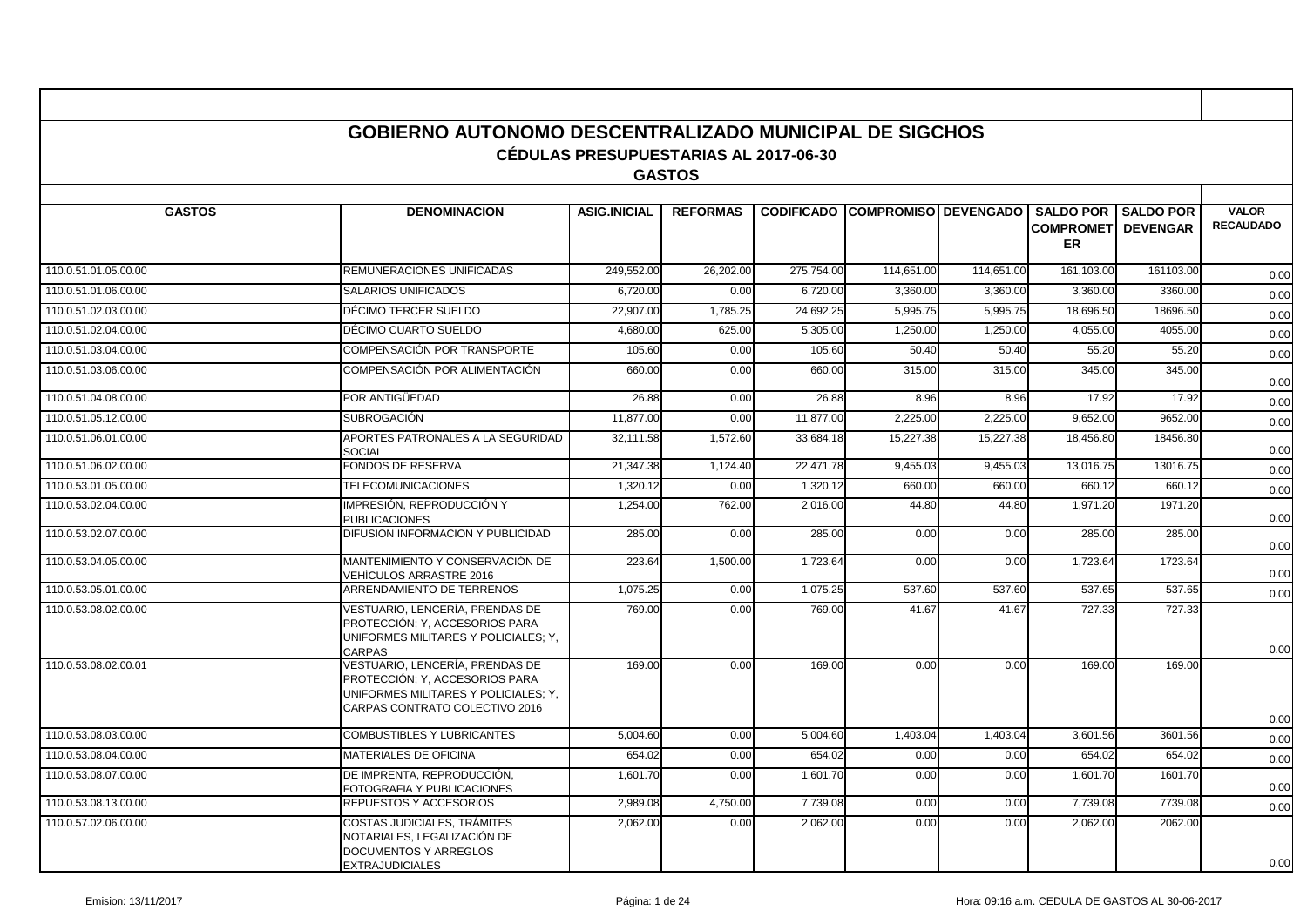|                      | <b>GOBIERNO AUTONOMO DESCENTRALIZADO MUNICIPAL DE SIGCHOS</b>                         |                                              |                 |            |                                        |           |                                                             |             |                                  |
|----------------------|---------------------------------------------------------------------------------------|----------------------------------------------|-----------------|------------|----------------------------------------|-----------|-------------------------------------------------------------|-------------|----------------------------------|
|                      |                                                                                       | <b>CÉDULAS PRESUPUESTARIAS AL 2017-06-30</b> |                 |            |                                        |           |                                                             |             |                                  |
|                      |                                                                                       |                                              | <b>GASTOS</b>   |            |                                        |           |                                                             |             |                                  |
| <b>GASTOS</b>        | <b>DENOMINACION</b>                                                                   | <b>ASIG.INICIAL</b>                          | <b>REFORMAS</b> |            | <b>CODIFICADO COMPROMISO DEVENGADO</b> |           | <b>SALDO POR</b><br><b>COMPROMETI DEVENGAR</b><br><b>ER</b> | I SALDO POR | <b>VALOR</b><br><b>RECAUDADO</b> |
| 120.0.51.01.05.00.00 | REMUNERACIONES UNIFICADAS                                                             | 119,004.00                                   | 0.00            | 119,004.00 | 59,502.00                              | 59,502.00 | 59,502.00                                                   | 59502.00    | 0.00                             |
| 120.0.51.02.03.00.00 | <b>DECIMO TERCER SUELDO</b>                                                           | 10,203.24                                    | 480.17          | 10,683.41  | 4,424.21                               | 4,424.21  | 6,259.20                                                    | 6259.20     | 0.00                             |
| 120.0.51.02.04.00.00 | DECIMO CUARTO SUELDO                                                                  | 3,510.00                                     | 937.50          | 4,447.50   | 1,468.75                               | 1,468.75  | 2,978.75                                                    | 2978.75     | 0.00                             |
| 120.0.51.05.12.00.00 | <b>SUBROGACIÓN</b>                                                                    | 1,366.00                                     | 0.00            | 1,366.00   | 0.00                                   | 0.00      | 1,366.00                                                    | 1366.00     | 0.00                             |
| 120.0.51.06.01.00.00 | <b>APORTE PATRONAL</b>                                                                | 14,264.61                                    | 0.00            | 14.264.61  | 6.955.46                               | 6,955.46  | 7,309.15                                                    | 7309.15     | 0.00                             |
| 120.0.51.06.02.00.00 | <b>FONDOS DE RESERVA</b>                                                              | 10.199.53                                    | 0.00            | 10.199.53  | 4.389.93                               | 4.389.93  | 5.809.60                                                    | 5809.60     | 0.00                             |
| 120.0.53.02.04.00.00 | EDICIÓN, IMPRESIÓN, REPRODUCCIÓN Y<br><b>PUBLICACIONES</b>                            | 4,810.80                                     | 4,928.00        | 9,738.80   | 0.00                                   | 0.00      | 9,738.80                                                    | 9738.80     | 0.00                             |
| 120.0.53.02.07.00.00 | DIFUSION INFORMACIÓN Y PUBLICIDAD                                                     | 456.00                                       | 0.00            | 456.00     | 0.00                                   | 0.00      | 456.00                                                      | 456.00      | 0.00                             |
| 120.0.53.06.01.00.00 | CONSULTORÍA, ASESORÍA E<br>INVESTIGACIÓN ESPECIALIZADA<br>ORGANICO PP (ARRASTRE 2012) | 18,480.00                                    | 0.00            | 18,480.00  | 0.00                                   | 0.00      | 18,480.00                                                   | 18480.00    | 0.00                             |
| 120.0.53.08.02.00.00 | VESTUARIO LENCERIA Y PRENDAS DE<br><b>PROTECCION</b>                                  | 1,600.00                                     | 0.00            | 1,600.00   | 0.00                                   | 0.00      | 1,600.00                                                    | 1600.00     | 0.00                             |
| 120.0.53.08.04.00.00 | <b>MATERIALES DE OFICINA</b>                                                          | 1,432.81                                     | 0.00            | 1,432.81   | 0.00                                   | 0.00      | 1,432.81                                                    | 1432.81     | 0.00                             |
| 120.0.53.08.07.00.00 | DE IMPRENTA. REPRODUCCION Y FOT.<br><b>PUBLICACIONES</b>                              | 1,922.04                                     | 0.00            | 1,922.04   | 0.00                                   | 0.00      | 1,922.04                                                    | 1922.04     | 0.00                             |
| 120.0.56.01.06.00.00 | DESCUENTOS, COMISIONES Y OTROS<br>CARGOS EN T. Y V.                                   | 3,000.00                                     | 0.00            | 3.000.00   | 1,475.12                               | 1.475.12  | 1,524.88                                                    | 1524.88     | 0.00                             |
| 120.0.57.02.03.00.00 | <b>COMISIONES BANCARIAS</b>                                                           | 4,000.00                                     | 0.00            | 4,000.00   | 1,371.58                               | 1,371.58  | 2,628.42                                                    | 2628.42     | 0.00                             |
| 120.0.58.01.01.00.00 | GOBIERNO CENTRAL (APORTE 5 X MIL)                                                     | 18,907.80                                    | 14,677.49       | 33,585.29  | 19,405.73                              | 19,405.73 | 14,179.56                                                   | 14179.56    | 0.00                             |
| 120.0.58.04.07.00.00 | <b>APORTE AME</b>                                                                     | 18,907.80                                    | 0.00            | 18,907.80  | 11,514.54                              | 11,514.54 | 7,393.26                                                    | 7393.26     | 0.00                             |
| 120.0.84.01.07.00.00 | <b>EQUIPOS. SISTEMAS Y PAQUETES</b><br><b>INFORMATICOS</b>                            | 0.00                                         | 646.00          | 646.00     | 0.00                                   | 0.00      | 646.00                                                      | 646.00      | 0.00                             |
| 130.0.51.01.05.00.00 | REMUNERACIONES UNIFICADAS                                                             | 11,832.00                                    | 0.00            | 11,832.00  | 5,916.00                               | 5,916.00  | 5,916.00                                                    | 5916.00     | 0.00                             |
| 130.0.51.01.06.00.00 | <b>SALARIOS UNIFICADOS</b>                                                            | 14,352.00                                    | 0.00            | 14,352.00  | 7,176.00                               | 7,176.00  | 7,176.00                                                    | 7176.00     | 0.00                             |
| 130.0.51.02.03.00.00 | DÉCIMO TERCER SUELDO                                                                  | 2,182.00                                     | 0.00            | 2,182.00   | 0.00                                   | 0.00      | 2,182.00                                                    | 2182.00     | 0.00                             |
| 130.0.51.02.04.00.00 | DÉCIMO CUARTO SUELDO                                                                  | 1.170.00                                     | 0.00            | 1.170.00   | 0.00                                   | 0.00      | 1.170.00                                                    | 1170.00     | 0.00                             |
| 130.0.51.03.04.00.00 | COMPENSACIÓN POR TRANSPORTE                                                           | 211.20                                       | 0.00            | 211.20     | 88.80                                  | 88.80     | 122.40                                                      | 122.40      | 0.00                             |
| 130.0.51.03.06.00.00 | COMPENSACIÓN POR ALIMENTACIÓN                                                         | 1,320.00                                     | 0.00            | 1,320.00   | 555.00                                 | 555.00    | 765.00                                                      | 765.00      | 0.00                             |
| 130.0.51.04.01.00.00 | POR CARGAS FAMILIARES                                                                 | 114.48                                       | 0.00            | 114.48     | 57.24                                  | 57.24     | 57.24                                                       | 57.24       | 0.00                             |
| 130.0.51.04.08.00.00 | POR ANTIGÜEDAD                                                                        | 215.76                                       | 0.00            | 215.76     | 110.28                                 | 110.28    | 105.48                                                      | 105.48      | 0.00                             |
| 130.0.51.06.01.00.00 | <b>APORTE PATRONAL</b>                                                                | 3.122.21                                     | 0.00            | 3.122.21   | 1,561.08                               | 1.561.08  | 1.561.13                                                    | 1561.13     | 0.00                             |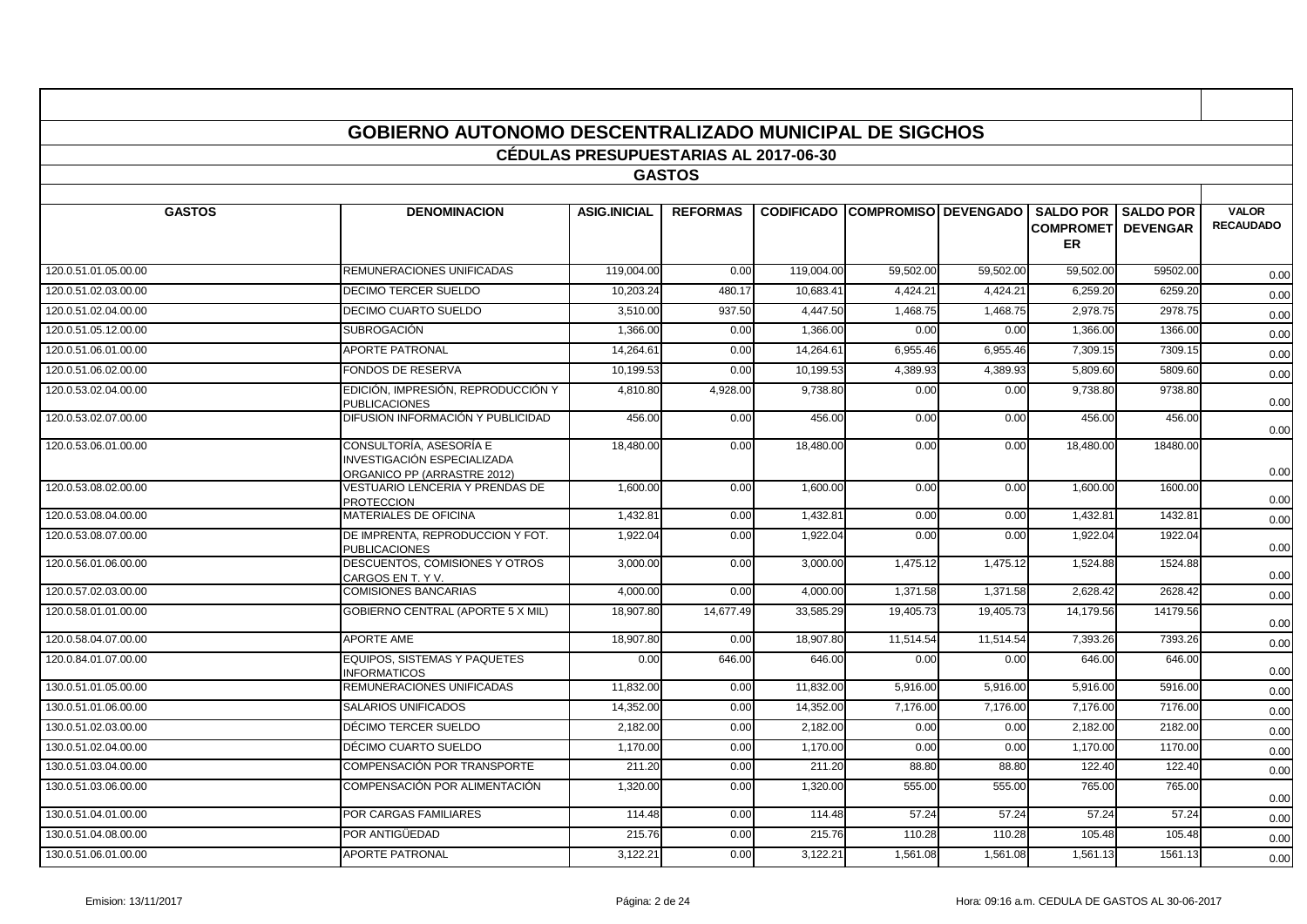|                      | <b>GOBIERNO AUTONOMO DESCENTRALIZADO MUNICIPAL DE SIGCHOS</b>    |                                              |                 |            |                                        |           |           |                                                           |                                  |
|----------------------|------------------------------------------------------------------|----------------------------------------------|-----------------|------------|----------------------------------------|-----------|-----------|-----------------------------------------------------------|----------------------------------|
|                      |                                                                  | <b>CÉDULAS PRESUPUESTARIAS AL 2017-06-30</b> |                 |            |                                        |           |           |                                                           |                                  |
|                      |                                                                  |                                              | <b>GASTOS</b>   |            |                                        |           |           |                                                           |                                  |
|                      |                                                                  |                                              |                 |            |                                        |           |           |                                                           |                                  |
| <b>GASTOS</b>        | <b>DENOMINACION</b>                                              | <b>ASIG.INICIAL</b>                          | <b>REFORMAS</b> |            | <b>CODIFICADO COMPROMISO DEVENGADO</b> |           | ER        | <b>SALDO POR I SALDO POR</b><br><b>COMPROMET DEVENGAR</b> | <b>VALOR</b><br><b>RECAUDADO</b> |
| 130.0.51.06.02.00.00 | <b>FONDOS DE RESERVA</b>                                         | 2.181.52                                     | 0.00            | 2.181.52   | 990.93                                 | 990.93    | 1,190.59  | 1190.59                                                   | 0.00                             |
| 130.0.53.08.02.00.00 | VESTUARIO LENCERIA Y PRENDAS DE<br><b>PROTECCION</b>             | 538.00                                       | 0.00            | 538.00     | 83.34                                  | 83.34     | 454.66    | 454.66                                                    | 0.00                             |
| 130.0.53.08.02.00.01 | VESTUARIO LENCERIA Y PRENDAS CC                                  | 338.00                                       | 0.00            | 338.00     | 84.00                                  | 84.00     | 254.00    | 254.00                                                    | 0.00                             |
| 130.0.53.08.04.00.00 | <b>MATERIALES DE OFICINA</b>                                     | 94.96                                        | 0.00            | 94.96      | 0.00                                   | 0.00      | 94.96     | 94.96                                                     | 0.00                             |
| 130.0.53.08.07.00.00 | MATERIALES DE IMPRENTA, REPRODUC.<br>FOTOG. Y PUBLIC.            | 202.92                                       | 0.00            | 202.92     | 0.00                                   | 0.00      | 202.92    | 202.92                                                    | 0.00                             |
| 140.0.51.01.05.00.00 | REMUNERACIONES UNIFICADAS                                        | 47,580.00                                    | 0.00            | 47,580.00  | 23,472.00                              | 23,472.00 | 24,108.00 | 24108.00                                                  | 0.00                             |
| 140.0.51.02.03.00.00 | DÉCIMO TERCER SUELDO                                             | 3,965.04                                     | 0.00            | 3,965.04   | 493.02                                 | 493.02    | 3,472.02  | 3472.02                                                   | 0.00                             |
| 140.0.51.02.04.00.00 | DÉCIMO CUARTO SUELDO                                             | 1.170.00                                     | 156.25          | 1,326.25   | 187.50                                 | 187.50    | 1,138.75  | 1138.75                                                   | 0.00                             |
| 140.0.51.06.01.00.00 | <b>APORTE PATRONAL</b>                                           | 5,543.16                                     | 0.00            | 5,543.16   | 2,746.86                               | 2,746.86  | 2,796.30  | 2796.30                                                   | 0.00                             |
| 140.0.51.06.02.00.00 | <b>FONDOS DE RESERVA</b>                                         | 3,963.36                                     | 0.00            | 3,963.36   | 1.711.43                               | 1,711.43  | 2,251.93  | 2251.93                                                   | 0.00                             |
| 140.0.53.01.05.00.00 | TELECOMUNICACIONES (TELÉFONO E<br><b>INTERNET</b>                | 672.10                                       | 0.00            | 672.10     | 45.58                                  | 45.58     | 626.52    | 626.52                                                    | 0.00                             |
| 140.0.53.02.04.00.00 | EDICIÓN, IMPRESION, REPRODUCCION Y<br><b>PUBLICACIÓN</b>         | 2,359.80                                     | 0.00            | 2,359.80   | 220.00                                 | 220.00    | 2,139.80  | 2139.80                                                   | 0.00                             |
| 140.0.53.03.03.00.00 | VIÁTICOS Y SUBSISTENCIAS EN EL<br><b>INTERIOR</b>                | 400.00                                       | 0.00            | 400.00     | 0.00                                   | 0.00      | 400.00    | 400.00                                                    | 0.00                             |
| 140.0.53.06.12.00.00 | CAPACITACION A SERVIDORES PUBLICOS                               | 751.63                                       | 0.00            | 751.63     | 0.00                                   | 0.00      | 751.63    | 751.63                                                    | 0.00                             |
| 140.0.53.07.04.00.00 | MANTENIMIENTO Y REPARACIÓN DE<br>EQUIPOS Y SISTEMAS INFORMÁTICOS | 114.00                                       | 0.00            | 114.00     | 0.00                                   | 0.00      | 114.00    | 114.00                                                    | 0.00                             |
| 140.0.53.08.02.00.00 | VESTUARIO LENCERIA Y PRENDAS DE<br><b>PROTECCION</b>             | 400.00                                       | 0.00            | 400.00     | 0.00                                   | 0.00      | 400.00    | 400.00                                                    | 0.00                             |
| 140.0.53.08.04.00.00 | <b>MATERIALES DE OFICINA</b>                                     | 339.04                                       | 0.00            | 339.04     | 0.00                                   | 0.00      | 339.04    | 339.04                                                    | 0.00                             |
| 140.0.53.08.05.00.00 | <b>MATERIALES DE ASEO</b>                                        | 67.26                                        | 0.00            | 67.26      | 0.00                                   | 0.00      | 67.26     | 67.26                                                     | 0.00                             |
| 140.0.53.08.07.00.00 | MATERIALES DE IMPRESIÓN, FOTOG.<br><b>REPROD, Y PUBLIC</b>       | 3,904.50                                     | 0.00            | 3,904.50   | 1,265.00                               | 1,265.00  | 2,639.50  | 2639.50                                                   | 0.00                             |
| 140.0.84.01.03.00.00 | MOBILIARIOS (DE LARGA DURACIÓN)                                  | 0.00                                         | 661.20          | 661.20     | 0.00                                   | 0.00      | 661.20    | 661.20                                                    | 0.00                             |
| 140.0.84.01.06.00.00 | HERRAMIENTAS (DE LARGA DURACIÓN)                                 | 661.20                                       | $-661.20$       | 0.00       | 0.00                                   | 0.00      | 0.00      | 0.00                                                      | 0.00                             |
| 140.0.84.01.07.00.00 | EQUIPOS SISTEMAS Y PAQUETES INFORM                               | 1,311.00                                     | 0.00            | 1,311.00   | 0.00                                   | 0.00      | 1,311.00  | 1311.00                                                   | 0.00                             |
| 150.0.51.01.05.00.00 | REMUNERACIONES UNIFICADAS                                        | 138,696.00                                   | $-11,832.00$    | 126,864.00 | 63,432.00                              | 63,432.00 | 63,432.00 | 63432.00                                                  | 0.00                             |
| 150.0.51.01.06.00.00 | <b>SALARIOS UNIFICADOS</b>                                       | 63,480.00                                    | 0.00            | 63,480.00  | 31,740.00                              | 31,740.00 | 31,740.00 | 31740.00                                                  | 0.00                             |
| 150.0.51.02.03.00.00 | <b>DECIMO TERCER SUELDO</b>                                      | 18,103.70                                    | $-450.41$       | 17,653.29  | 3,175.76                               | 3,175.76  | 14,477.53 | 14477.53                                                  | 0.00                             |
| 150.0.51.02.04.00.00 | <b>DECIMO CUARTO SUELDO</b>                                      | 9,360.00                                     | 937.50          | 10,297.50  | 1,482.29                               | 1,482.29  | 8,815.21  | 8815.21                                                   | 0.00                             |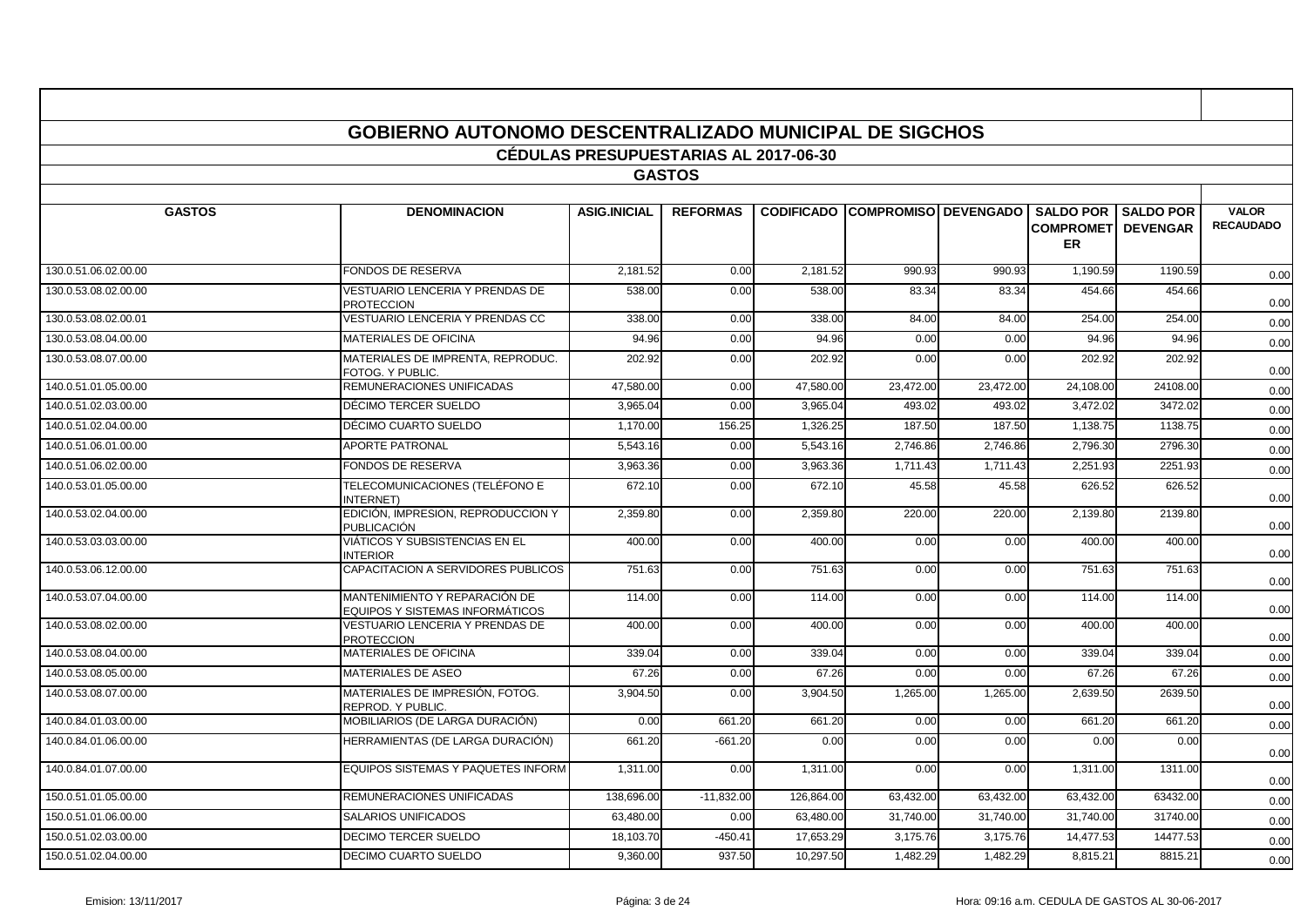|                      | <b>GOBIERNO AUTONOMO DESCENTRALIZADO MUNICIPAL DE SIGCHOS</b>                                         |                                              |                 |                   |                             |           |                                                             |                  |                                  |
|----------------------|-------------------------------------------------------------------------------------------------------|----------------------------------------------|-----------------|-------------------|-----------------------------|-----------|-------------------------------------------------------------|------------------|----------------------------------|
|                      |                                                                                                       | <b>CÉDULAS PRESUPUESTARIAS AL 2017-06-30</b> |                 |                   |                             |           |                                                             |                  |                                  |
|                      |                                                                                                       |                                              | <b>GASTOS</b>   |                   |                             |           |                                                             |                  |                                  |
|                      |                                                                                                       |                                              |                 |                   |                             |           |                                                             |                  |                                  |
| <b>GASTOS</b>        | <b>DENOMINACION</b>                                                                                   | <b>ASIG.INICIAL</b>                          | <b>REFORMAS</b> | <b>CODIFICADO</b> | <b>COMPROMISO DEVENGADO</b> |           | <b>SALDO POR</b><br><b>COMPROMETI DEVENGAR</b><br><b>ER</b> | <b>SALDO POR</b> | <b>VALOR</b><br><b>RECAUDADO</b> |
| 150.0.51.03.04.00.00 | COMPENSACIÓN POR TRANSPORTE                                                                           | 1,056.00                                     | 0.00            | 1.056.00          | 430.40                      | 430.40    | 625.60                                                      | 625.60           | 0.00                             |
| 150.0.51.03.06.00.00 | COMPENSACIÓN POR ALIMENTACIÓN                                                                         | 6,600.00                                     | 0.00            | 6,600.00          | 2,690.00                    | 2,690.00  | 3,910.00                                                    | 3910.00          | 0.00                             |
| 150.0.51.04.01.00.00 | POR CARGAS FAMILIARES                                                                                 | 1,009.92                                     | 0.00            | 1,009.92          | 475.84                      | 475.84    | 534.08                                                      | 534.08           | 0.00                             |
| 150.0.51.04.08.00.00 | POR ANTIGÜEDAD                                                                                        | 971.28                                       | 0.00            | 971.28            | 522.08                      | 522.08    | 449.20                                                      | 449.20           | 0.00                             |
| 150.0.51.05.10.00.00 | SERVICIOS PERSONALES POR CONTRATO                                                                     | 12,840.00                                    | 0.00            | 12,840.00         | 6,121.37                    | 6,121.37  | 6,718.63                                                    | 6718.63          | 0.00                             |
| 150.0.51.06.01.00.00 | <b>APORTE PATRONAL</b>                                                                                | 25,511.32                                    | 0.00            | 25,511.32         | 12,089.98                   | 12,089.98 | 13,421.34                                                   | 13421.34         | 0.00                             |
| 150.0.51.06.02.00.00 | <b>FONDOS DE RESERVA</b>                                                                              | 18.014.40                                    | 0.00            | 18.014.40         | 6.659.34                    | 6.659.34  | 11,355.06                                                   | 11355.06         | 0.00                             |
| 150.0.53.01.04.00.00 | <b>ENERGIA ELECTRICA</b>                                                                              | 5,205.24                                     | 0.00            | 5.205.24          | 1,298.94                    | 1.298.94  | 3,906.30                                                    | 3906.30          | 0.00                             |
| 150.0.53.01.05.00.00 | TELECOMUNICACIONES (TELÉFONO E<br>INTERNET)                                                           | 12.320.00                                    | 7,970.50        | 20.290.50         | 10.381.66                   | 10.381.66 | 9.908.84                                                    | 9908.84          | 0.00                             |
| 150.0.53.02.03.00.00 | ALMACENAMIENTO, EMBALAJE, ENVASE<br>Y RECARGA DE EXTINTORES                                           | 228.00                                       | 0.00            | 228.00            | 0.00                        | 0.00      | 228.00                                                      | 228.00           | 0.00                             |
| 150.0.53.02.04.00.00 | EDICION, IMPRESION, REPRODUCCION Y<br><b>PUBLICACIONES</b>                                            | 1,389.09                                     | 0.00            | 1,389.09          | 0.00                        | 0.00      | 1,389.09                                                    | 1389.09          | 0.00                             |
| 150.0.53.04.04.00.00 | MAQUINARIAS Y EQUIPOS (INSTALACIÓN,<br>MANTENIMIENTO Y REPARACIONES)                                  | 456.00                                       | 0.00            | 456.00            | 0.00                        | 0.00      | 456.00                                                      | 456.00           | 0.00                             |
| 150.0.53.04.05.00.00 | VEHÍCULOS (INSTALACIÓN,<br>MANTENIMIENTO Y REPARACIONES)                                              | 798.00                                       | 0.00            | 798.00            | 0.00                        | 0.00      | 798.00                                                      | 798.00           | 0.00                             |
| 150.0.53.04.20.00.00 | INSTALACIÓN. MANTENIMIENTO Y<br>REPARACIÓN DE EDIFICIOS, LOCALES Y<br>RESIDENCIAS DE PROPIEDAD DE LAS | 1,026.00                                     | 0.00            | 1.026.00          | 0.00                        | 0.00      | 1,026.00                                                    | 1026.00          |                                  |
| 150.0.53.07.04.00.00 | <b>ENTIDADES PUBLICAS</b><br>MANTENIMIENTO DE SISTEMAS                                                | 7,535.40                                     | 0.00            | 7,535.40          | 1,267.40                    | 1.267.40  | 6,268.00                                                    | 6268.00          | 0.00                             |
|                      | <b>INFORMATICOS</b>                                                                                   |                                              |                 |                   |                             |           |                                                             |                  | 0.00                             |
| 150.0.53.08.02.00.00 | VESTUARIO LENCERIA Y PRENDAS DE<br><b>PROTECCION</b>                                                  | 4,290.00                                     | 0.00            | 4,290.00          | 358.67                      | 358.67    | 3,931.33                                                    | 3931.33          | 0.00                             |
| 150.0.53.08.02.00.01 | VESTUARIO LENCERIA Y PRENDAS DE<br>PROTECCION CC                                                      | 1,690.00                                     | 0.00            | 1,690.00          | 210.00                      | 210.00    | 1,480.00                                                    | 1480.00          | 0.00                             |
| 150.0.53.08.03.00.00 | <b>COMBUSTIBLES Y LUBRICANTES</b>                                                                     | 668.50                                       | 0.00            | 668.50            | 173.13                      | 173.13    | 495.37                                                      | 495.37           | 0.00                             |
| 150.0.53.08.04.00.00 | <b>MATERIALES DE OFICINA</b>                                                                          | 1,886.42                                     | 0.00            | 1,886.42          | 0.00                        | 0.00      | 1,886.42                                                    | 1886.42          | 0.00                             |
| 150.0.53.08.05.00.00 | MATERIALES DE ASEO                                                                                    | 1,290.77                                     | 0.00            | 1,290.77          | 0.00                        | 0.00      | 1,290.77                                                    | 1290.77          | 0.00                             |
| 150.0.53.08.06.00.00 | <b>HERRAMIENTAS</b>                                                                                   | 403.56                                       | 0.00            | 403.56            | 402.76                      | 402.76    | 0.80                                                        | 0.80             | 0.00                             |
| 150.0.53.08.07.00.00 | DE IMPRENTA, REPRODUCCION Y FOT.<br><b>PUBLICACIONES</b>                                              | 3,724.95                                     | 800.00          | 4,524.95          | 701.10                      | 701.10    | 3,823.85                                                    | 3823.85          | 0.00                             |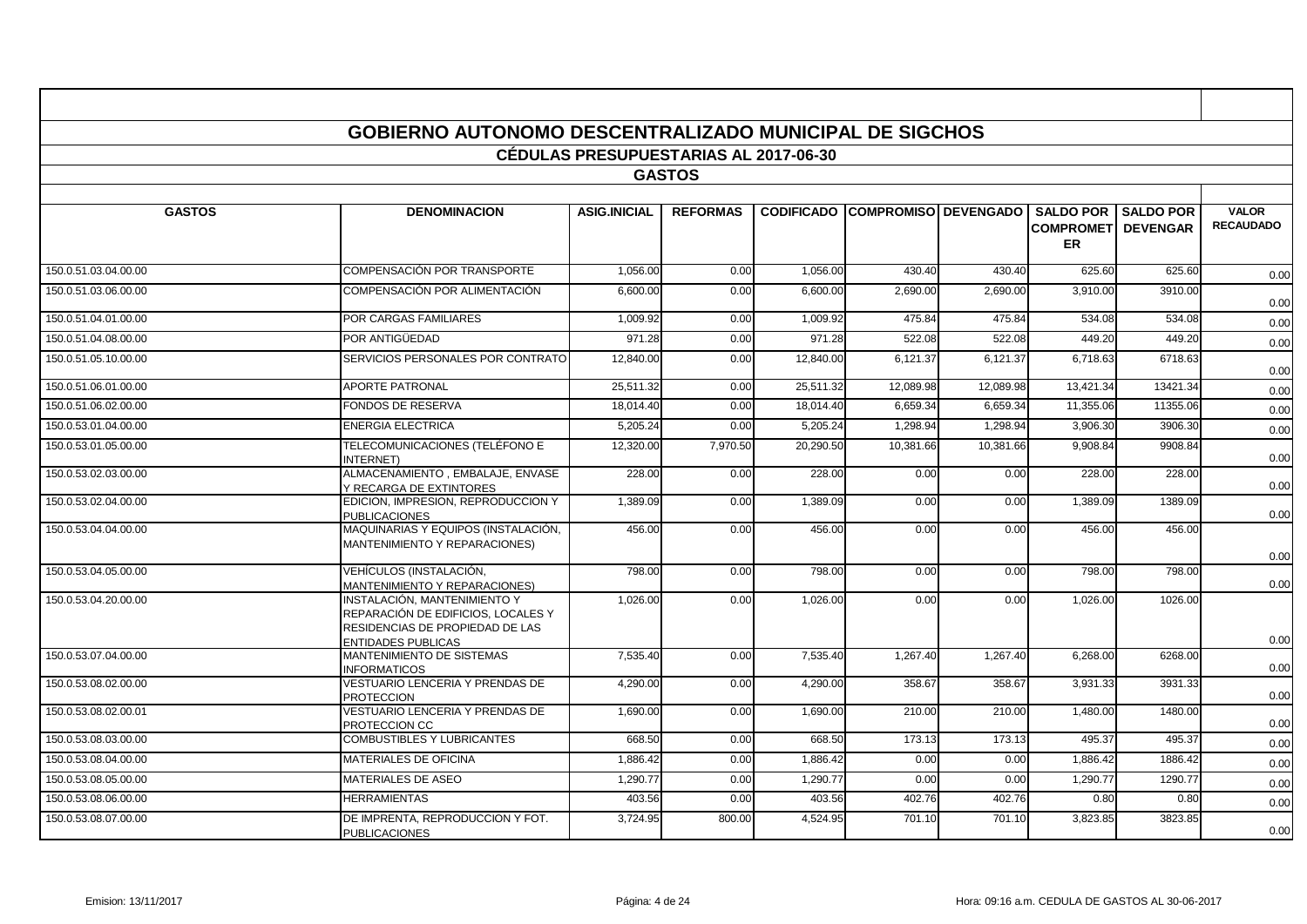|                      | <b>GOBIERNO AUTONOMO DESCENTRALIZADO MUNICIPAL DE SIGCHOS</b>                                                                                                                 |                                              |                 |           |                                        |           |                                                   |                                     |                                  |
|----------------------|-------------------------------------------------------------------------------------------------------------------------------------------------------------------------------|----------------------------------------------|-----------------|-----------|----------------------------------------|-----------|---------------------------------------------------|-------------------------------------|----------------------------------|
|                      |                                                                                                                                                                               | <b>CÉDULAS PRESUPUESTARIAS AL 2017-06-30</b> |                 |           |                                        |           |                                                   |                                     |                                  |
|                      |                                                                                                                                                                               |                                              | <b>GASTOS</b>   |           |                                        |           |                                                   |                                     |                                  |
| <b>GASTOS</b>        | <b>DENOMINACION</b>                                                                                                                                                           | <b>ASIG.INICIAL</b>                          | <b>REFORMAS</b> |           | <b>CODIFICADO COMPROMISO DEVENGADO</b> |           | <b>SALDO POR</b><br><b>COMPROMET</b><br><b>ER</b> | <b>SALDO POR</b><br><b>DEVENGAR</b> | <b>VALOR</b><br><b>RECAUDADO</b> |
| 150.0.53.08.11.00.00 | <b>INSUMOS, BIENES, MATERIALES Y</b><br>SUMINISTROS PARA LA CONSTRUCCIÓN,<br>ELÉCTRICOS, PLOMERÍA, CARPINTERÍA,<br>SEÑALIZACIÓN VIAL, NAVEGACIÓN Y<br><b>CONTRA INCENDIOS</b> | 2.332.44                                     | 0.00            | 2.332.44  | 1.651.95                               | 1.651.95  | 680.49                                            | 680.49                              |                                  |
| 150.0.53.08.13.00.00 | REPUESTOS Y ACCESORIOS                                                                                                                                                        | 3,645.15                                     | 562.08          | 4,207.23  | 1,711.14                               | 1,711.14  | 2,496.09                                          | 2496.09                             | 0.00                             |
| 150.0.53.08.19.00.00 | ADQUISICIÓN DE ACCESORIOS E                                                                                                                                                   | 965.52                                       | 0.00            | 965.52    | 866.80                                 | 866.80    | 98.72                                             | 98.7                                | 0.00                             |
|                      | INSUMOS QUÍMICOS Y ORGÁNICOS                                                                                                                                                  |                                              |                 |           |                                        |           |                                                   |                                     | 0.00                             |
| 150.0.53.14.08.00.00 | BIENES ARTÍSTICOS, CULTURALES,<br>BIENES DEPORTIVOS Y SÍMBOLOS<br><b>PATRIOS</b>                                                                                              | 855.00                                       | 0.00            | 855.00    | 774.87                                 | 0.00      | 80.13                                             | 855.00                              | 0.00                             |
| 150.0.57.01.02.00.01 | <b>MATRICULACION</b>                                                                                                                                                          | 2.622.00                                     | 0.00            | 2.622.00  | 1.360.93                               | 1,360.93  | 1,261.07                                          | 1261.07                             | 0.00                             |
| 150.0.57.01.02.00.04 | <b>PEAJES</b>                                                                                                                                                                 | 0.00                                         | 500.00          | 500.00    | 0.00                                   | 0.00      | 500.00                                            | 500.00                              | 0.00                             |
| 150.0.57.02.01.00.01 | <b>SEGUROS</b>                                                                                                                                                                | 68,970.00                                    | 0.00            | 68,970.00 | 57,992.46                              | 57,992.46 | 10,977.54                                         | 10977.54                            | 0.00                             |
| 150.0.84.01.04.00.00 | MAQUINARIA Y EQUIPO                                                                                                                                                           | 342.00                                       | 0.00            | 342.00    | 0.00                                   | 0.00      | 342.00                                            | 342.00                              | 0.00                             |
| 150.0.84.01.04.00.01 | MAQUINARIA Y EQUIPOS (EQUIPAMIENTO<br>MERCADO 24 DE MAYO)                                                                                                                     | 0.00                                         | 21,012.21       | 21,012.21 | 0.00                                   | 0.00      | 21,012.21                                         | 21012.21                            | 0.00                             |
| 150.0.84.01.07.00.00 | <b>EQUIPOS, SISTEMAS Y PAQUETES</b><br><b>INFORMATICOS</b>                                                                                                                    | 1,881.00                                     | 1,557.61        | 3,438.61  | 0.00                                   | 0.00      | 3,438.61                                          | 3438.61                             | 0.00                             |
| 160.0.51.01.05.00.00 | REMUNERACIONES UNIFICADAS                                                                                                                                                     | 41,712.00                                    | 0.00            | 41,712.00 | 20,856.00                              | 20,856.00 | 20,856.00                                         | 20856.00                            | 0.00                             |
| 160.0.51.02.03.00.00 | <b>DECIMO TERCER SUELDO</b>                                                                                                                                                   | 3,661.54                                     | 112.50          | 3,774.04  | 787.50                                 | 787.50    | 2,986.54                                          | 2986.54                             | 0.00                             |
| 160.0.51.02.04.00.00 | DECIMO CUARTO SUELDO                                                                                                                                                          | 1.170.00                                     | 312.50          | 1,482.50  | 437.50                                 | 437.50    | 1,045.00                                          | 1045.00                             | 0.00                             |
| 160.0.51.06.01.00.00 | <b>APORTE PATRONAL</b>                                                                                                                                                        | 5,118.85                                     | 0.00            | 5,118.85  | 2,453.06                               | 2,453.06  | 2,665.79                                          | 2665.79                             | 0.00                             |
| 160.0.51.06.02.00.00 | FONDOS DE RESERVA                                                                                                                                                             | 3.592.09                                     | 0.00            | 3,592.09  | 1,689.46                               | 1,689.46  | 1,902.63                                          | 1902.63                             | 0.00                             |
| 160.0.53.01.04.00.00 | ENERGÍA ELÉCTRICA                                                                                                                                                             | 615.60                                       | 0.00            | 615.60    | 209.54                                 | 209.54    | 406.06                                            | 406.06                              | 0.00                             |
| 160.0.53.01.05.00.00 | TELECOMUNICACIONES (TELÉFONO E<br><b>INTERNET)</b>                                                                                                                            | 672.10                                       | 0.00            | 672.10    | 142.77                                 | 142.77    | 529.33                                            | 529.33                              | 0.00                             |
| 160.0.53.02.17.00.00 | DIFUSIÓN E INFORMACIÓN ARRASTRE<br>2016                                                                                                                                       | 2,100.00                                     | 0.00            | 2,100.00  | 2,100.00                               | 2,100.00  | 0.00                                              | 0.00                                | 0.00                             |
| 160.0.53.02.17.00.01 | DIFUSIÓN E INFORMACIÓN                                                                                                                                                        | 570.00                                       | 0.00            | 570.00    | 0.00                                   | 0.00      | 570.00                                            | 570.00                              | 0.00                             |
| 160.0.53.02.22.00.00 | SERVICIOS Y DERECHOS EN<br>PRODUCCIÓN Y PROGRAMACIÓN DE<br>RADIO Y TELEVISIÓN                                                                                                 | 1,624.50                                     | 0.00            | 1,624.50  | 0.00                                   | 0.00      | 1,624.50                                          | 1624.50                             | 0.00                             |
| 160.0.53.04.04.00.00 | MANTENIMIENTO Y CONSERVACION DE<br>MAQUINARIA Y EQUIPOS                                                                                                                       | 1,539.00                                     | 0.00            | 1,539.00  | 649.80                                 | 649.80    | 889.20                                            | 889.20                              | 0.00                             |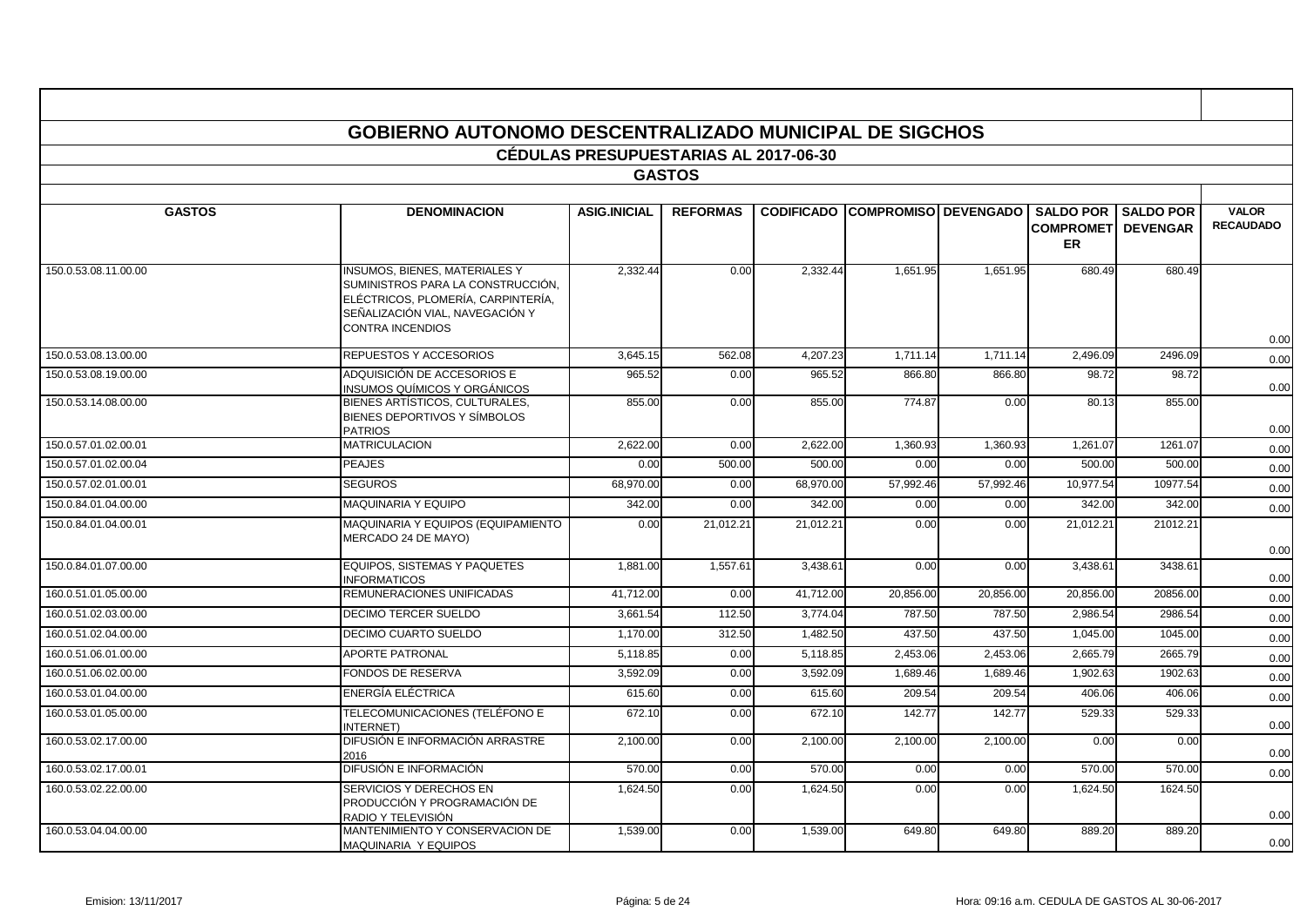|                      | <b>GOBIERNO AUTONOMO DESCENTRALIZADO MUNICIPAL DE SIGCHOS</b>                  |                                              |                 |                   |                        |          |                               |                                                |                                  |
|----------------------|--------------------------------------------------------------------------------|----------------------------------------------|-----------------|-------------------|------------------------|----------|-------------------------------|------------------------------------------------|----------------------------------|
|                      |                                                                                | <b>CÉDULAS PRESUPUESTARIAS AL 2017-06-30</b> |                 |                   |                        |          |                               |                                                |                                  |
|                      |                                                                                |                                              | <b>GASTOS</b>   |                   |                        |          |                               |                                                |                                  |
|                      |                                                                                |                                              |                 |                   |                        |          |                               |                                                |                                  |
| <b>GASTOS</b>        | <b>DENOMINACION</b>                                                            | <b>ASIG.INICIAL</b>                          | <b>REFORMAS</b> | <b>CODIFICADO</b> | COMPROMISO   DEVENGADO |          | <b>SALDO POR</b><br><b>ER</b> | <b>SALDO POR</b><br><b>COMPROMETI DEVENGAR</b> | <b>VALOR</b><br><b>RECAUDADO</b> |
| 160.0.53.06.05.00.00 | ESTUDIO Y DESIEÑO DE PROYECTOS<br>ARRASTRE 2016                                | 1,000.00                                     | 0.00            | 1,000.00          | 0.00                   | 0.00     | 1,000.00                      | 1000.00                                        | 0.00                             |
| 160.0.53.08.02.00.00 | <b>VESTUARIO LENCERIA Y PRENDAS DE</b><br><b>PROTECCION</b>                    | 400.00                                       | 0.00            | 400.00            | 0.00                   | 0.00     | 400.00                        | 400.00                                         | 0.00                             |
| 160.0.53.08.04.00.00 | <b>MATERIALES DE OFICINA</b>                                                   | 269.10                                       | 0.00            | 269.10            | 0.00                   | 0.00     | 269.10                        | 269.10                                         | 0.00                             |
| 160.0.53.08.07.00.00 | MATERIALES DE IMPRESIÓN.<br>FOTOGRAFIA, REPRODUCCION Y<br><b>PUBLICACIONES</b> | 111.49                                       | 0.00            | 111.49            | 0.00                   | 0.00     | 111.49                        | 111.49                                         | 0.00                             |
| 160.0.53.08.13.00.00 | REPUESTOS Y ACCESORIOS                                                         | 345.97                                       | 0.00            | 345.97            | 0.00                   | 0.00     | 345.97                        | 345.97                                         | 0.00                             |
| 160.0.84.01.04.00.00 | MAQUINARIA Y EQUIPO                                                            | 1,372.25                                     | 0.00            | 1,372.25          | 0.00                   | 0.00     | 1,372.25                      | 1372.25                                        | 0.00                             |
| 160.0.84.01.07.00.00 | EQUIPOS. SISTEMAS Y PAQUETES<br><b>INFORMATICOS</b>                            | 900.60                                       | 0.00            | 900.60            | 0.00                   | 0.00     | 900.60                        | 900.60                                         | 0.00                             |
| 170.0.51.01.05.00.00 | REMUNERACIONES UNIFICADAS                                                      | 11.832.00                                    | 0.00            | 11.832.00         | 5,916.00               | 5.916.00 | 5.916.00                      | 5916.00                                        | 0.00                             |
| 170.0.51.01.06.00.00 | <b>SALARIOS UNIFICADOS</b>                                                     | 12,960.00                                    | 0.00            | 12.960.0          | 6,480.00               | 6.480.00 | 6,480.00                      | 6480.00                                        | 0.00                             |
| 170.0.51.02.03.00.00 | DÉCIMO TERCER SUELDO                                                           | 3,120.12                                     | 125.50          | 3,245.62          | 878.50                 | 878.50   | 2,367.12                      | 2367.12                                        | 0.00                             |
| 170.0.51.02.04.00.00 | DÉCIMO CUARTO SUELDO                                                           | 1,950.00                                     | 312.50          | 2,262.50          | 437.50                 | 437.50   | 1,825.00                      | 1825.00                                        | 0.00                             |
| 170.0.51.03.04.00.00 | COMPENSACIÓN POR TRANSPORTE                                                    | 211.20                                       | 0.00            | 211.20            | 84.40                  | 84.40    | 126.80                        | 126.80                                         | 0.00                             |
| 170.0.51.03.06.00.00 | COMPENSACIÓN POR ALIMENTACIÓN                                                  | 1,320.00                                     | 0.00            | 1,320.00          | 527.50                 | 527.50   | 792.50                        | 792.50                                         | 0.00                             |
| 170.0.51.04.01.00.00 | POR CARGAS FAMILIARES                                                          | 99.84                                        | 0.00            | 99.84             | 49.92                  | 49.92    | 49.92                         | 49.92                                          | 0.00                             |
| 170.0.51.04.08.00.00 | POR ANTIGÜEDAD                                                                 | 172.80                                       | 0.00            | 172.80            | 83.84                  | 83.84    | 88.96                         | 88.96                                          | 0.00                             |
| 170.0.51.05.10.00.00 | SERVICIOS PERSONALES POR CONTRATO                                              | 12,648.00                                    | 0.00            | 12,648.00         | 6,324.00               | 6,324.00 | 6,324.00                      | 6324.00                                        | 0.00                             |
| 170.0.51.06.01.00.00 | <b>APORTE PATRONAL</b>                                                         | 4,426.68                                     | 0.00            | 4,426.68          | 2,213.34               | 2,213.34 | 2,213.34                      | 2213.34                                        | 0.00                             |
| 170.0.51.06.02.00.00 | <b>FONDOS DE RESERVA</b>                                                       | 3,118.73                                     | 0.00            | 3,118.73          | 1,211.70               | 1,211.70 | 1,907.03                      | 1907.03                                        | 0.00                             |
| 170.0.53.01.04.00.00 | <b>ENERGIA ELECTRICA</b>                                                       | 342.00                                       | 0.00            | 342.00            | 127.30                 | 127.30   | 214.70                        | 214.70                                         | 0.00                             |
| 170.0.53.01.05.00.00 | <b>TELECOMUNICACIONES</b>                                                      | 547.20                                       | 0.00            | 547.20            | 160.51                 | 160.51   | 386.69                        | 386.69                                         | 0.00                             |
| 170.0.53.02.03.00.00 | ALMACENAMIENTO, EMBALAJE, ENVASE Y<br><b>RECARGA DE EXTINTORES</b>             | 582.54                                       | 0.00            | 582.54            | 492.84                 | 492.84   | 89.70                         | 89.70                                          | 0.00                             |
| 170.0.53.02.04.00.00 | EDICIÓN, IMPRESIÓN, REPRODUCCIÓN,<br>PUBLICACIONES,                            | 319.20                                       | 0.00            | 319.20            | 0.00                   | 0.00     | 319.20                        | 319.20                                         | 0.00                             |
| 170.0.53.03.03.00.00 | VIATICOS Y SUBSISTENCIAS EN EL<br><b>INTERIOR</b>                              | 1,600.00                                     | 0.00            | 1,600.00          | 240.00                 | 240.00   | 1,360.00                      | 1360.00                                        | 0.00                             |
| 170.0.53.04.05.00.00 | MANTEN, Y REPARAC, DE VEHÍCULOS<br>ARRASTRE 2016                               | 2,410.28                                     | 0.00            | 2,410.28          | 0.00                   | 0.00     | 2,410.28                      | 2410.28                                        | 0.00                             |
| 170.0.53.04.05.00.01 | MANTEN. Y REPARAC. DE VEHÍCULOS                                                | 5,700.00                                     | $-3,420.00$     | 2,280.00          | 0.00                   | 0.00     | 2.280.00                      | 2280.00                                        | 0.00                             |

- 11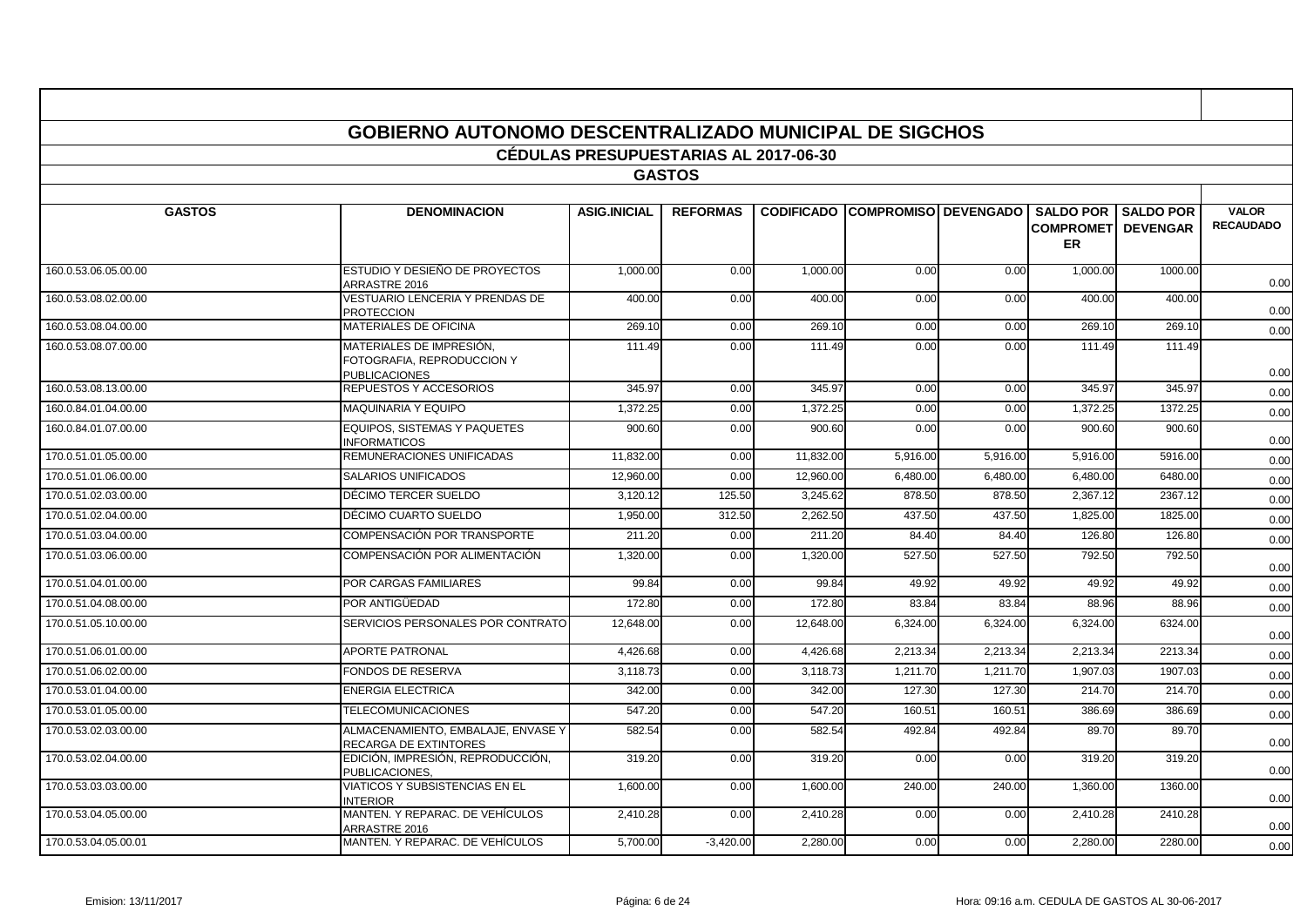|                      | <b>GOBIERNO AUTONOMO DESCENTRALIZADO MUNICIPAL DE SIGCHOS</b>                                                                                    |                                              |                 |            |                                        |            |                                                             |             |                                  |
|----------------------|--------------------------------------------------------------------------------------------------------------------------------------------------|----------------------------------------------|-----------------|------------|----------------------------------------|------------|-------------------------------------------------------------|-------------|----------------------------------|
|                      |                                                                                                                                                  | <b>CÉDULAS PRESUPUESTARIAS AL 2017-06-30</b> | <b>GASTOS</b>   |            |                                        |            |                                                             |             |                                  |
|                      |                                                                                                                                                  |                                              |                 |            |                                        |            |                                                             |             |                                  |
| <b>GASTOS</b>        | <b>DENOMINACION</b>                                                                                                                              | <b>ASIG.INICIAL</b>                          | <b>REFORMAS</b> |            | <b>CODIFICADO COMPROMISO DEVENGADO</b> |            | <b>SALDO POR</b><br><b>COMPROMETI DEVENGAR</b><br><b>ER</b> | I SALDO POR | <b>VALOR</b><br><b>RECAUDADO</b> |
| 170.0.53.06.12.00.00 | CAPACITACION A SERVIDORES PUBLICOS                                                                                                               | 3,990.00                                     | 0.00            | 3,990.00   | 57.00                                  | 57.00      | 3,933.00                                                    | 3933.00     | 0.00                             |
| 170.0.53.08.02.00.00 | VESTUARIO LENCERIA Y PRENDAS DE<br><b>PROTECCION</b>                                                                                             | 7,716.0                                      | 0.00            | 7,716.01   | 0.00                                   | 0.00       | 7,716.01                                                    | 7716.01     | 0.00                             |
| 170.0.53.08.02.00.01 | VESTUARIO LENCERIA Y PRENDAS DE<br>PROTECCION CC                                                                                                 | 507.00                                       | 0.00            | 507.00     | 0.00                                   | 0.00       | 507.00                                                      | 507.00      | 0.00                             |
| 170.0.53.08.03.00.00 | COMBUSTIBLES Y LUBRICANTES                                                                                                                       | 3.968.11                                     | 0.00            | 3.968.11   | 435.75                                 | 435.75     | 3,532.36                                                    | 3532.36     | 0.00                             |
| 170.0.53.08.04.00.00 | MATERIALES DE OFICINA                                                                                                                            | 417.82                                       | 0.00            | 417.82     | 0.00                                   | 0.00       | 417.82                                                      | 417.82      | 0.00                             |
| 170.0.53.08.05.00.00 | SUMINISTROS DE ASEO                                                                                                                              | 94.34                                        | 0.00            | 94.34      | 0.00                                   | 0.00       | 94.34                                                       | 94.34       | 0.00                             |
| 170.0.53.08.06.00.00 | <b>HERRAMIENTAS</b>                                                                                                                              | 72.96                                        | 1,839.60        | 1,912.56   | 65.94                                  | 65.94      | 1,846.62                                                    | 1846.62     | 0.00                             |
| 170.0.53.08.07.00.00 | MATERIALES DE IMPRENTA, REPRODUC.<br>FOTOG. Y PUBLICAC.                                                                                          | 102.60                                       | 0.00            | 102.60     | 0.00                                   | 0.00       | 102.60                                                      | 102.60      | 0.00                             |
| 170.0.53.08.11.00.00 | INSUMOS, MATERIALESYSUMINISTROSPAR<br>ALACONSTRUCCIÓN.ELECTRICIDAD.PLOM<br>ERÍA, CARPINTERÍA, SEÑALIZACIÓNVIAL,<br>NAVEGACIÓN Y CONTRA INCENDIOS | 0.00                                         | 1,720.32        | 1,720.32   | 0.00                                   | 0.00       | 1,720.32                                                    | 1720.32     | 0.00                             |
| 170.0.53.08.13.00.00 | REPUESTOS Y ACCESORIOS                                                                                                                           | 5,700.00                                     | 3,420.00        | 9,120.00   | 5,682.20                               | 5,682.20   | 3,437.80                                                    | 3437.80     | 0.00                             |
| 170.0.53.16.01.00.00 | FONDOS DE REPOSICION CAJA CHICA<br><b>INSTITUCIONALES</b>                                                                                        | 228.00                                       | 0.00            | 228.00     | 0.00                                   | 0.00       | 228.00                                                      | 228.00      | 0.00                             |
| 170.0.57.01.02.00.00 | <b>MATRICULACION VEHICULAR</b>                                                                                                                   | 1,140.00                                     | 0.00            | 1,140.00   | 189.86                                 | 189.86     | 950.14                                                      | 950.14      | 0.00                             |
| 170.0.57.02.01.00.00 | <b>SEGUROS</b>                                                                                                                                   | 1,710.00                                     | 0.00            | 1,710.00   | 179.73                                 | 179.73     | 1,530.27                                                    | 1530.27     | 0.00                             |
| 170.0.57.02.03.00.00 | <b>COMISIONES BANCARIAS</b>                                                                                                                      | 200.00                                       | 0.00            | 200.00     | 28.55                                  | 28.55      | 171.45                                                      | 171.45      | 0.00                             |
| 170.0.75.01.07.00.00 | CONSTRUCCION DE UN TANQUE<br><b>CISTERNA ARRASTRE</b>                                                                                            | 8.000.00                                     | 30,312.14       | 38.312.14  | 0.00                                   | 0.00       | 38,312.14                                                   | 38312.14    | 0.00                             |
| 170.0.84.01.03.00.00 | <b>MOBILIARIOS</b>                                                                                                                               | 3.249.00                                     | 1,853.30        | 5,102.30   | 0.00                                   | 0.00       | 5,102.30                                                    | 5102.30     | 0.00                             |
| 170.0.84.01.04.00.00 | MAQUINARIA Y EQUIPOS ARRASTRE 2016                                                                                                               | 206,294.05                                   | 0.00            | 206,294.05 | 196,080.00                             | 192,640.00 | 10,214.05                                                   | 13654.05    | 0.00                             |
| 170.0.84.01.04.00.01 | MAQUINARIA Y EQUIPOS                                                                                                                             | 2,764.50                                     | 1,960.00        | 4,724.50   | 0.00                                   | 0.00       | 4,724.50                                                    | 4724.50     | 0.00                             |
| 170.0.84.01.05.00.00 | <b>VEHICULO ARRASTRE 2016</b>                                                                                                                    | 130,000.00                                   | 0.00            | 130,000.00 | 0.00                                   | 0.00       | 130,000.00                                                  | 130000.00   | 0.00                             |
| 170.0.84.01.06.00.00 | <b>HERRAMIENTAS</b>                                                                                                                              | 0.00                                         | 356.29          | 356.29     | 0.00                                   | 0.00       | 356.29                                                      | 356.29      | 0.00                             |
| 170.0.84.01.11.00.00 | PARTES Y REPUESTOS                                                                                                                               | 0.00                                         | 41,000.00       | 41,000.00  | 0.00                                   | 0.00       | 41,000.00                                                   | 41000.00    | 0.00                             |
| 180.0.51.01.05.00.00 | REMUNERACIONES UNIFICADAS                                                                                                                        | 33,468.00                                    | 0.00            | 33,468.00  | 16,597.83                              | 16,597.83  | 16,870.17                                                   | 16870.17    | 0.00                             |
| 180.0.51.02.03.00.00 | DÉCIMO TERCER SUELDO                                                                                                                             | 2.789.04                                     | 138.87          | 2.927.91   | 1.040.41                               | 1,040.41   | 1,887.50                                                    | 1887.50     | 0.00                             |
| 180.0.51.02.04.00.00 | DÉCIMO CUARTO SUELDO                                                                                                                             | 1.170.00                                     | 312.50          | 1.482.50   | 562.50                                 | 562.50     | 920.00                                                      | 920.00      | 0.00                             |
| 180.0.51.06.01.00.00 | <b>APORTE PATRONAL</b>                                                                                                                           | 3,899.04                                     | 0.00            | 3,899.04   | 1,949.58                               | 1,949.58   | 1,949.46                                                    | 1949.46     | 0.00                             |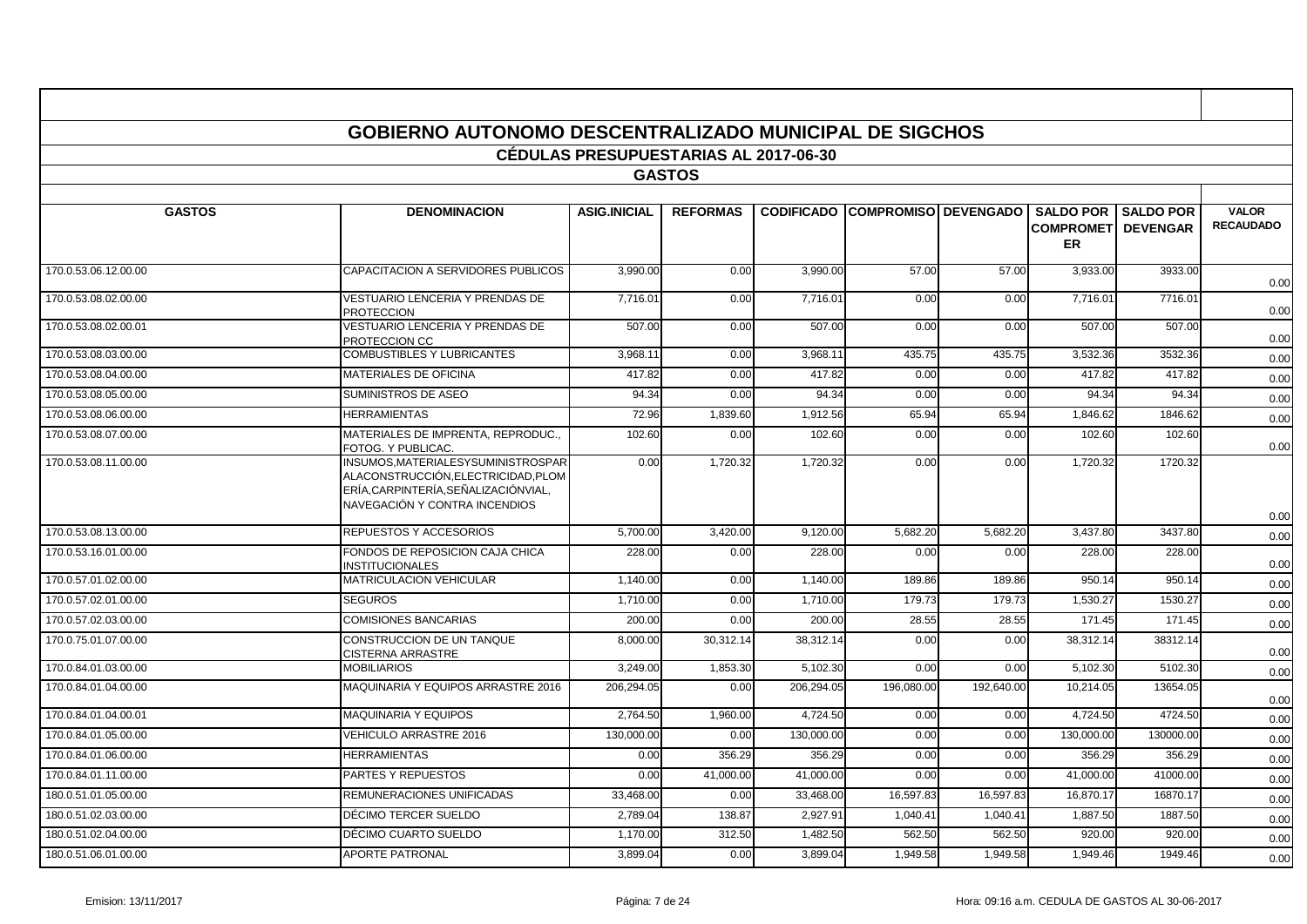|                      | <b>GOBIERNO AUTONOMO DESCENTRALIZADO MUNICIPAL DE SIGCHOS</b> | <b>CÉDULAS PRESUPUESTARIAS AL 2017-06-30</b> |                 |                   |                             |           |                        |                                                |                                  |
|----------------------|---------------------------------------------------------------|----------------------------------------------|-----------------|-------------------|-----------------------------|-----------|------------------------|------------------------------------------------|----------------------------------|
|                      |                                                               |                                              | <b>GASTOS</b>   |                   |                             |           |                        |                                                |                                  |
| <b>GASTOS</b>        | <b>DENOMINACION</b>                                           | <b>ASIG.INICIAL</b>                          | <b>REFORMAS</b> | <b>CODIFICADO</b> | <b>COMPROMISO DEVENGADO</b> |           | <b>SALDO POR</b><br>ER | <b>SALDO POR</b><br><b>COMPROMETI DEVENGAR</b> | <b>VALOR</b><br><b>RECAUDADO</b> |
| 180.0.51.06.02.00.00 | FONDOS DE RESERVA                                             | 2,787.84                                     | 0.00            | 2,787.84          | 1,175.67                    | 1,175.67  | 1,612.17               | 1612.17                                        | 0.00                             |
| 180.0.53.08.02.00.00 | VESTUARIO LENCERIA Y PRENDAS DE<br><b>PROTECCION</b>          | 600.00                                       | 0.00            | 600.00            | 0.00                        | 0.00      | 600.00                 | 600.00                                         | 0.00                             |
| 180.0.53.08.04.00.00 | <b>MATERIALES DE OFICINA</b>                                  | 229.14                                       | 0.00            | 229.14            | 0.00                        | 0.00      | 229.14                 | 229.14                                         | 0.00                             |
| 180.0.53.08.07.00.00 | DE IMPRENTA, REPRODUCCION Y FOT.<br><b>PUBLICACIONES</b>      | 324.90                                       | 0.00            | 324.90            | 0.00                        | 0.00      | 324.90                 | 324.90                                         | 0.00                             |
| 180.0.58.01.02.00.01 | AL CONSEJO DE PROTECCIÓN DE<br><b>DERECHOS</b>                | 30,000.00                                    | 0.00            | 30,000.00         | 30,000.00                   | 30,000.00 | 0.00                   | 0.00                                           | 0.00                             |
| 210.0.71.01.05.00.00 | REMUNERACIONES UNIFICADAS                                     | 206,424.00                                   | 0.00            | 206,424.00        | 95,993.13                   | 95,993.13 | 110.430.87             | 110430.87                                      | 0.00                             |
| 210.0.71.01.06.00.00 | SALARIOS UNIFICADOS                                           | 6.240.00                                     | 0.00            | 6.240.00          | 3.120.00                    | 3.120.00  | 3.120.00               | 3120.00                                        | 0.00                             |
| 210.0.71.02.03.00.00 | DECIMO TERCER SUELDO                                          | 17,721.28                                    | 310.49          | 18,031.77         | 3,213.43                    | 3,213.43  | 14,818.34              | 14818.34                                       | 0.00                             |
| 210.0.71.02.04.00.00 | <b>DECIMO CUARTO SUELDO</b>                                   | 8,580.00                                     | 750.00          | 9,330.00          | 1,535.40                    | 1,535.40  | 7,794.60               | 7794.60                                        | 0.00                             |
| 210.0.71.03.04.00.00 | COMPENSACIÓN POR TRANSPORTE                                   | 105.60                                       | 0.00            | 105.60            | 41.20                       | 41.20     | 64.40                  | 64.40                                          | 0.00                             |
| 210.0.71.03.06.00.00 | COMPENSACIÓN POR ALIMENTACIÓN                                 | 660.00                                       | 0.00            | 660.00            | 257.50                      | 257.50    | 402.50                 | 402.50                                         | 0.00                             |
| 210.0.71.04.01.00.00 | POR CARGAS FAMILIARES                                         | 49.92                                        | 0.00            | 49.92             | 24.96                       | 24.96     | 24.96                  | 24.96                                          | 0.00                             |
| 210.0.71.04.08.00.00 | POR ANTIGÜEDAD                                                | 99.84                                        | 0.00            | 99.84             | 47.84                       | 47.84     | 52.00                  | 52.00                                          | 0.00                             |
| 210.0.71.06.01.00.00 | <b>APORTE PATRONAL</b>                                        | 24,806.04                                    | 0.00            | 24,806.04         | 10,922.97                   | 10,922.97 | 13,883.07              | 13883.07                                       | 0.00                             |
| 210.0.71.06.02.00.00 | FONDOS DE RESERVA                                             | 17.715.55                                    | 0.00            | 17.715.55         | 6,046.59                    | 6,046.59  | 11,668.96              | 11668.96                                       | 0.00                             |
| 210.0.73.01.04.00.00 | <b>ENERGIA ELECTRICA</b>                                      | 1,000.0                                      | 0.00            | 1,000.01          | 355.90                      | 355.90    | 644.11                 | 644.1'                                         | 0.00                             |
| 210.0.73.01.05.00.00 | <b>TELECOMUNICACIONES</b>                                     | 684.00                                       | 0.00            | 684.00            | 47.35                       | 47.35     | 636.65                 | 636.65                                         | 0.00                             |
| 210.0.73.02.04.00.00 | EDICIÓN, IMPRESION, REPRODUCCION Y<br><b>PUBLICACIONES</b>    | 364.80                                       | 0.00            | 364.80            | 0.00                        | 0.00      | 364.80                 | 364.80                                         | 0.00                             |
| 210.0.73.08.02.00.00 | <b>VESTUARIO LENCERIA Y PRENDAS DE</b><br><b>PROTECCION</b>   | 4,369.00                                     | 0.00            | 4,369.00          | 0.00                        | 0.00      | 4,369.00               | 4369.00                                        | 0.00                             |
| 210.0.73.08.02.00.01 | VESTUARIO LENCERIA Y PRENDAS DE<br><b>PROTECCION</b>          | 169.00                                       | 0.00            | 169.00            | 0.00                        | 0.00      | 169.00                 | 169.00                                         | 0.00                             |
| 210.0.73.08.04.00.00 | MATERIALES DE OFICINA                                         | 1.217.98                                     | 0.00            | 1,217.98          | 0.00                        | 0.00      | 1,217.98               | 1217.98                                        | 0.00                             |
| 210.0.73.08.05.00.00 | MATERIALES DE ASEO                                            | 348.56                                       | 0.00            | 348.56            | 0.00                        | 0.00      | 348.56                 | 348.56                                         | 0.00                             |
| 210.0.73.08.06.00.00 | HERRAMIENTAS Y EQUIPOS MENORES                                | 312.36                                       | 0.00            | 312.36            | 274.60                      | 274.60    | 37.76                  | 37.76                                          | 0.00                             |
| 210.0.73.08.07.00.00 | MATERIALES DE IMPRENTA, REPRODUC<br>FOTOG. Y PUBLICAC.        | 1.418.16                                     | 0.00            | 1.418.16          | 0.00                        | 0.00      | 1.418.16               | 1418.16                                        | 0.00                             |
| 210.0.73.08.13.00.00 | REPUESTOS Y ACCESORIOS                                        | 1,002.06                                     | 0.00            | 1,002.06          | 0.00                        | 0.00      | 1,002.06               | 1002.06                                        | 0.00                             |
| 210.0.84.01.03.00.00 | MOBILIARIOS (BIENES DE LARGA<br>DURACION)                     | 843.60                                       | 0.00            | 843.60            | 0.00                        | 0.00      | 843.60                 | 843.60                                         | 0.00                             |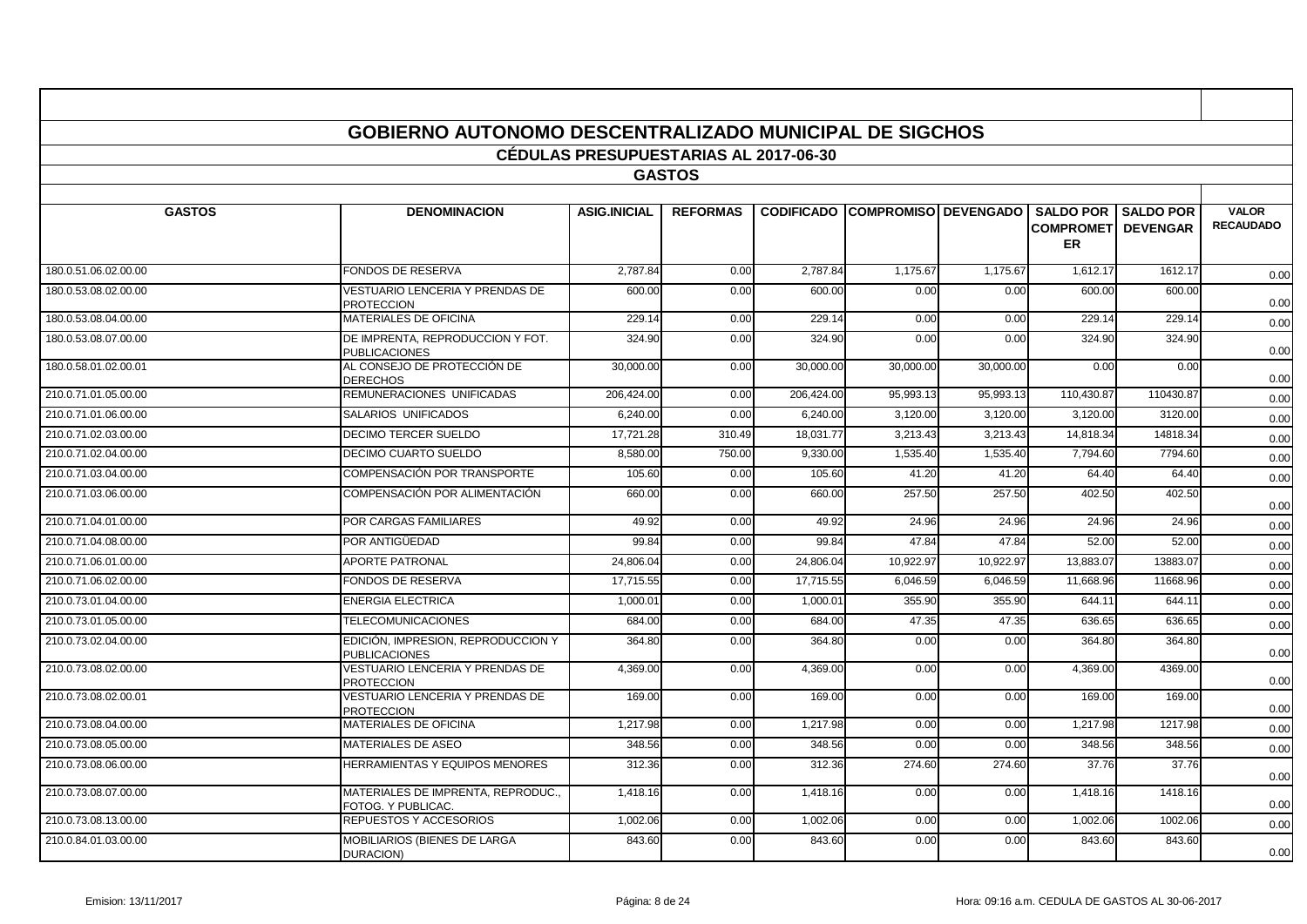| <b>GOBIERNO AUTONOMO DESCENTRALIZADO MUNICIPAL DE SIGCHOS</b> |                                                                                                                                                                               |                                              |                 |           |                                        |          |                                         |                            |                                  |  |  |  |
|---------------------------------------------------------------|-------------------------------------------------------------------------------------------------------------------------------------------------------------------------------|----------------------------------------------|-----------------|-----------|----------------------------------------|----------|-----------------------------------------|----------------------------|----------------------------------|--|--|--|
|                                                               |                                                                                                                                                                               | <b>CÉDULAS PRESUPUESTARIAS AL 2017-06-30</b> |                 |           |                                        |          |                                         |                            |                                  |  |  |  |
|                                                               |                                                                                                                                                                               |                                              | <b>GASTOS</b>   |           |                                        |          |                                         |                            |                                  |  |  |  |
|                                                               |                                                                                                                                                                               |                                              |                 |           |                                        |          |                                         |                            |                                  |  |  |  |
| <b>GASTOS</b>                                                 | <b>DENOMINACION</b>                                                                                                                                                           | <b>ASIG.INICIAL</b>                          | <b>REFORMAS</b> |           | <b>CODIFICADO COMPROMISO DEVENGADO</b> |          | <b>COMPROMETI DEVENGAR</b><br><b>ER</b> | <b>SALDO POR SALDO POR</b> | <b>VALOR</b><br><b>RECAUDADO</b> |  |  |  |
| 210.0.84.01.07.00.00                                          | EQUIPOS. SISTEMAS Y PAQUETES<br><b>INFORMATICOS</b>                                                                                                                           | 2.394.00                                     | 16,900.00       | 19,294.00 | 0.00                                   | 0.00     | 19.294.00                               | 19294.00                   | 0.00                             |  |  |  |
| 210.0.84.01.08.00.00                                          | BIENES ARTISTICOS Y CULTURALES                                                                                                                                                | 273.60                                       | 0.00            | 273.60    | 0.00                                   | 0.00     | 273.60                                  | 273.60                     | 0.00                             |  |  |  |
| 220.0.71.01.05.00.00                                          | REMUNERACIONES UNIFICADAS                                                                                                                                                     | 11,832.00                                    | 0.00            | 11,832.00 | 5,916.00                               | 5,916.00 | 5,916.00                                | 5916.00                    | 0.00                             |  |  |  |
| 220.0.71.02.03.00.00                                          | DÉCIMO TERCER SUELDO                                                                                                                                                          | 986.00                                       | 0.00            | 986.00    | 0.00                                   | 0.00     | 986.00                                  | 986.00                     | 0.00                             |  |  |  |
| 220.0.71.02.04.00.00                                          | DÉCIMO CUARTO SUELDO                                                                                                                                                          | 390.00                                       | 0.00            | 390.00    | 0.00                                   | 0.00     | 390.00                                  | 390.00                     | 0.00                             |  |  |  |
| 220.0.71.06.01.00.00                                          | <b>APORTE PATRONAL</b>                                                                                                                                                        | 1,378.44                                     | 0.00            | 1,378.44  | 459.48                                 | 459.48   | 918.96                                  | 918.96                     | 0.00                             |  |  |  |
| 220.0.71.06.02.00.00                                          | <b>FONDOS DE RESERVA</b>                                                                                                                                                      | 985.56                                       | 0.00            | 985.56    | 410.65                                 | 410.65   | 574.91                                  | 574.91                     | 0.00                             |  |  |  |
| 220.0.73.01.04.00.00                                          | <b>ENERGIA ELECTRICA</b>                                                                                                                                                      | 547.20                                       | 0.00            | 547.20    | 0.00                                   | 0.00     | 547.20                                  | 547.20                     | 0.00                             |  |  |  |
| 220.0.73.02.04.00.00                                          | EDICIÓN, IMPRESION, REPRODUCCION Y<br><b>PUBLICACIONES</b>                                                                                                                    | 4.28                                         | 0.00            | 4.28      | 0.00                                   | 0.00     | 4.28                                    | 4.28                       | 0.00                             |  |  |  |
| 220.0.73.04.03.00.00                                          | MOBILIARIOS (INSTALACIÓN,<br>MANTENIMIENTO Y REPARACIÓN)                                                                                                                      | 3,420.00                                     | $-1,500.00$     | 1,920.00  | 0.00                                   | 0.00     | 1,920.00                                | 1920.00                    | 0.00                             |  |  |  |
| 220.0.73.05.01.00.00                                          | TERRENOS (ARRENDAMIENTOS)                                                                                                                                                     | 228.00                                       | 0.00            | 228.00    | 0.00                                   | 0.00     | 228.00                                  | 228.00                     | 0.00                             |  |  |  |
| 220.0.73.06.05.00.00                                          | ESTUDIOS PARA RECUPERACION DE LA<br>HACIENDA PILAPUCHIN (ARRASTRE 2015)                                                                                                       | 20,000.00                                    | $-20,000.00$    | 0.00      | 0.00                                   | 0.00     | 0.00                                    | 0.00                       | 0.00                             |  |  |  |
| 220.0.73.06.12.00.00                                          | CAPACITACION A SERVIDORES PUBLICOS                                                                                                                                            | 235.74                                       | 0.00            | 235.74    | 0.00                                   | 0.00     | 235.74                                  | 235.74                     | 0.00                             |  |  |  |
| 220.0.73.07.04.00.00                                          | MANTENIMIENTO Y REPARACIÓN DE<br>EQUIPOS Y SISTEMAS INFORMÁTICOS                                                                                                              | 399.00                                       | 0.00            | 399.00    | 0.00                                   | 0.00     | 399.00                                  | 399.00                     | 0.00                             |  |  |  |
| 220.0.73.08.02.00.00                                          | VESTUARIO LENCERIA Y PRENDAS DE<br><b>PROTECCION</b>                                                                                                                          | 200.00                                       | 0.00            | 200.00    | 0.00                                   | 0.00     | 200.00                                  | 200.00                     | 0.00                             |  |  |  |
| 220.0.73.08.04.00.00                                          | <b>MATERIALES DE OFICINA</b>                                                                                                                                                  | 118.67                                       | 0.00            | 118.67    | 0.00                                   | 0.00     | 118.67                                  | 118.67                     | 0.00                             |  |  |  |
| 220.0.73.08.07.00.00                                          | MATERIALES DE IMPRESIÓN.<br>FOTOGRAFIA, REPROD, Y<br><b>PUBLICACIONES</b>                                                                                                     | 57.00                                        | 7.367.57        | 7.424.57  | 0.00                                   | 0.00     | 7.424.57                                | 7424.57                    | 0.00                             |  |  |  |
| 220.0.73.08.11.00.00                                          | <b>INSUMOS, BIENES, MATERIALES Y</b><br>SUMINISTROS PARA LA CONSTRUCCIÓN.<br>ELÉCTRICOS, PLOMERÍA, CARPINTERÍA,<br>SEÑALIZACIÓN VIAL. NAVEGACIÓN Y<br><b>CONTRA INCENDIOS</b> | 18.685.29                                    | 0.00            | 18.685.29 | 0.00                                   | 0.00     | 18.685.29                               | 18685.29                   | 0.00                             |  |  |  |
| 220.0.73.08.13.00.00                                          | REPUESTOS Y ACCESORIOS                                                                                                                                                        | 28.50                                        | 0.00            | 28.50     | 26.22                                  | 26.22    | 2.28                                    | 2.28                       | 0.00                             |  |  |  |
| 220.0.73.14.08.00.00                                          | BIENES ARTISTICOS, CULTURALES.<br>BIENES DEPORTIVOS Y SIMBOLOS<br><b>PATRIOS</b>                                                                                              | 1,140.00                                     | 0.00            | 1,140.00  | 0.00                                   | 0.00     | 1,140.00                                | 1140.00                    | 0.00                             |  |  |  |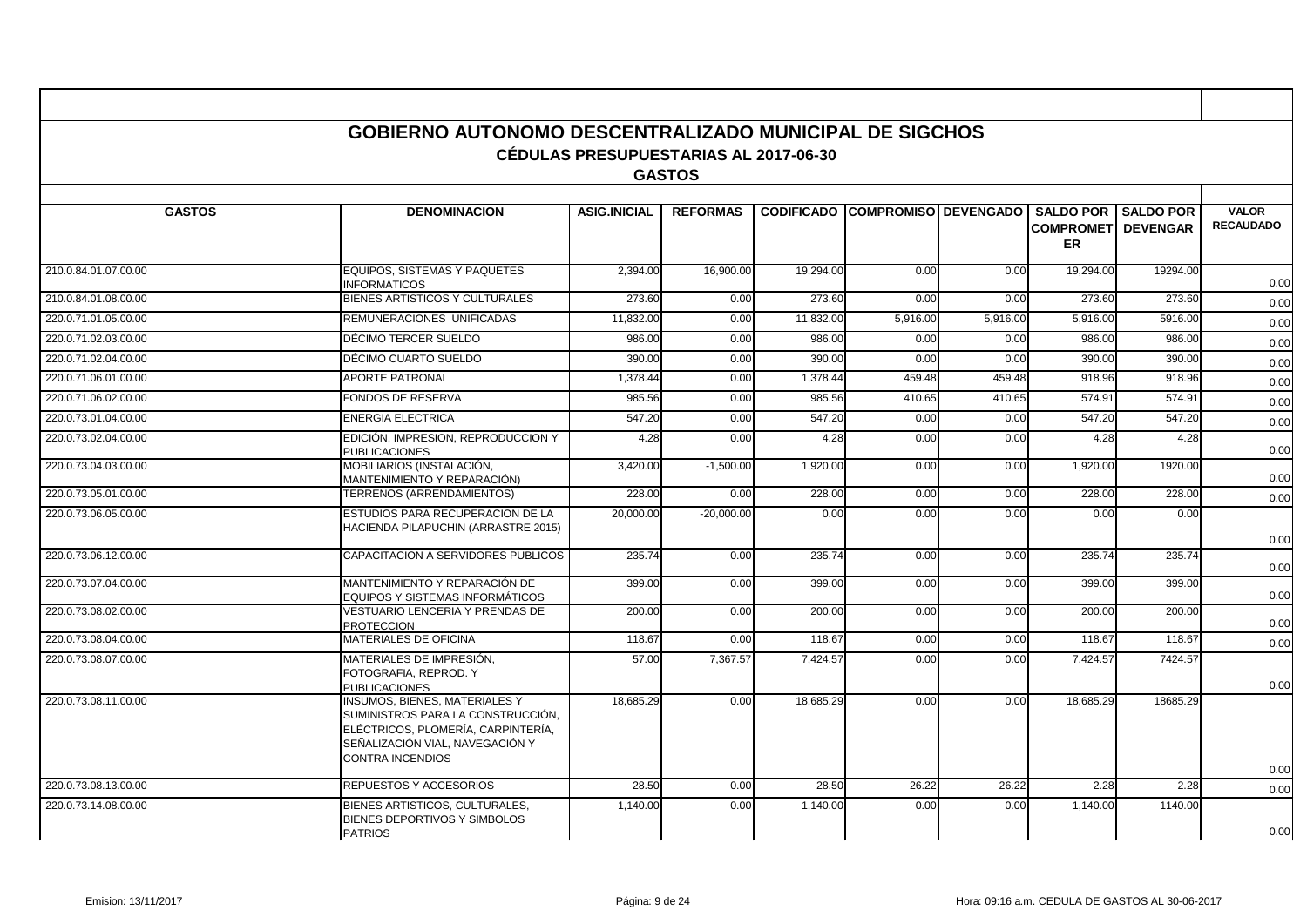|                      | <b>GOBIERNO AUTONOMO DESCENTRALIZADO MUNICIPAL DE SIGCHOS</b>                                                                |                                              |                 |           |                                        |          |                               |                  |                  |
|----------------------|------------------------------------------------------------------------------------------------------------------------------|----------------------------------------------|-----------------|-----------|----------------------------------------|----------|-------------------------------|------------------|------------------|
|                      |                                                                                                                              | <b>CÉDULAS PRESUPUESTARIAS AL 2017-06-30</b> |                 |           |                                        |          |                               |                  |                  |
|                      |                                                                                                                              |                                              | <b>GASTOS</b>   |           |                                        |          |                               |                  |                  |
| <b>GASTOS</b>        | <b>DENOMINACION</b>                                                                                                          | <b>ASIG.INICIAL</b>                          | <b>REFORMAS</b> |           | <b>CODIFICADO COMPROMISO DEVENGADO</b> |          | <b>SALDO POR</b>              | <b>SALDO POR</b> | <b>VALOR</b>     |
|                      |                                                                                                                              |                                              |                 |           |                                        |          | <b>COMPROMET</b><br><b>ER</b> | <b>DEVENGAR</b>  | <b>RECAUDADO</b> |
| 220.0.75.01.04.00.01 | CONTRATACIÓN DE OBRA ARTISTICA DE<br>LETRAS EMBLEMATICAS A SER UBICADAS<br>EN EL PARQUE CENTRAL DEL CANTÓN<br><b>SIGCHOS</b> | 0.00                                         | 8,000.00        | 8,000.00  | 0.00                                   | 0.00     | 8,000.00                      | 8000.00          | 0.00             |
| 220.0.75.01.04.01.13 | REMODELACION DE LA CASA<br>PATRIMONIAL (ARRASTRE 2015)                                                                       | 7,932.50                                     | 0.00            | 7,932.50  | 0.00                                   | 0.00     | 7,932.50                      | 7932.50          | 0.00             |
| 230.0.71.02.03.00.00 | DÉCIMO TERCER SUELDO                                                                                                         | 986.00                                       | 0.00            | 986.00    | 493.02                                 | 493.02   | 492.98                        | 492.98           | 0.00             |
| 230.0.71.02.04.00.00 | DÉCIMO CUARTO SUELDO                                                                                                         | 390.00                                       | 0.00            | 390.00    | 187.50                                 | 187.50   | 202.50                        | 202.50           | 0.00             |
| 230.0.71.05.10.00.00 | SERVICIOS PERSONALES POR CONTRATO                                                                                            | 11,832.00                                    | 0.00            | 11.832.00 | 5,916.00                               | 5,916.00 | 5,916.00                      | 5916.00          | 0.00             |
| 230.0.71.06.01.00.00 | <b>APORTE PATRONAL</b>                                                                                                       | 1,378.44                                     | 0.00            | 1,378.44  | 689.22                                 | 689.22   | 689.22                        | 689.22           | 0.00             |
| 230.0.71.06.02.00.00 | <b>FONDOS DE RESERVA</b>                                                                                                     | 985.56                                       | 0.00            | 985.56    | 410.65                                 | 410.65   | 574.91                        | 574.91           | 0.00             |
| 230.0.73.01.04.00.00 | <b>ENERGIA ELECTRICA</b>                                                                                                     | 410.40                                       | 0.00            | 410.40    | 0.00                                   | 0.00     | 410.40                        | 410.40           | 0.00             |
| 230.0.73.02.05.00.00 | <b>ESPECTÁCULOS CULTURALES Y</b><br>SOCIALES - PROYECTO SIGCHOS.<br>CULTURA, ARTES, DEPORTE.<br>RECREACIÓN E IDENTIDAD.      | 3.586.94                                     | 0.00            | 3.586.94  | 1,482.00                               | 1.482.00 | 2.104.94                      | 2104.94          | 0.00             |
| 230.0.73.08.02.00.00 | VESTUARIO LENCERIA Y PRENDAS DE<br><b>PROTECCION</b>                                                                         | 200.00                                       | 0.00            | 200.00    | 0.00                                   | 0.00     | 200.00                        | 200.00           | 0.00             |
| 230.0.73.08.04.00.00 | MATERIALES DE OFICINA                                                                                                        | 53.96                                        | 0.00            | 53.96     | 0.00                                   | 0.00     | 53.96                         | 53.96            | 0.00             |
| 230.0.73.08.07.00.00 | MATERIALES DE IMPRESIÓN,<br>FOTOGRAFIA, REPROD. Y<br><b>PUBLICACIONES</b>                                                    | 62.70                                        | 0.00            | 62.70     | 0.00                                   | 0.00     | 62.70                         | 62.70            | 0.00             |
| 230.0.75.01.04.00.01 | CONTRATACION DE OBRA ARTISTICA DE<br>CONJUNTO ESCULTORICO A SER<br>UBICADO EN LA PLAZA 22 DE<br><b>SEPTIEMBRE</b>            | 0.00                                         | 19,000.40       | 19,000.40 | 0.00                                   | 0.00     | 19,000.40                     | 19000.40         | 0.00             |
| 230.0.75.01.07.00.01 | CONSTRUCCION DE GRANJA INTEGRAL<br><b>GERONTOLOGICO DEV IVA</b>                                                              | 80,000.00                                    | 0.00            | 80,000.00 | 0.00                                   | 0.00     | 80,000.00                     | 80000.00         | 0.00             |
| 230.0.75.01.07.00.02 | RECUPERACION DE CASA CONVENTO<br><b>IGLESIA SIGCHOS</b>                                                                      | 0.00                                         | 52.999.93       | 52.999.93 | 0.00                                   | 0.00     | 52.999.93                     | 52999.93         | 0.00             |
| 230.0.75.01.07.00.03 | REHABILITACION DE CASA HACIENDA DE<br>PILAPUCHIN (DEVOLUCION DE IVA<br>CONVENIO BDE)                                         | 0.00                                         | 38,893.19       | 38,893.19 | 0.00                                   | 0.00     | 38,893.19                     | 38893.19         | 0.00             |
| 230.1.71.02.03.00.00 | DÉCIMO TERCER SUELDO                                                                                                         | 1,427.51                                     | 0.00            | 1,427.51  | 246.51                                 | 246.51   | 1,181.00                      | 1181.00          | 0.00             |
| 230.1.71.02.04.00.00 | DÉCIMO CUARTO SUELDO                                                                                                         | 682.50                                       | 0.00            | 682.50    | 93.75                                  | 93.75    | 588.75                        | 588.75           | 0.00             |
| 230.1.71.05.06.00.00 | <b>LICENCIA REMUNERADA</b>                                                                                                   | 5,298.00                                     | 0.00            | 5,298.00  | 2,874.02                               | 2,874.02 | 2,423.98                      | 2423.98          | 0.00             |
| 230.1.71.05.10.00.00 | SERVICIOS PERSONALES POR CONTRATO                                                                                            | 11,832.00                                    | 0.00            | 11,832.00 | 2,108.96                               | 2,108.96 | 9,723.04                      | 9723.04          | 0.00             |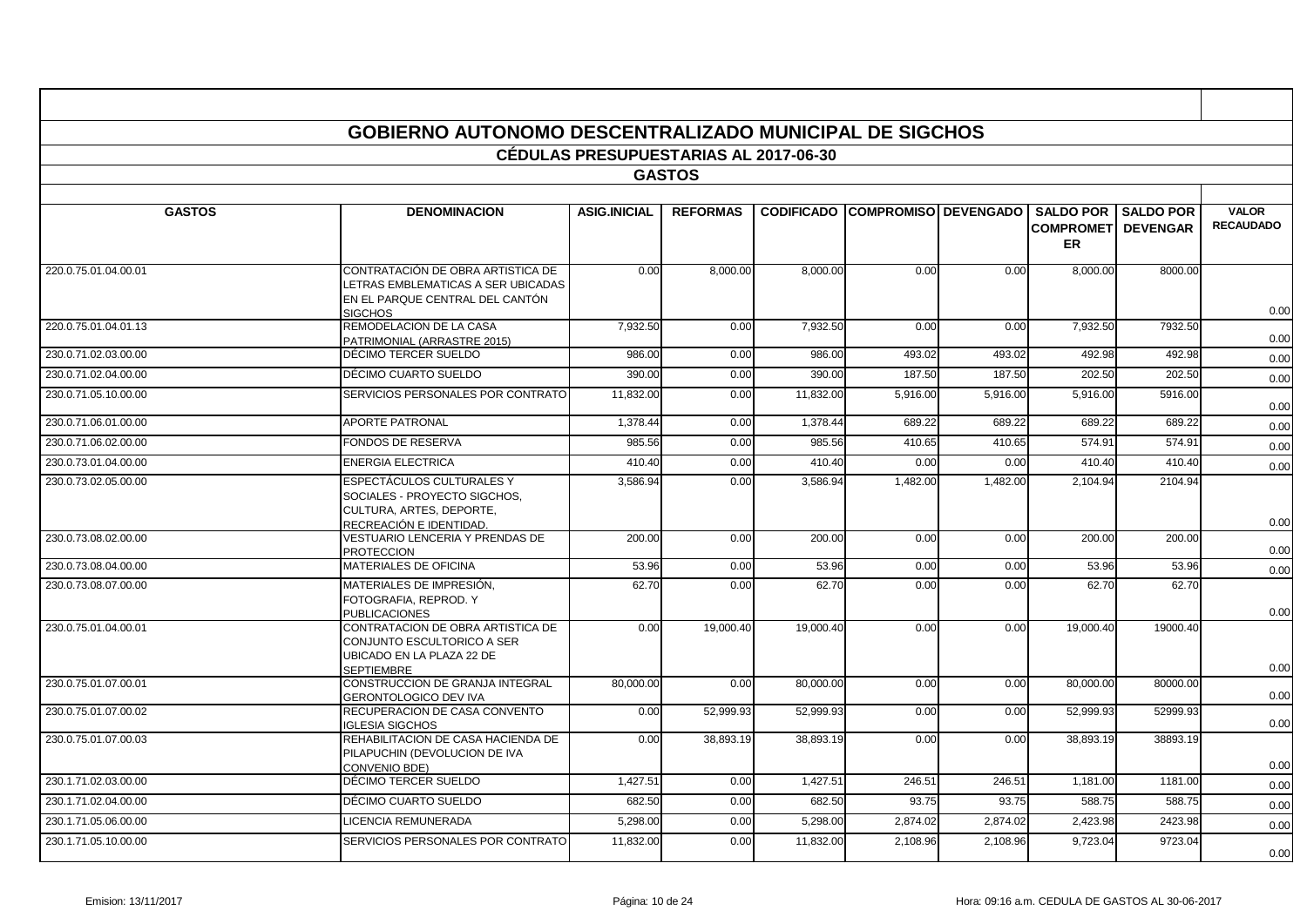|                      | GOBIERNO AUTONOMO DESCENTRALIZADO MUNICIPAL DE SIGCHOS                                                                  | <b>CÉDULAS PRESUPUESTARIAS AL 2017-06-30</b> |                 |                   |                                |           |                                                             |                  |                                  |
|----------------------|-------------------------------------------------------------------------------------------------------------------------|----------------------------------------------|-----------------|-------------------|--------------------------------|-----------|-------------------------------------------------------------|------------------|----------------------------------|
|                      |                                                                                                                         |                                              | <b>GASTOS</b>   |                   |                                |           |                                                             |                  |                                  |
| <b>GASTOS</b>        | <b>DENOMINACION</b>                                                                                                     | <b>ASIG.INICIAL</b>                          | <b>REFORMAS</b> | <b>CODIFICADO</b> | <b>ICOMPROMISO I DEVENGADO</b> |           | <b>SALDO POR</b><br><b>COMPROMETI DEVENGAR</b><br><b>ER</b> | <b>SALDO POR</b> | <b>VALOR</b><br><b>RECAUDADO</b> |
| 230.1.71.06.01.00.00 | <b>APORTE PATRONAL</b>                                                                                                  | 1,995.69                                     | 0.00            | 1,995.69          | 1,267.40                       | 1,267.40  | 728.29                                                      | 728.29           | 0.00                             |
| 230.1.71.06.02.00.00 | FONDOS DE RESERVA                                                                                                       | 1,426.89                                     | 0.00            | 1,426.89          | 246.39                         | 246.39    | 1,180.50                                                    | 1180.50          | 0.00                             |
| 230.1.71.07.07.00.00 | COMPENSACIÓN POR VACACIONES NO<br>GOZADAS POR CESACIÓN DE FUNCIONES                                                     | 7,226.00                                     | 0.00            | 7,226.00          | 0.00                           | 0.00      | 7,226.00                                                    | 7226.00          | 0.00                             |
| 230.1.73.01.04.00.00 | <b>ENERGIA ELECTRICA</b>                                                                                                | 136.80                                       | 0.00            | 136.80            | 7.04                           | 7.04      | 129.76                                                      | 129.76           | 0.00                             |
| 230.1.73.01.05.00.00 | <b>TELECOMUNICACIONES</b>                                                                                               | 136.80                                       | 0.00            | 136.80            | 16.32                          | 16.32     | 120.48                                                      | 120.48           | 0.00                             |
| 230.1.73.02.05.00.00 | ESPECTÁCULOS CULTURALES Y<br><b>SOCIALES</b>                                                                            | 1,596.00                                     | 0.00            | 1,596.00          | 0.00                           | 0.00      | 1,596.00                                                    | 1596.00          | 0.00                             |
| 230.1.73.02.35.00.00 | SERVICIO DE ALIMENTACIÓN                                                                                                | 501.60                                       | 0.00            | 501.60            | 0.00                           | 0.00      | 501.60                                                      | 501.60           | 0.00                             |
| 230.1.73.04.02.00.00 | EDIFICIOS, LOCALES, RESIDENCIAS Y<br>CABLEADO ESTRUCTURADO<br>(INSTALACIÓN, MANTENIMIENTO Y<br><b>REPARACIONES)</b>     | 749.72                                       | 0.00            | 749.72            | 0.00                           | 0.00      | 749.72                                                      | 749.72           | 0.00                             |
| 230.1.73.05.02.00.00 | EDIFICIOS, LOCALES, RESIDENCIAS,<br>PARQUEADEROS, CASILLEROS<br><b>JUDICIALES Y BANCARIOS</b><br><b>ARRENDAMIENTOS)</b> | 2,016.00                                     | 0.00            | 2,016.00          | 280.00                         | 280.00    | 1,736.00                                                    | 1736.00          | 0.00                             |
| 230.1.73.08.05.00.00 | <b>MATERIALES DE ASEO</b>                                                                                               | 2,982.24                                     | 0.00            | 2,982.24          | 0.00                           | 0.00      | 2,982.24                                                    | 2982.24          | 0.00                             |
| 230.1.73.08.12.00.00 | <b>MATERIALES DIDACTICOS</b>                                                                                            | 2.741.93                                     | 0.00            | 2.741.93          | 0.00                           | 0.00      | 2.741.93                                                    | 2741.93          | 0.00                             |
| 230.1.75.01.07.00.01 | CONSTRUCCIONES Y ADECUACIONES EN<br>LOS CIBVS DEL CANTÓN SIGCHOS<br>CONVENIO GADMS-MIES                                 | 36.699.35                                    | 0.00            | 36.699.35         | 0.00                           | 0.00      | 36,699.35                                                   | 36699.35         | 0.00                             |
| 230.1.77.02.03.00.00 | <b>COMISIONES BANCARIAS</b>                                                                                             | 108.00                                       | 0.00            | 108.00            | 26.35                          | 26.35     | 81.65                                                       | 81.65            | 0.00                             |
| 230.1.78.01.08.00.01 | CONVENIO MIES-GADMS-2016 CIBVS                                                                                          | 199,194.24                                   | $-35,813.49$    | 163,380.75        | 47,336.04                      | 47,336.04 | 116,044.71                                                  | 116044.71        | 0.00                             |
| 230.1.84.01.04.00.00 | <b>MAQUINARIA Y EQUIPO</b>                                                                                              | 1,379.40                                     | 0.00            | 1,379.40          | 0.00                           | 0.00      | 1,379.40                                                    | 1379.40          | 0.00                             |
| 230.2.73.02.01.00.00 | TRANSPORTE EN PERSONAL                                                                                                  | 7,934.40                                     | 0.00            | 7,934.40          | 0.00                           | 0.00      | 7,934.40                                                    | 7934.40          | 0.00                             |
| 230.2.73.02.05.00.00 | ESPECTÁCULOS CULTURALES Y<br><b>SOCIALES</b>                                                                            | 971.04                                       | 0.00            | 971.04            | 0.00                           | 0.00      | 971.04                                                      | 971.04           | 0.00                             |
| 230.2.73.02.35.00.00 | SERVICIO DE ALIMENTACIÓN                                                                                                | 1,368.00                                     | 0.00            | 1,368.00          | 0.00                           | 0.00      | 1,368.00                                                    | 1368.00          | 0.00                             |
| 230.2.73.08.02.00.00 | VESTUARIO LENCERIA Y PRENDAS DE<br><b>PROTECCION</b>                                                                    | 279.30                                       | 0.00            | 279.30            | 0.00                           | 0.00      | 279.30                                                      | 279.30           | 0.00                             |
| 230.2.73.08.04.00.00 | <b>MATERIALES DE OFICINA</b>                                                                                            | 703.40                                       | 0.00            | 703.40            | 0.00                           | 0.00      | 703.40                                                      | 703.40           | 0.00                             |
| 230.2.73.08.05.00.00 | MATERIALES DE ASEO                                                                                                      | 160.17                                       | 0.00            | 160.17            | 0.00                           | 0.00      | 160.17                                                      | 160.17           | 0.00                             |
| 230.2.73.08.07.00.00 | MATERIALES DE IMPRESIÓN.<br>FOTOGRAFIA, REPROD. Y<br><b>PUBLICACIONES</b>                                               | 411.54                                       | 0.00            | 411.54            | 0.00                           | 0.00      | 411.54                                                      | 411.54           | 0.00                             |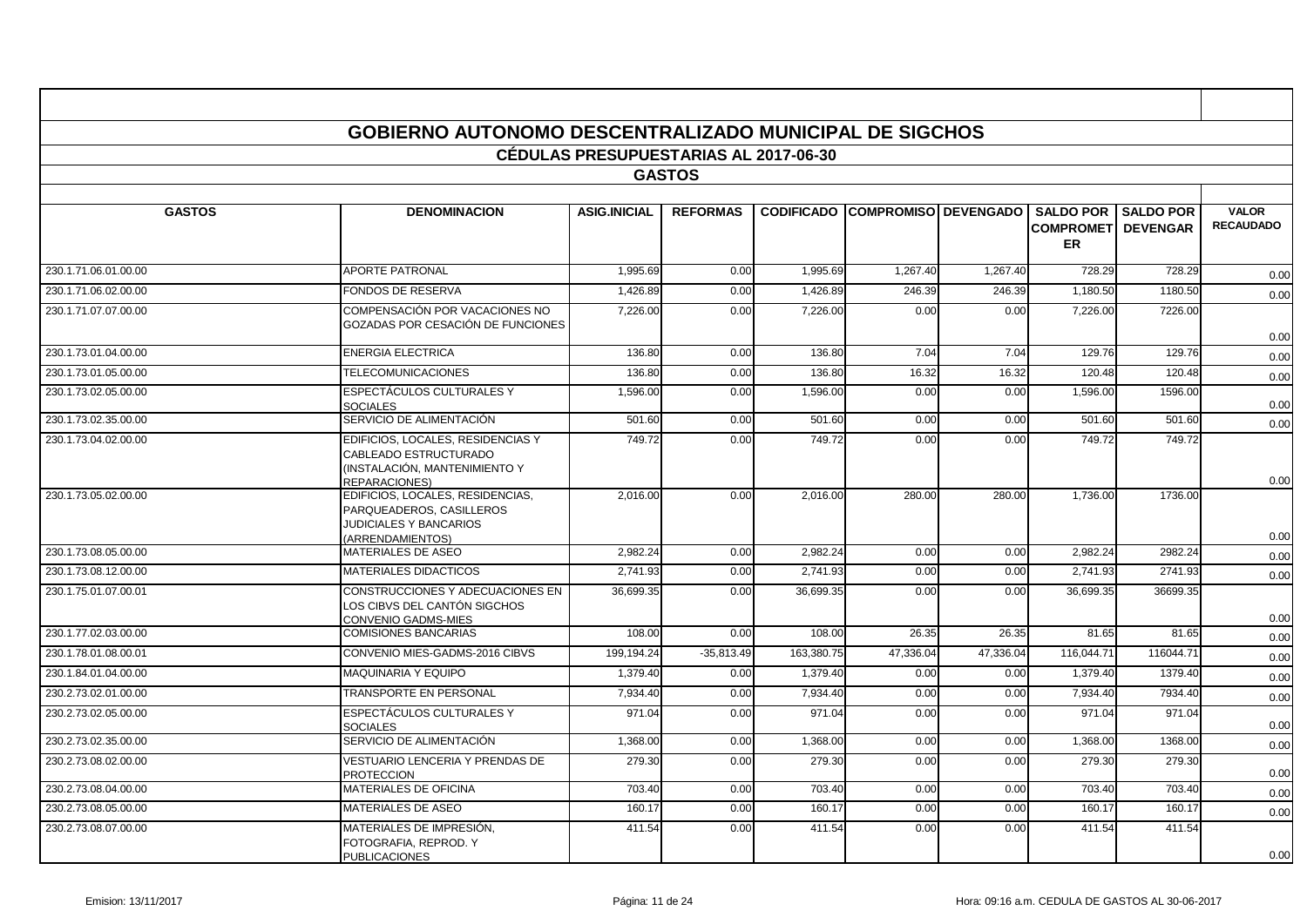|                      | <b>GOBIERNO AUTONOMO DESCENTRALIZADO MUNICIPAL DE SIGCHOS</b>                                                                  |                                              |                 |           |                                        |           |                                                             |                  |                                  |
|----------------------|--------------------------------------------------------------------------------------------------------------------------------|----------------------------------------------|-----------------|-----------|----------------------------------------|-----------|-------------------------------------------------------------|------------------|----------------------------------|
|                      |                                                                                                                                | <b>CÉDULAS PRESUPUESTARIAS AL 2017-06-30</b> |                 |           |                                        |           |                                                             |                  |                                  |
|                      |                                                                                                                                |                                              | <b>GASTOS</b>   |           |                                        |           |                                                             |                  |                                  |
| <b>GASTOS</b>        | <b>DENOMINACION</b>                                                                                                            | <b>ASIG.INICIAL</b>                          | <b>REFORMAS</b> |           | <b>CODIFICADO COMPROMISO DEVENGADO</b> |           | <b>SALDO POR</b><br><b>COMPROMETI DEVENGAR</b><br><b>ER</b> | <b>SALDO POR</b> | <b>VALOR</b><br><b>RECAUDADO</b> |
| 230.2.73.08.12.00.00 | <b>MATERIALES DIDACTICOS</b>                                                                                                   | 1,430.81                                     | 0.00            | 1,430.81  | 0.00                                   | 0.00      | 1,430.81                                                    | 1430.81          | 0.00                             |
| 230.2.78.01.08.00.01 | CONVENIO MIES-GADMS-2016<br><b>DISCAPACIDADES</b>                                                                              | 45,906.24                                    | 0.00            | 45,906.24 | 14,177.88                              | 14,177.88 | 31,728.36                                                   | 31728.36         | 0.00                             |
| 230.2.84.01.07.00.00 | <b>EQUIPOS Y SISTEMAS INFORMATICOS</b>                                                                                         | 513.00                                       | 0.00            | 513.00    | 0.00                                   | 0.00      | 513.00                                                      | 513.00           | 0.00                             |
| 230.3.71.02.03.00.00 | DÉCIMO TERCER SUELDO                                                                                                           | 528.00                                       | 0.00            | 528.00    | 0.00                                   | 0.00      | 528.00                                                      | 528.00           | 0.00                             |
| 230.3.71.02.04.00.00 | DÉCIMO CUARTO SUELDO                                                                                                           | 380.00                                       | 0.00            | 380.00    | 0.00                                   | 0.00      | 380.00                                                      | 380.00           | 0.00                             |
| 230.3.71.05.10.00.00 | SERVICIOS PERSONALES POR CONTRATO                                                                                              | 8,541.60                                     | 0.00            | 8,541.60  | 0.00                                   | 0.00      | 8,541.60                                                    | 8541.60          | 0.00                             |
| 230.3.71.06.01.00.00 | <b>APORTE PATRONAL</b>                                                                                                         | 769.80                                       | 0.00            | 769.80    | 0.00                                   | 0.00      | 769.80                                                      | 769.80           | 0.00                             |
| 230.3.71.06.02.00.00 | <b>FONDOS DE RESERVA</b>                                                                                                       | 527.76                                       | 0.00            | 527.76    | 0.00                                   | 0.00      | 527.76                                                      | 527.76           | 0.00                             |
| 230.3.71.07.07.00.00 | COMPENSACIÓN POR VACACIONES NO<br>GOZADAS POR CESACIÓN DE FUNCIONES                                                            | 132.00                                       | 0.00            | 132.00    | 0.00                                   | 0.00      | 132.00                                                      | 132.00           | 0.00                             |
| 230.3.73.01.04.00.00 | <b>ENERGIA ELECTRICA</b>                                                                                                       | 365.94                                       | 0.00            | 365.94    | 0.00                                   | 0.00      | 365.94                                                      | 365.94           | 0.00                             |
| 230.3.73.01.05.00.00 | <b>TELECOMUNICACIONES</b>                                                                                                      | 365.94                                       | 0.00            | 365.94    | 0.00                                   | 0.00      | 365.94                                                      | 365.94           | 0.00                             |
| 230.3.73.02.05.00.00 | ESPECTÁCULOS CULTURALES Y<br><b>SOCIALES</b>                                                                                   | 999.92                                       | 0.00            | 999.92    | 0.00                                   | 0.00      | 999.92                                                      | 999.92           | 0.00                             |
| 230.3.73.02.09.00.00 | SERVICIOS DE ASEO: VESTIMENTA DE<br>TRABAJO; FUMIGACIÓN, DESINFECCIÓN Y<br>LIMPIEZA DE LAS INSTALACIONES DEL<br>SECTOR PÚBLICO | 6,107.14                                     | 0.00            | 6,107.14  | 0.00                                   | 0.00      | 6,107.14                                                    | 6107.14          |                                  |
| 230.3.73.02.35.00.00 | SERVICIO DE ALIMENTACIÓN                                                                                                       | 54,737.96                                    | 0.00            | 54,737.96 | 0.00                                   | 0.00      | 54,737.96                                                   | 54737.96         | 0.00<br>0.00                     |
| 230.3.73.02.99.00.00 | OTROS SERVICIOS                                                                                                                | 2,031.48                                     | 0.00            | 2,031.48  | 0.00                                   | 0.00      | 2,031.48                                                    | 2031.48          | 0.00                             |
| 230.3.73.04.04.00.00 | MAQUINARIAS Y EQUIPOS (INSTALACIÓN,                                                                                            | 410.40                                       | 0.00            | 410.40    | 0.00                                   | 0.00      | 410.40                                                      | 410.40           |                                  |
|                      | <b>MANTENIMIENTO Y REPARACIONES)</b>                                                                                           |                                              |                 |           |                                        |           |                                                             |                  | 0.00                             |
| 230.3.73.08.04.00.00 | MATERIALES DE OFICINA                                                                                                          | 1,044.97                                     | 0.00            | 1,044.97  | 0.00                                   | 0.00      | 1,044.97                                                    | 1044.97          | 0.00                             |
| 230.3.73.08.05.00.00 | <b>MATERIALES DE ASEO</b>                                                                                                      | 3,920.18                                     | 0.00            | 3,920.18  | 0.00                                   | 0.00      | 3,920.18                                                    | 3920.18          | 0.00                             |
| 230.3.73.08.07.00.00 | MATERIALES DE IMPRESIÓN,<br>FOTOGRAFIA, REPROD. Y<br><b>PUBLICACIONES</b>                                                      | 364.80                                       | 0.00            | 364.80    | 0.00                                   | 0.00      | 364.80                                                      | 364.80           | 0.00                             |
| 230.3.73.08.12.00.00 | <b>MATERIALES DIDACTICOS</b>                                                                                                   | 1,875.02                                     | 0.00            | 1,875.02  | 0.00                                   | 0.00      | 1,875.02                                                    | 1875.02          | 0.00                             |
| 230.3.73.08.20.00.00 | OTROS DE USO Y CONSUMO DE<br><b>INVERSIÓN</b>                                                                                  | 1,573.20                                     | 0.00            | 1,573.20  | 0.00                                   | 0.00      | 1,573.20                                                    | 1573.20          | 0.00                             |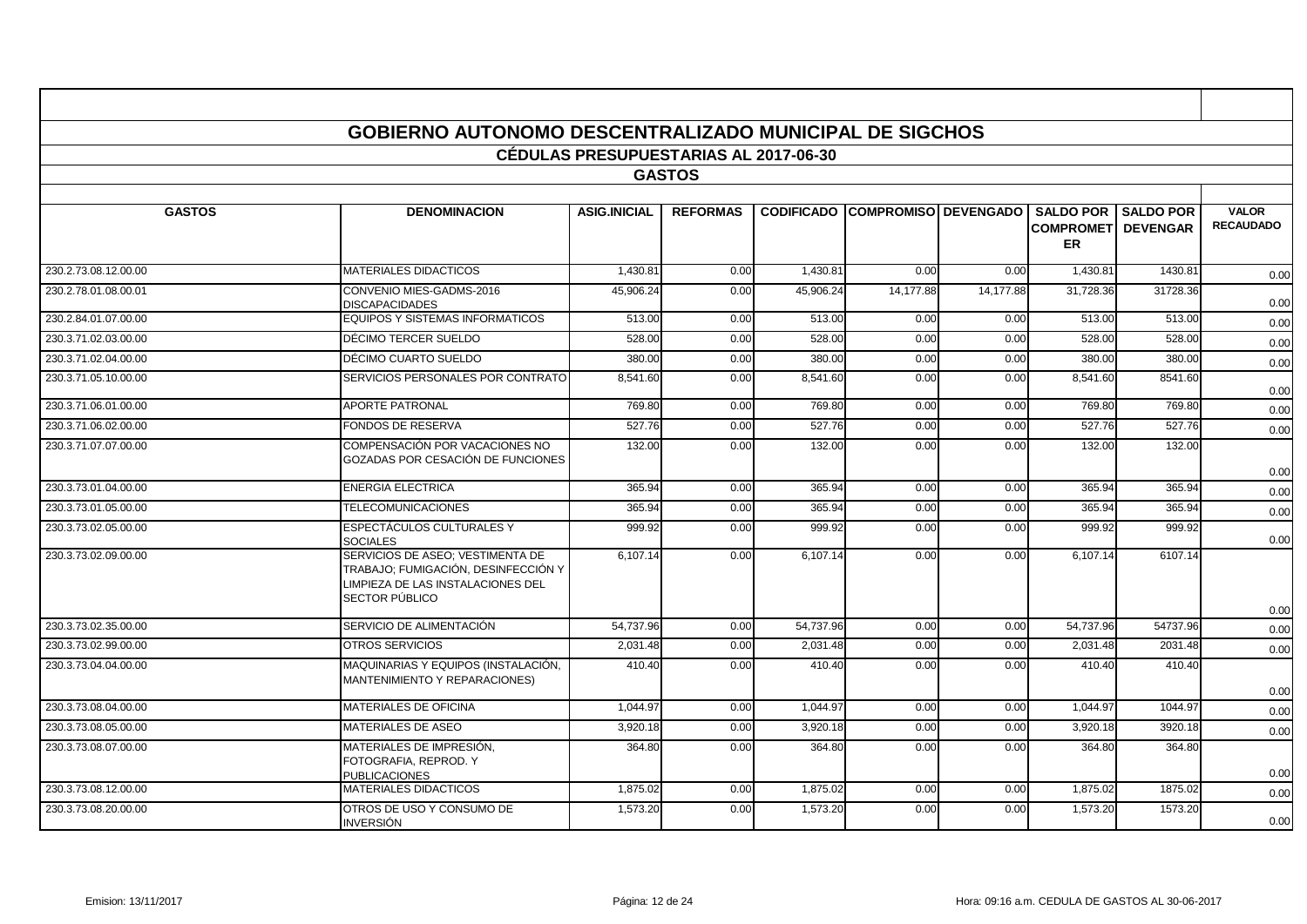|                      |                                                                                                                            | <b>CÉDULAS PRESUPUESTARIAS AL 2017-06-30</b> |                 |                   |                             |          |                               |                                                |                                  |
|----------------------|----------------------------------------------------------------------------------------------------------------------------|----------------------------------------------|-----------------|-------------------|-----------------------------|----------|-------------------------------|------------------------------------------------|----------------------------------|
|                      |                                                                                                                            |                                              | <b>GASTOS</b>   |                   |                             |          |                               |                                                |                                  |
| <b>GASTOS</b>        | <b>DENOMINACION</b>                                                                                                        | <b>ASIG.INICIAL</b>                          | <b>REFORMAS</b> | <b>CODIFICADO</b> | <b>COMPROMISO DEVENGADO</b> |          | <b>SALDO POR</b><br><b>ER</b> | <b>SALDO POR</b><br><b>COMPROMETI DEVENGAR</b> | <b>VALOR</b><br><b>RECAUDADO</b> |
| 230.3.73.08.20.00.01 | MENAJE DE COCINA, DE HOGAR,<br>ACCESORIOS DESCARTABLES Y<br>ACCESORIOS DE OFICINA - PROYECTO<br>EQUIPAMIENTO GERONTOLOGICO | 102,666.13                                   | 0.00            | 102,666.13        | 0.00                        | 0.00     | 102,666.13                    | 102666.13                                      | 0.00                             |
| 230.3.78.01.08.00.01 | CONVENIO MIES-GADMS-2017<br><b>GERONTOLOGIA</b>                                                                            | 59,598.00                                    | $-59,598.00$    | 0.00              | 0.00                        | 0.00     | 0.00                          | 0.00                                           | 0.00                             |
| 230.4.73.02.01.00.00 | <b>TRANSPORTE DE PERSONAL</b>                                                                                              | 899.98                                       | 0.00            | 899.98            | 0.00                        | 0.00     | 899.98                        | 899.98                                         | 0.00                             |
| 230.4.73.02.05.00.00 | ESPECTÁCULOS CULTURALES Y<br><b>SOCIALES</b>                                                                               | 799.98                                       | 0.00            | 799.98            | 0.00                        | 0.00     | 799.98                        | 799.98                                         | 0.00                             |
| 230.4.73.02.99.00.00 | <b>OTROS SERVICIOS</b>                                                                                                     | 2,299.95                                     | 0.00            | 2,299.95          | 0.00                        | 0.00     | 2,299.95                      | 2299.95                                        | 0.00                             |
| 230.4.73.08.02.00.00 | VESTUARIO LENCERIA Y PRENDAS DE<br><b>PROTECCION</b>                                                                       | 74.10                                        | 0.00            | 74.10             | 0.00                        | 0.00     | 74.10                         | 74.10                                          | 0.00                             |
| 230.4.73.08.04.00.00 | MATERIALES DE OFICINA                                                                                                      | 617.37                                       | 0.00            | 617.37            | 0.00                        | 0.00     | 617.37                        | 617.37                                         | 0.00                             |
| 230.4.73.08.05.00.00 | MATERIALES DE ASEO                                                                                                         | 282.15                                       | 0.00            | 282.15            | 0.00                        | 0.00     | 282.15                        | 282.15                                         | 0.00                             |
| 230.4.73.08.12.00.00 | <b>MATERIALES DIDACTICOS</b>                                                                                               | 1,999.45                                     | 0.00            | 1,999.45          | 0.00                        | 0.00     | 1,999.45                      | 1999.45                                        | 0.00                             |
| 230.4.78.01.08.00.01 | CONVENIO MIES-GADMS-2017<br><b>GERONTOLOGIA</b>                                                                            | 23,292.00                                    | 72.00           | 23,364.00         | 7,422.88                    | 7,422.88 | 15.941.12                     | 15941.12                                       | 0.00                             |
| 230.5.73.02.01.00.00 | TRANSPORTE DE PERSONAL                                                                                                     | 3,487.26                                     | $-3,000.00$     | 487.26            | 0.00                        | 0.00     | 487.26                        | 487.26                                         | 0.00                             |
| 230.5.73.02.05.00.00 | <b>ESPECTÁCULOS CULTURALES Y</b><br><b>SOCIALES</b>                                                                        | 735.30                                       | 0.00            | 735.30            | 0.00                        | 0.00     | 735.30                        | 735.30                                         | 0.00                             |
| 230.5.73.02.35.00.00 | SERVICIO DE ALIMENTACIÓN                                                                                                   | 1.026.00                                     | 0.00            | 1.026.00          | 0.00                        | 0.00     | 1.026.00                      | 1026.00                                        | 0.00                             |
| 230.5.73.08.02.00.00 | VESTUARIO LENCERIA Y PRENDAS DE<br><b>PROTECCION</b>                                                                       | 279.30                                       | 0.00            | 279.30            | 0.00                        | 0.00     | 279.30                        | 279.30                                         | 0.00                             |
| 230.5.73.08.04.00.00 | MATERIALES DE OFICINA                                                                                                      | 166.00                                       | 0.00            | 166.00            | 0.00                        | 0.00     | 166.00                        | 166.00                                         | 0.00                             |
| 230.5.73.08.07.00.00 | MATERIALES DE IMPRESIÓN.<br>FOTOGRAFIA, REPROD. Y<br><b>PUBLICACIONES</b>                                                  | 114.00                                       | 0.00            | 114.00            | 0.00                        | 0.00     | 114.00                        | 114.00                                         | 0.00                             |
| 230.5.73.08.12.00.00 | <b>MATERIALES DIDACTICOS</b>                                                                                               | 413.76                                       | 0.00            | 413.76            | 0.00                        | 0.00     | 413.76                        | 413.76                                         | 0.00                             |
| 230.5.78.01.08.00.01 | CONVENIO MIES-GADMS-2017 ETI                                                                                               | 20,034.00                                    | $-20,034.00$    | 0.00              | 0.00                        | 0.00     | 0.00                          | 0.00                                           | 0.00                             |
| 230.6.73.02.01.00.00 | TRANSPORTE DE PERSONAL                                                                                                     | 0.00                                         | 1,600.00        | 1,600.00          | 0.00                        | 0.00     | 1,600.00                      | 1600.00                                        | 0.00                             |
| 230.6.73.02.05.00.00 | <b>ESPECTÁCULOS CULTURALES Y</b><br><b>SOCIALES</b>                                                                        | 0.00                                         | 680.00          | 680.00            | 0.00                        | 0.00     | 680.00                        | 680.00                                         | 0.00                             |
| 230.6.73.06.03.00.00 | SERVICIO DE CAPACITACIÓN                                                                                                   | 0.00                                         | 570.00          | 570.00            | 0.00                        | 0.00     | 570.00                        | 570.00                                         | 0.00                             |
| 230.6.73.08.12.00.00 | <b>MATERIALES DIDÁCTICOS</b>                                                                                               | 0.00                                         | 150.00          | 150.00            | 0.00                        | 0.00     | 150.00                        | 150.00                                         | 0.00                             |
| 230.6.78.01.08.00.01 | CONVENIO MIES-GADMS 2017<br><b>GERONTOLOGIA ATENCION DOMICILIARIA</b>                                                      | 0.00                                         | 9,426.43        | 9,426.43          | 0.00                        | 0.00     | 9,426.43                      | 9426.43                                        | 0.00                             |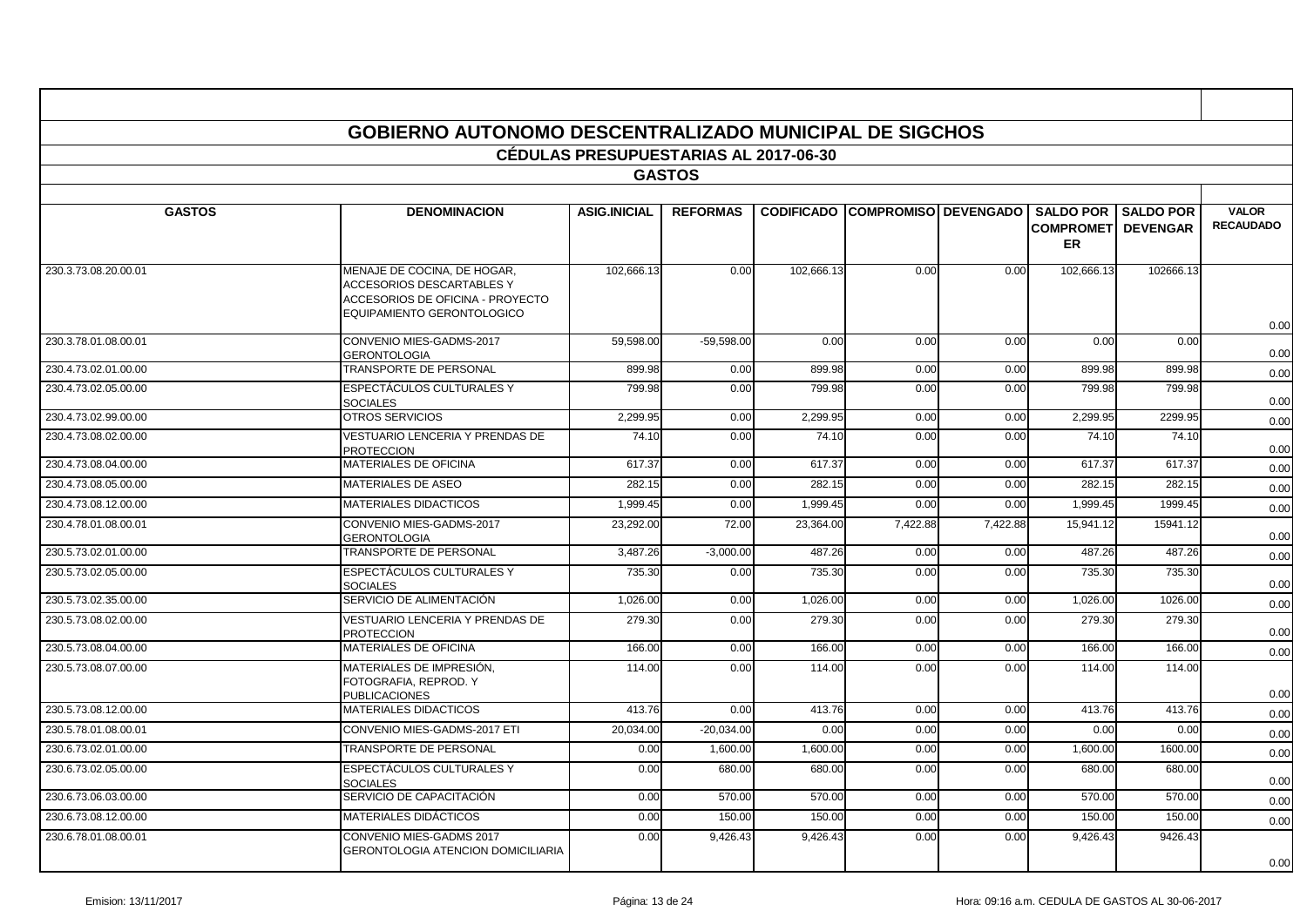|                      | <b>GOBIERNO AUTONOMO DESCENTRALIZADO MUNICIPAL DE SIGCHOS</b>                                                                             |                                              |                 |           |                                        |           |                                                             |                  |                                  |
|----------------------|-------------------------------------------------------------------------------------------------------------------------------------------|----------------------------------------------|-----------------|-----------|----------------------------------------|-----------|-------------------------------------------------------------|------------------|----------------------------------|
|                      |                                                                                                                                           | <b>CÉDULAS PRESUPUESTARIAS AL 2017-06-30</b> |                 |           |                                        |           |                                                             |                  |                                  |
|                      |                                                                                                                                           |                                              | <b>GASTOS</b>   |           |                                        |           |                                                             |                  |                                  |
|                      |                                                                                                                                           |                                              |                 |           |                                        |           |                                                             |                  |                                  |
| <b>GASTOS</b>        | <b>DENOMINACION</b>                                                                                                                       | <b>ASIG.INICIAL</b>                          | <b>REFORMAS</b> |           | <b>CODIFICADO COMPROMISO DEVENGADO</b> |           | <b>SALDO POR</b><br><b>COMPROMETI DEVENGAR</b><br><b>ER</b> | <b>SALDO POR</b> | <b>VALOR</b><br><b>RECAUDADO</b> |
| 310.0.71.01.05.00.00 | REMUNERACIONES UNIFICADAS                                                                                                                 | 63.540.00                                    | 0.00            | 63,540.00 | 31,770.00                              | 31.770.00 | 31,770.00                                                   | 31770.00         | 0.00                             |
| 310.0.71.02.03.00.00 | <b>DECIMO TERCER SUELDO</b>                                                                                                               | 8.890.54                                     | 441.25          | 9.331.79  | 4.187.77                               | 4.187.77  | 5.144.02                                                    | 5144.02          | 0.00                             |
| 310.0.71.02.04.00.00 | DECIMO CUARTO SUELDO                                                                                                                      | 3,120.00                                     | 781.25          | 3,901.25  | 1,468.75                               | 1,468.75  | 2,432.50                                                    | 2432.50          | 0.00                             |
| 310.0.71.05.10.00.00 | SERVICIOS PERSONALES POR CONTRATO                                                                                                         | 40,920.00                                    | 0.00            | 40,920.00 | 13,188.00                              | 13,188.00 | 27,732.00                                                   | 27732.00         | 0.00                             |
| 310.0.71.06.01.00.00 | <b>APORTE PATRONAL</b>                                                                                                                    | 12,302.49                                    | 0.00            | 12,302.49 | 5,583.00                               | 5,583.00  | 6,719.49                                                    | 6719.49          | 0.00                             |
| 310.0.71.06.02.00.00 | <b>FONDOS DE RESERVA</b>                                                                                                                  | 8,796.53                                     | 0.00            | 8,796.53  | 2,680.61                               | 2,680.61  | 6,115.92                                                    | 6115.92          | 0.00                             |
| 310.0.73.01.05.00.00 | <b>TELECOMUNICACIONES</b>                                                                                                                 | 547.20                                       | 0.00            | 547.20    | 0.00                                   | 0.00      | 547.20                                                      | 547.20           | 0.00                             |
| 310.0.73.04.04.00.00 | <b>MAQUINARIA Y EQUIPOS</b>                                                                                                               | 3.420.00                                     | 0.00            | 3.420.00  | 171.00                                 | 171.00    | 3.249.00                                                    | 3249.00          | 0.00                             |
| 310.0.73.04.05.00.00 | VEHICULOS (MANTENIMIENTO Y<br><b>REPARACION)</b>                                                                                          | 1,710.00                                     | 0.00            | 1,710.00  | 0.00                                   | 0.00      | 1,710.00                                                    | 1710.00          | 0.00                             |
| 310.0.73.06.01.00.01 | CONSULTORÍA. PARA BARRIDO PREDIAL                                                                                                         | 16.000.00                                    | 0.00            | 16.000.00 | 0.00                                   | 0.00      | 16.000.00                                                   | 16000.00         | 0.00                             |
| 310.0.73.06.12.00.00 | CAPACITACION A SERVIDORES PUBLICOS                                                                                                        | 684.00                                       | 0.00            | 684.00    | 0.00                                   | 0.00      | 684.00                                                      | 684.00           | 0.00                             |
| 310.0.73.07.04.00.00 | MANTENIMIENTO Y REPARACIÓN DE<br>EQUIPOS Y SISTEMAS INFORMÁTICOS                                                                          | 1,140.00                                     | 0.00            | 1,140.00  | 0.00                                   | 0.00      | 1,140.00                                                    | 1140.00          | 0.00                             |
| 310.0.73.08.02.00.00 | VESTUARIO LENCERIA Y PRENDAS DE<br><b>PROTECCION</b>                                                                                      | 1,400.00                                     | 0.00            | 1,400.00  | 0.00                                   | 0.00      | 1,400.00                                                    | 1400.00          | 0.00                             |
| 310.0.73.08.03.00.00 | <b>COMBUSTIBLES Y LUBRICANTES</b>                                                                                                         | 3,245.08                                     | 0.00            | 3,245.08  | 0.00                                   | 0.00      | 3,245.08                                                    | 3245.08          | 0.00                             |
| 310.0.73.08.04.00.00 | MATERIALES DE OFICINA                                                                                                                     | 1,232.74                                     | 0.00            | 1,232.74  | 0.00                                   | 0.00      | 1,232.74                                                    | 1232.74          | 0.00                             |
| 310.0.73.08.06.00.06 | <b>HERRAMIENTAS Y EQUIPOS MENORES</b>                                                                                                     | 448.02                                       | 0.00            | 448.02    | 448.02                                 | 448.02    | 0.00                                                        | 0.00             | 0.00                             |
| 310.0.73.08.07.00.00 | MATERIALES DE IMPRESIÓN. FOT.REPR.                                                                                                        | 5,299.86                                     | 0.00            | 5,299.86  | 0.00                                   | 0.00      | 5.299.86                                                    | 5299.86          | 0.00                             |
| 310.0.73.08.13.00.00 | REPUESTOS Y ACCESORIOS                                                                                                                    | 4,491.60                                     | 0.00            | 4.491.60  | 0.00                                   | 0.00      | 4,491.60                                                    | 4491.60          | 0.00                             |
| 310.0.84.01.04.00.00 | <b>MAQUINARIA Y EQUIPOS</b>                                                                                                               | 27.303.00                                    | 0.00            | 27.303.00 | 0.00                                   | 0.00      | 27.303.00                                                   | 27303.00         | 0.00                             |
| 310.0.84.01.07.00.00 | EQUIPOS, SISTEMAS Y PAQUETES<br><b>INFORMATICOS</b>                                                                                       | 10,032.00                                    | 0.00            | 10,032.00 | 0.00                                   | 0.00      | 10,032.00                                                   | 10032.00         | 0.00                             |
| 320.0.56.02.01.00.00 | INTERESES CREDITO BDE GESTIÓN<br>INTEGRAL DE DESECHOS SOLIDOS PARA<br>EL CANTÓN SIGCHOS                                                   | 47,550.30                                    | 14,578.13       | 62,128.43 | 31,879.57                              | 31,879.57 | 30,248.86                                                   | 30248.86         | 0.00                             |
| 320.0.56.02.01.00.01 | <b>INTERESES CREDITO BDE</b><br>FINANCIAMIENTO COMPLEMENTARIO DE<br><b>GESTIÓN INTEGRAL DE DESECHOS</b><br>SOLIDOS PARA EL CANTÓN SIGCHOS | 28,000.00                                    | $-28.000.00$    | 0.00      | 0.00                                   | 0.00      | 0.00                                                        | 0.00             | 0.00                             |
| 320.0.71.01.05.00.00 | REMUNERACIONES UNIFICADAS                                                                                                                 | 37.344.00                                    | 0.00            | 37.344.00 | 18.376.20                              | 18.376.20 | 18.967.80                                                   | 18967.80         | 0.00                             |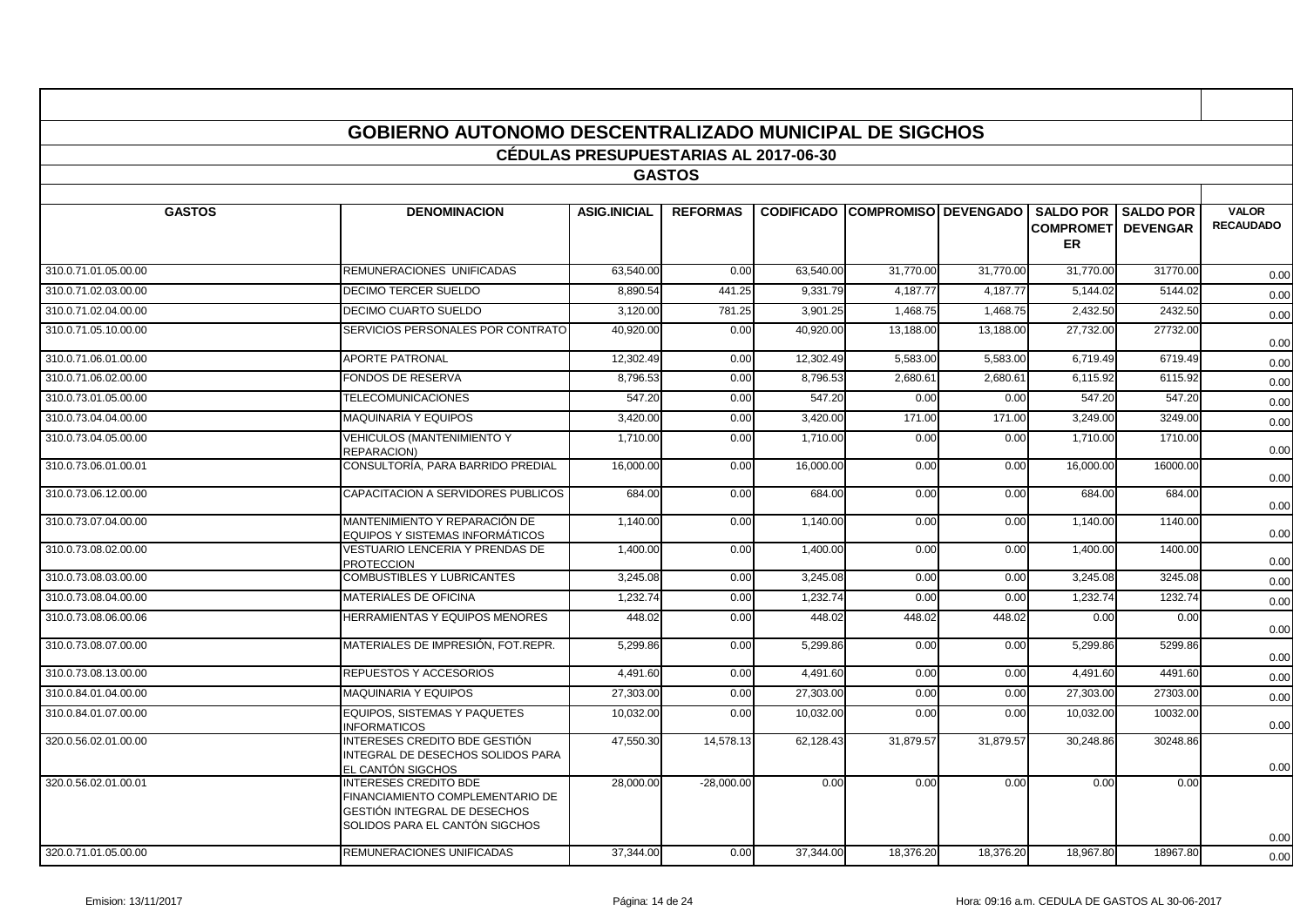|                      | <b>GOBIERNO AUTONOMO DESCENTRALIZADO MUNICIPAL DE SIGCHOS</b>                                                                                                                                                     |                                              |                 |           |                                        |           |                                             |                                     |                                  |
|----------------------|-------------------------------------------------------------------------------------------------------------------------------------------------------------------------------------------------------------------|----------------------------------------------|-----------------|-----------|----------------------------------------|-----------|---------------------------------------------|-------------------------------------|----------------------------------|
|                      |                                                                                                                                                                                                                   | <b>CÉDULAS PRESUPUESTARIAS AL 2017-06-30</b> |                 |           |                                        |           |                                             |                                     |                                  |
|                      |                                                                                                                                                                                                                   |                                              | <b>GASTOS</b>   |           |                                        |           |                                             |                                     |                                  |
|                      |                                                                                                                                                                                                                   |                                              |                 |           |                                        |           |                                             |                                     |                                  |
| <b>GASTOS</b>        | <b>DENOMINACION</b>                                                                                                                                                                                               | <b>ASIG.INICIAL</b>                          | <b>REFORMAS</b> |           | <b>CODIFICADO COMPROMISO DEVENGADO</b> |           | <b>SALDO POR</b><br><b>COMPROMET</b><br>ER. | <b>SALDO POR</b><br><b>DEVENGAR</b> | <b>VALOR</b><br><b>RECAUDADO</b> |
| 320.0.71.01.06.00.00 | <b>SALARIOS UNIFICADOS</b>                                                                                                                                                                                        | 56,820.00                                    | 0.00            | 56.820.00 | 28,380.00                              | 28,380.00 | 28,440.00                                   | 28440.00                            | 0.00                             |
| 320.0.71.02.03.00.00 | DÉCIMO TERCER SUELDO                                                                                                                                                                                              | 9.613.70                                     | 0.00            | 9,613.70  | 2,321.95                               | 2,321.95  | 7,291.75                                    | 7291.75                             | 0.00                             |
| 320.0.71.02.04.00.00 | DÉCIMO CUARTO SUELDO                                                                                                                                                                                              | 5.460.00                                     | 0.00            | 5.460.00  | 928.10                                 | 928.10    | 4,531.90                                    | 4531.90                             | 0.00                             |
| 320.0.71.03.04.00.00 | COMPENSACIÓN POR TRANSPORTE                                                                                                                                                                                       | 950.40                                       | 0.00            | 950.40    | 383.20                                 | 383.20    | 567.20                                      | 567.20                              | 0.00                             |
| 320.0.71.03.06.00.00 | COMPENSACIÓN POR ALIMENTACIÓN                                                                                                                                                                                     | 5,940.00                                     | 0.00            | 5,940.00  | 2,395.00                               | 2,395.00  | 3,545.00                                    | 3545.00                             | 0.00                             |
| 320.0.71.04.01.00.00 | POR CARGAS FAMILIARES                                                                                                                                                                                             | 1,148.16                                     | 0.00            | 1,148.16  | 440.96                                 | 440.96    | 707.20                                      | 707.20                              | 0.00                             |
| 320.0.71.04.08.00.00 | POR ANTIGÜEDAD                                                                                                                                                                                                    | 591.24                                       | 0.00            | 591.24    | 344.76                                 | 344.76    | 246.48                                      | 246.48                              | 0.00                             |
| 320.0.71.05.10.00.00 | SERVICIOS PERSONALES POR CONTRATO                                                                                                                                                                                 | 18,972.00                                    | 0.00            | 18,972.00 | 9,486.00                               | 9,486.00  | 9,486.00                                    | 9486.00                             | 0.00                             |
| 320.0.71.06.01.00.00 | <b>APORTE PATRONAL</b>                                                                                                                                                                                            | 13,723.96                                    | 0.00            | 13,723.96 | 6,471.94                               | 6,471.94  | 7,252.02                                    | 7252.02                             | 0.00                             |
| 320.0.71.06.02.00.00 | <b>FONDOS DE RESERVA</b>                                                                                                                                                                                          | 9,527.57                                     | 0.00            | 9,527.57  | 2,628.12                               | 2,628.12  | 6,899.45                                    | 6899.45                             | 0.00                             |
| 320.0.73.01.04.00.00 | <b>ENERGIA ELECTRICA</b>                                                                                                                                                                                          | 410.40                                       | 0.00            | 410.40    | 164.18                                 | 164.18    | 246.22                                      | 246.22                              | 0.00                             |
| 320.0.73.02.02.00.00 | <b>FLETES Y MANIOBRAS</b>                                                                                                                                                                                         | 14,402.30                                    | $-5,892.40$     | 8,509.90  | 5,787.17                               | 5,787.17  | 2,722.73                                    | 2722.73                             | 0.00                             |
| 320.0.73.02.04.00.00 | EDICIÓN, IMPRESIÓN, REPRODUCCIÓN,<br>PUBLICACIONES, SUSCRIPCIONES.<br>FOTOCOPIADO, TRADUCCIÓN,<br>EMPASTADO, ENMARCACIÓN,<br>SERIGRAFÍA, FOTOGRAFÍA,<br>CARNETIZACIÓN, FILMACIÓN E IMÁGENES<br><b>SATELITALES</b> | 8.55                                         | 0.00            | 8.55      | 0.00                                   | 0.00      | 8.55                                        | 8.55                                |                                  |
| 320.0.73.02.09.00.00 | SERVICIOS DE ASEO: LAVADO DE                                                                                                                                                                                      | 0.00                                         | 5,892.40        | 5,892.40  | 0.00                                   | 0.00      | 5,892.40                                    | 5892.40                             | 0.00                             |
|                      | VESTIMENTA DE TRABAJO: FUMIGACIÓN.<br>DESINFECCIÓN Y LIMPIEZA DE LAS<br><b>INSTALACIONES DE LAS ENTIDADES</b><br>PÚBLICAS.                                                                                        |                                              |                 |           |                                        |           |                                             |                                     | 0.00                             |
| 320.0.73.02.99.00.00 | OTROS SERVICIOS                                                                                                                                                                                                   | 855.00                                       | 0.00            | 855.00    | 0.00                                   | 0.00      | 855.00                                      | 855.00                              | 0.00                             |
| 320.0.73.04.05.00.00 | <b>CONTRATO MANTENIMIENTO</b><br>CORRECTIVO DE VEHICULOS AÑO ANT                                                                                                                                                  | 5,393.14                                     | 0.00            | 5,393.14  | 616.74                                 | 616.74    | 4,776.40                                    | 4776.40                             | 0.00                             |
| 320.0.73.04.05.00.01 | MANTENIMIENTO Y REPARACION DE<br><b>VEHICULOS</b>                                                                                                                                                                 | 3,420.00                                     | 0.00            | 3,420.00  | 0.00                                   | 0.00      | 3,420.00                                    | 3420.00                             | 0.00                             |
| 320.0.73.06.01.00.01 | CONSULTORÍA DE AUDITORÍA AMBIENTAL<br>DEL CUMPLIMIENTO DEL PLAN DE<br>MANEJO AMBIETAL PARA EL RELLENO<br>SANITARIO DEL CANTÓN SIGCHOS,<br>PROVINCIA DE COTOPAXI                                                   | 18.240.00                                    | 0.00            | 18,240.00 | 0.00                                   | 0.00      | 18,240.00                                   | 18240.00                            | 0.00                             |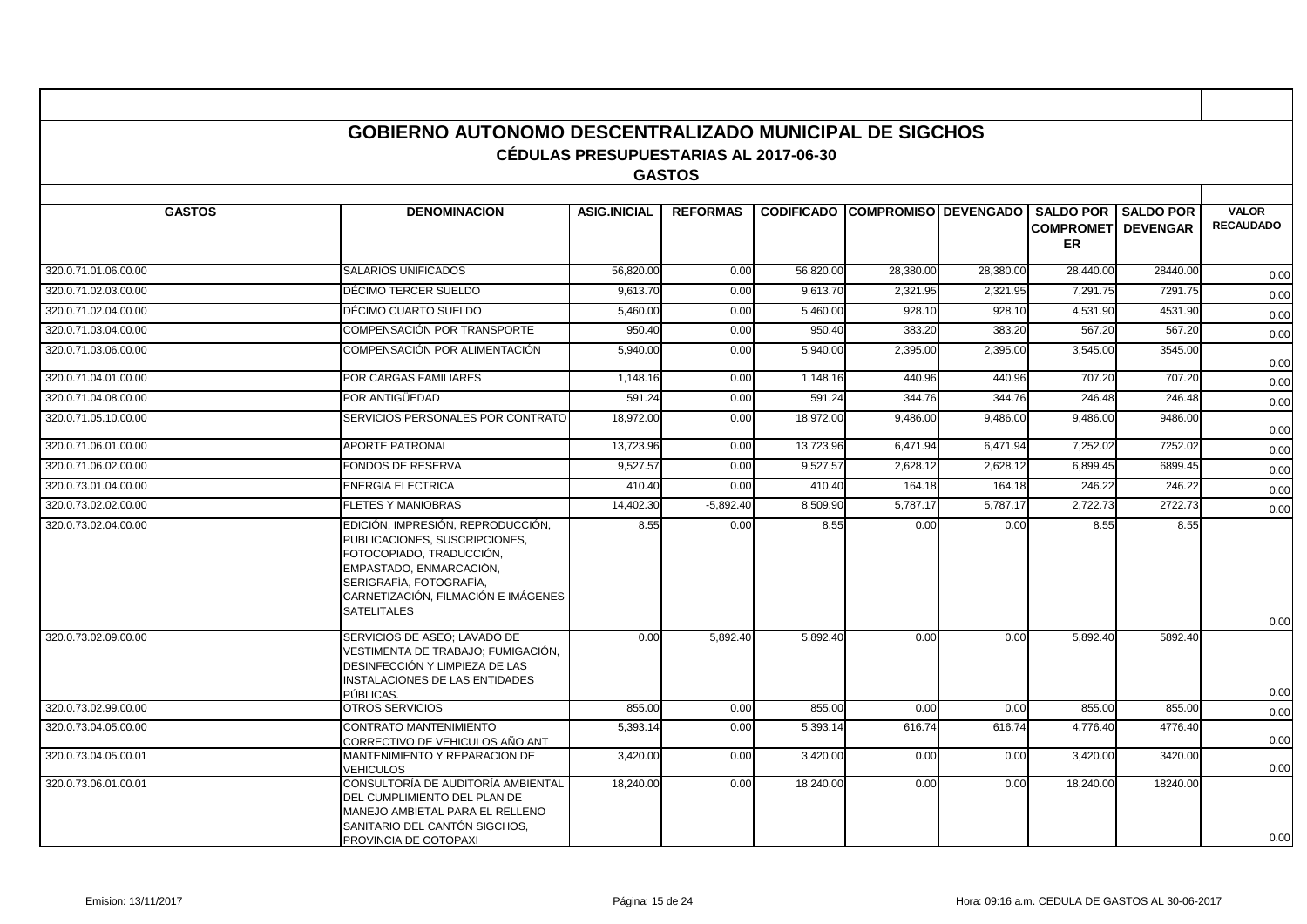|                      | <b>GOBIERNO AUTONOMO DESCENTRALIZADO MUNICIPAL DE SIGCHOS</b>                                                                                                   |                                              |                 |                   |                               |          |                                                             |                  |                                  |
|----------------------|-----------------------------------------------------------------------------------------------------------------------------------------------------------------|----------------------------------------------|-----------------|-------------------|-------------------------------|----------|-------------------------------------------------------------|------------------|----------------------------------|
|                      |                                                                                                                                                                 | <b>CÉDULAS PRESUPUESTARIAS AL 2017-06-30</b> |                 |                   |                               |          |                                                             |                  |                                  |
|                      |                                                                                                                                                                 |                                              | <b>GASTOS</b>   |                   |                               |          |                                                             |                  |                                  |
|                      |                                                                                                                                                                 |                                              |                 |                   |                               |          |                                                             |                  |                                  |
| <b>GASTOS</b>        | <b>DENOMINACION</b>                                                                                                                                             | <b>ASIG.INICIAL</b>                          | <b>REFORMAS</b> | <b>CODIFICADO</b> | <b>COMPROMISO   DEVENGADO</b> |          | <b>SALDO POR</b><br><b>COMPROMETI DEVENGAR</b><br><b>ER</b> | <b>SALDO POR</b> | <b>VALOR</b><br><b>RECAUDADO</b> |
| 320.0.73.06.04.00.00 | FISCALIZACION DEL CIERRE TECNICO DEL<br><b>BOTADERO DE BASURA Y</b><br>CONSTRUCCION DEL RELLENO<br>SANITARIO DE LA CIUDAD DE SIGCHOS<br>(ARRASTRE 2015)         | 3,940.38                                     | 0.00            | 3,940.38          | 0.00                          | 0.00     | 3,940.38                                                    | 3940.38          | 0.00                             |
| 320.0.73.06.04.00.01 | FISCALIZACION DEL CIERRE TECNICO DEL<br>BOTADERO DE BASURA Y<br>CONSTRUCCION DEL RELLENO<br>SANITARIO DE LA CIUDAD DE SIGCHOS<br><b>CONTRATO COMPLEMENTARIO</b> | 18,240.00                                    | 0.00            | 18,240.00         | 0.00                          | 0.00     | 18,240.00                                                   | 18240.00         | 0.00                             |
| 320.0.73.08.02.00.00 | VESTUARIO LENCERIA Y PRENDAS DE<br><b>PROTECCION</b>                                                                                                            | 2,321.00                                     | 0.00            | 2,321.00          | 41.67                         | 41.67    | 2,279.33                                                    | 2279.33          | 0.00                             |
| 320.0.73.08.02.00.01 | VESTUARIO LENCERIA Y PRENDAS DE<br><b>PROTECCION</b>                                                                                                            | 1,352.00                                     | 0.00            | 1,352.00          | 0.00                          | 0.00     | 1,352.00                                                    | 1352.00          | 0.00                             |
| 320.0.73.08.03.00.00 | <b>COMBUSTIBLES Y LUBRICANTES</b>                                                                                                                               | 8.857.98                                     | 0.00            | 8,857.98          | 1,549.12                      | 1,549.12 | 7,308.86                                                    | 7308.86          | 0.00                             |
| 320.0.73.08.04.00.00 | MATERIALES DE OFICINA                                                                                                                                           | 81.80                                        | 0.00            | 81.80             | 0.00                          | 0.00     | 81.80                                                       | 81.80            | 0.00                             |
| 320.0.73.08.05.00.00 | <b>SUMINISTROS DE ASEO</b>                                                                                                                                      | 123.69                                       | 16,847.04       | 16,970.73         | 0.00                          | 0.00     | 16,970.73                                                   | 16970.73         | 0.00                             |
| 320.0.73.08.06.00.00 | <b>HERRAMIENTAS</b>                                                                                                                                             | 456.00                                       | 0.00            | 456.00            | 440.61                        | 440.61   | 15.39                                                       | 15.39            | 0.00                             |
| 320.0.73.08.07.00.00 | MATERIALES DE IMPRESIÓN,<br>FOTOGRAFIA. REPROD.                                                                                                                 | 45.60                                        | 0.00            | 45.60             | 0.00                          | 0.00     | 45.60                                                       | 45.60            | 0.00                             |
| 320.0.73.08.13.00.00 | REPUESTOS Y ACCESORIOS                                                                                                                                          | 0.00                                         | 1,500.00        | 1,500.00          | 0.00                          | 0.00     | 1,500.00                                                    | 1500.00          | 0.00                             |
| 320.0.73.08.13.00.01 | REPUESTOS Y ACCESORIOS                                                                                                                                          | 14,327.52                                    | 0.00            | 14,327.52         | 120.02                        | 120.02   | 14,207.50                                                   | 14207.50         | 0.00                             |
| 320.0.73.08.19.00.00 | ADQUISICIÓN DE ACCESORIOS E<br>INSUMOS QUÍMICOS Y ORGÁNICOS                                                                                                     | 495.90                                       | 0.00            | 495.90            | 465.00                        | 465.00   | 30.90                                                       | 30.90            | 0.00                             |
| 320.0.75.01.07.00.01 | CIERRE TECNICO DEL BOTADERO DE<br>BASURA Y CONSTRUCCION DEL RELLENO<br>SANITARIO DE LA CIUDAD DE SIGCHOS<br>ARRASTRE 2015)                                      | 231,589.56                                   | 0.00            | 231,589.56        | 0.00                          | 0.00     | 231,589.56                                                  | 231589.56        | 0.00                             |
| 320.0.75.01.07.00.02 | COMPLEMENTARIO PARA EL CIERRE<br>TECNICO DEL BOTADERO DE BASURA Y<br>CONSTRUCCION DEL RELLENO<br>SANITARIO DE LA CIUDAD DE SIGCHOS                              | 469,680.00                                   | $-400,000.00$   | 69,680.00         | 0.00                          | 0.00     | 69,680.00                                                   | 69680.00         | 0.00                             |
| 320.0.77.01.02.00.00 | LICENCIAS AMBIENTALES                                                                                                                                           | 2,280.00                                     | 0.00            | 2,280.00          | 180.00                        | 180.00   | 2,100.00                                                    | 2100.00          | 0.00                             |
| 320.0.77.01.02.00.01 | <b>GESTORES AMBIENTALES</b>                                                                                                                                     | 1,596.00                                     | 0.00            | 1,596.00          | 0.00                          | 0.00     | 1,596.00                                                    | 1596.00          | 0.00                             |
| 320.0.77.01.02.00.02 | <b>MATRICULACION VEHICULAR</b>                                                                                                                                  | 684.00                                       | 0.00            | 684.00            | 0.00                          | 0.00     | 684.00                                                      | 684.00           | 0.00                             |
| 320.0.77.02.01.00.00 | <b>SEGUROS</b>                                                                                                                                                  | 152.68                                       | 0.00            | 152.68            | 0.00                          | 0.00     | 152.68                                                      | 152.68           | 0.00                             |
| 320.0.84.01.03.00.00 | MOBILIARIOS (DE LARGA DURACION)                                                                                                                                 | 0.00                                         | 15,769.60       | 15,769.60         | 0.00                          | 0.00     | 15,769.60                                                   | 15769.60         | 0.00                             |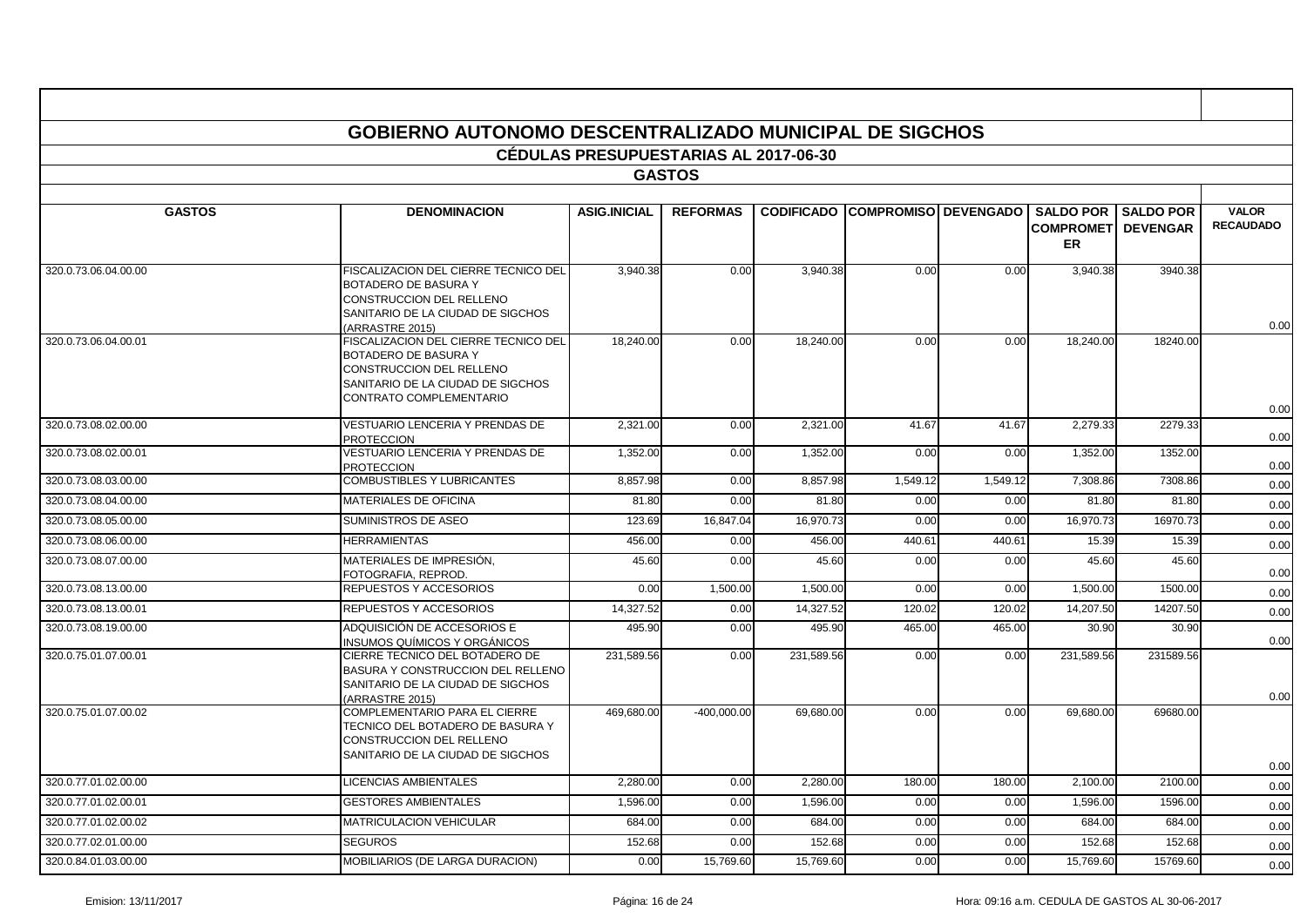|                      |                                                                                                                            | <b>CÉDULAS PRESUPUESTARIAS AL 2017-06-30</b> |                 |           |                                        |           |                                         |                              |                                  |
|----------------------|----------------------------------------------------------------------------------------------------------------------------|----------------------------------------------|-----------------|-----------|----------------------------------------|-----------|-----------------------------------------|------------------------------|----------------------------------|
|                      |                                                                                                                            |                                              | <b>GASTOS</b>   |           |                                        |           |                                         |                              |                                  |
|                      |                                                                                                                            |                                              |                 |           |                                        |           |                                         |                              |                                  |
| <b>GASTOS</b>        | <b>DENOMINACION</b>                                                                                                        | <b>ASIG.INICIAL</b>                          | <b>REFORMAS</b> |           | <b>CODIFICADO COMPROMISO DEVENGADO</b> |           | <b>COMPROMETI DEVENGAR</b><br><b>ER</b> | <b>SALDO POR I SALDO POR</b> | <b>VALOR</b><br><b>RECAUDADO</b> |
| 320.0.96.02.01.00.00 | CREDITO BDE CAPITAL RELLENO<br><b>SANITARIO</b>                                                                            | 52,200.78                                    | 15,421.99       | 67,622.77 | 32,996.03                              | 32,996.03 | 34,626.74                               | 34626.74                     | 0.00                             |
| 320.0.96.02.01.00.01 | CREDITO BDE CAPITAL FINANCIAMIENTO<br>COMPLEMENTARIO DE GESTIÓN<br>INTEGRAL DE DESECHOS SOLIDOS PARA<br>EL CANTÓN SIGCHOS  | 25,000.00                                    | $-25.000.00$    | 0.00      | 0.00                                   | 0.00      | 0.00                                    | 0.00                         | 0.00                             |
| 330.0.56.02.01.00.01 | INTERESES CREDITO PARA ESTUDIOS DE<br>FACTIBILIDAD Y DISEÑOS DEL SISTEMA<br>DE AGUA DE LA CIUDAD DE SIGCHOS                | 753.09                                       | 286.03          | 1,039.12  | 682.49                                 | 682.49    | 356.63                                  | 356.63                       | 0.00                             |
| 330.0.56.02.01.00.02 | INTERESES CREDITO MEJORAMIENTO<br>SISTEMA DE AGUA POTABLE DE LA<br>CIUDAD DE SIGCHOS                                       | 85,368.37                                    | $-15,000.00$    | 70,368.37 | 16,766.11                              | 16,766.11 | 53,602.26                               | 53602.26                     | 0.00                             |
| 330.0.71.01.05.00.00 | REMUNERACIONES UNIFICADAS                                                                                                  | 8.100.00                                     | 0.00            | 8.100.00  | 4,050.00                               | 4.050.00  | 4.050.00                                | 4050.00                      | 0.00                             |
| 330.0.71.01.06.00.00 | <b>SALARIOS UNIFICADOS</b>                                                                                                 | 25,296.00                                    | 0.00            | 25,296.00 | 12.648.00                              | 12.648.00 | 12.648.00                               | 12648.00                     | 0.00                             |
| 330.0.71.02.03.00.00 | <b>DECIMO TERCER SUELDO</b>                                                                                                | 2,783.00                                     | 56.25           | 2,839.25  | 393.75                                 | 393.75    | 2,445.50                                | 2445.50                      | 0.00                             |
| 330.0.71.02.04.00.00 | <b>DECIMO CUARTO SUELDO</b>                                                                                                | 1.950.00                                     | 156.25          | 2.106.25  | 218.75                                 | 218.75    | 1.887.50                                | 1887.50                      | 0.00                             |
| 330.0.71.03.04.00.00 | COMPENSACIÓN POR TRANSPORTE                                                                                                | 422.40                                       | 0.00            | 422.40    | 148.40                                 | 148.40    | 274.00                                  | 274.00                       | 0.00                             |
| 330.0.71.03.06.00.00 | COMPENSACIÓN POR ALIMENTACIÓN                                                                                              | 2,640.00                                     | 0.00            | 2,640.00  | 927.50                                 | 927.50    | 1,712.50                                | 1712.50                      | 0.00                             |
| 330.0.71.04.01.00.00 | POR CARGAS FAMILIARES                                                                                                      | 606.96                                       | 0.00            | 606.96    | 128.96                                 | 128.96    | 478.00                                  | 478.00                       | 0.00                             |
| 330.0.71.04.08.00.00 | POR ANTIGÜEDAD                                                                                                             | 364.08                                       | 0.00            | 364.08    | 197.64                                 | 197.64    | 166.44                                  | 166.44                       | 0.00                             |
| 330.0.71.06.01.00.00 | APORTE PATRONAL                                                                                                            | 4,017.14                                     | 0.00            | 4,017.14  | 2,261.60                               | 2,261.60  | 1,755.54                                | 1755.54                      | 0.00                             |
| 330.0.71.06.02.00.00 | FONDOS DE RESERVA                                                                                                          | 2,781.92                                     | 0.00            | 2,781.92  | 1,202.52                               | 1,202.52  | 1,579.40                                | 1579.40                      | 0.00                             |
| 330.0.73.01.04.00.00 | <b>ENERGIA ELECTRICA</b>                                                                                                   | 500.00                                       | 0.00            | 500.00    | 28.40                                  | 28.40     | 471.60                                  | 471.60                       | 0.00                             |
| 330.0.73.04.05.00.00 | MANTENIMIENTO Y REPARACION DE<br>VEHICULOS ARRASTRE                                                                        | 122.00                                       | 0.00            | 122.00    | 0.00                                   | 0.00      | 122.00                                  | 122.00                       | 0.00                             |
| 330.0.73.04.05.00.01 | MANTENIMIENTO Y REPARACION DE<br>VEHICULOS                                                                                 | 2,166.00                                     | 0.00            | 2,166.00  | 0.00                                   | 0.00      | 2,166.00                                | 2166.00                      | 0.00                             |
| 330.0.73.06.01.00.10 | ESTUDIO DEL SISTEMA DE AGUA Y<br>ALCANTARILLADO PARA EL RECINTO<br>GALAPAGOS DE LA PARROQUIA LAS<br>PAMPAS (ARRASTRE 2015) | 25,194.00                                    | 0.00            | 25,194.00 | 0.00                                   | 0.00      | 25,194.00                               | 25194.00                     | 0.00                             |
| 330.0.73.06.04.00.01 | FISCALIZACION CONSTRUCCION DEL<br>SISTEMA INTEGRAL DE AGUA GUAYAMA<br>SAN PEDRO ARRASTRE 2016                              | 17,885.28                                    | 0.00            | 17,885.28 | 17,761.17                              | 17,761.17 | 124.11                                  | 124.11                       | 0.00                             |

 $\mathbf{r}$ 

т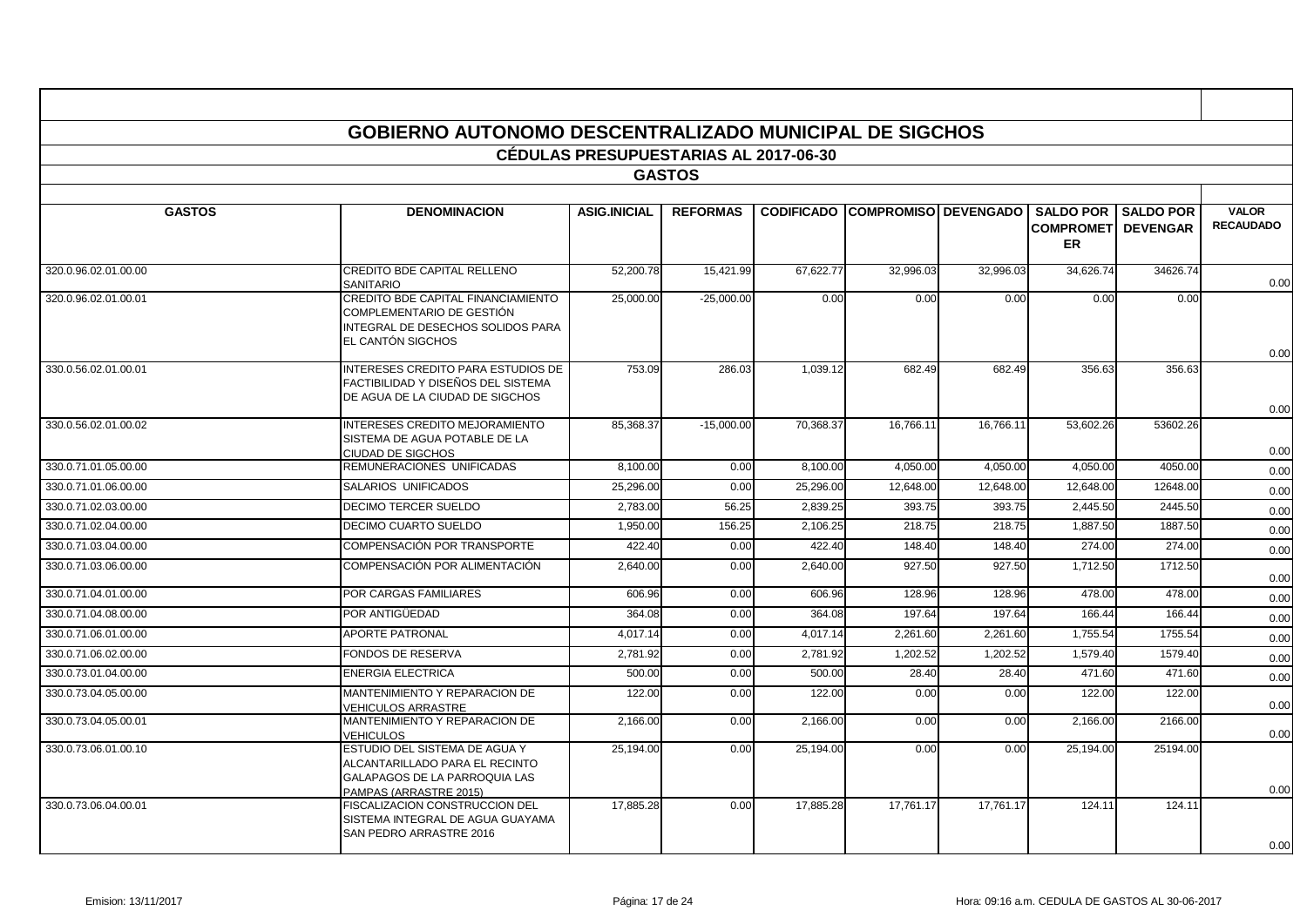|                      | <b>GOBIERNO AUTONOMO DESCENTRALIZADO MUNICIPAL DE SIGCHOS</b>                                                                                          |                                              |                 |              |                                        |           |                                                    |                                     |                                  |  |  |  |  |
|----------------------|--------------------------------------------------------------------------------------------------------------------------------------------------------|----------------------------------------------|-----------------|--------------|----------------------------------------|-----------|----------------------------------------------------|-------------------------------------|----------------------------------|--|--|--|--|
|                      |                                                                                                                                                        |                                              |                 |              |                                        |           |                                                    |                                     |                                  |  |  |  |  |
|                      |                                                                                                                                                        | <b>CÉDULAS PRESUPUESTARIAS AL 2017-06-30</b> |                 |              |                                        |           |                                                    |                                     |                                  |  |  |  |  |
|                      |                                                                                                                                                        |                                              | <b>GASTOS</b>   |              |                                        |           |                                                    |                                     |                                  |  |  |  |  |
| <b>GASTOS</b>        | <b>DENOMINACION</b>                                                                                                                                    | <b>ASIG.INICIAL</b>                          | <b>REFORMAS</b> |              | <b>CODIFICADO COMPROMISO DEVENGADO</b> |           | <b>SALDO POR</b><br><b>COMPROMETI</b><br><b>ER</b> | <b>SALDO POR</b><br><b>DEVENGAR</b> | <b>VALOR</b><br><b>RECAUDADO</b> |  |  |  |  |
| 330.0.73.06.04.00.02 | FISCALIZACION CONSTRUCCION DEL<br>SISTEMA DE AGUA POTABLE DE LA<br>CIUDAD DE SIGCHOS ARRASTRE 2016                                                     | 100,548.00                                   | 0.00            | 100,548.00   | 99,442.20                              | 0.00      | 1,105.80                                           | 100548.00                           | 0.00                             |  |  |  |  |
| 330.0.73.06.05.00.00 | ESTUDIOS Y DISEÑOS DEFINITIVOS DEL<br>SISTEMA DE AGUA POTABLE PARA LA<br>CIUDAD DE SIGCHOS (ARRASTRE 2015)                                             | 2.475.35                                     | 0.00            | 2,475.35     | 0.00                                   | 0.00      | 2.475.35                                           | 2475.35                             | 0.00                             |  |  |  |  |
| 330.0.73.06.05.00.01 | ESTUDIO DE AGUA PARA LA COMUNIDAD<br>DE AZACHE ARRASTRE 2016                                                                                           | 1,614.00                                     | 0.00            | 1,614.00     | 1,254.00                               | 1,254.00  | 360.00                                             | 360.00                              | 0.00                             |  |  |  |  |
| 330.0.73.06.05.00.02 | ESTUDIO DE AGUA PARA LA COMUNIDAD<br>DE GUANTUALO ARRASTRE 2016                                                                                        | 25,000.00                                    | 0.00            | 25,000.00    | 18,310.68                              | 18,310.68 | 6,689.32                                           | 6689.32                             | 0.00                             |  |  |  |  |
| 330.0.73.08.02.00.00 | VESTUARIO LENCERIA Y PRENDAS DE<br><b>PROTECCION</b>                                                                                                   | 876.00                                       | 0.00            | 876.00       | 0.00                                   | 0.00      | 876.00                                             | 876.00                              | 0.00                             |  |  |  |  |
| 330.0.73.08.02.00.01 | VESTUARIO LENCERIA Y PRENDAS DE<br>PROTECCION CC                                                                                                       | 676.00                                       | 0.00            | 676.00       | 0.00                                   | 0.00      | 676.00                                             | 676.00                              | 0.00                             |  |  |  |  |
| 330.0.73.08.03.00.00 | COMBUSTIBLES Y LUBRICANTES                                                                                                                             | 2,242.49                                     | 0.00            | 2,242.49     | 566.01                                 | 566.01    | 1,676.48                                           | 1676.48                             | 0.00                             |  |  |  |  |
| 330.0.73.08.04.00.00 | MATERIALES DE OFICINA                                                                                                                                  | 11.19                                        | 0.00            | 11.19        | 0.00                                   | 0.00      | 11.19                                              | 11.19                               | 0.00                             |  |  |  |  |
| 330.0.73.08.05.00.00 | <b>MATERIALES DE ASEO</b>                                                                                                                              | 184.68                                       | 0.00            | 184.68       | 0.00                                   | 0.00      | 184.68                                             | 184.68                              | 0.00                             |  |  |  |  |
| 330.0.73.08.06.00.00 | <b>HERRAMIENTAS</b>                                                                                                                                    | 20.52                                        | 0.00            | 20.52        | 19.38                                  | 19.38     | 1.14                                               | 1.14                                | 0.00                             |  |  |  |  |
| 330.0.73.08.11.00.00 | <b>INSUMOS, BIENES, MATERIALES Y</b><br>SUMINISTROS PARA LA CONSTRUCCION                                                                               | 4,293.13                                     | 23,700.35       | 27,993.48    | 3,686.53                               | 3,686.53  | 24,306.95                                          | 24306.95                            | 0.00                             |  |  |  |  |
| 330.0.73.08.13.00.00 | REPUESTOS Y ACCESORIOS                                                                                                                                 | 2,549.04                                     | 0.00            | 2,549.04     | 0.00                                   | 0.00      | 2,549.04                                           | 2549.0                              | 0.00                             |  |  |  |  |
| 330.0.73.08.19.00.00 | ADQUISICION DE ACCESORIOS E<br>INSUMOS QUIMICOS Y ORGANICOS                                                                                            | 5,825.63                                     | 0.00            | 5,825.63     | 3,433.68                               | 3,433.68  | 2,391.95                                           | 2391.95                             | 0.00                             |  |  |  |  |
| 330.0.75.01.01.01.01 | CONSTRUCCIÓN DE CUBIERTAS PARA<br>PROTECCIÓN DE LOS TANQUES DE LOS<br>SISTEMAS DE AGUA POTABLE DEL<br>CANTÓN SIGCHOS (ARRASTRE 2015) DEV<br><b>NVA</b> | 6,000.00                                     | 0.00            | 6,000.00     | 0.00                                   | 0.00      | 6,000.00                                           | 6000.00                             | 0.00                             |  |  |  |  |
| 330.0.75.01.01.01.02 | CONSTRUCCIÓN DEL SISTEMA DE AGUA<br>POTABLE DE LA CIUDAD DE SIGCHOS<br>ARRASTRE 2016                                                                   | 2.348.929.82                                 | 0.00            | 2.348.929.82 | 1,824,125.92                           | 19,559.81 | 524,803.90                                         | 2329370.01                          | 0.00                             |  |  |  |  |
| 330.0.75.01.01.01.04 | CONSTRUCCION DEL SISTEMA DE AGUA<br>COMUNIDAD CERRO AZUL ARRASTRE<br>2016                                                                              | 41.021.95                                    | 0.00            | 41,021.95    | 38.020.86                              | 38,020.86 | 3,001.09                                           | 3001.09                             | 0.00                             |  |  |  |  |
| 330.0.75.01.01.01.05 | CONSTRUCCION DEL SISTEMA DE AGUA<br>DE AZACHE                                                                                                          | 27,128.00                                    | 5,113.79        | 32,241.79    | 0.00                                   | 0.00      | 32,241.79                                          | 32241.79                            | 0.00                             |  |  |  |  |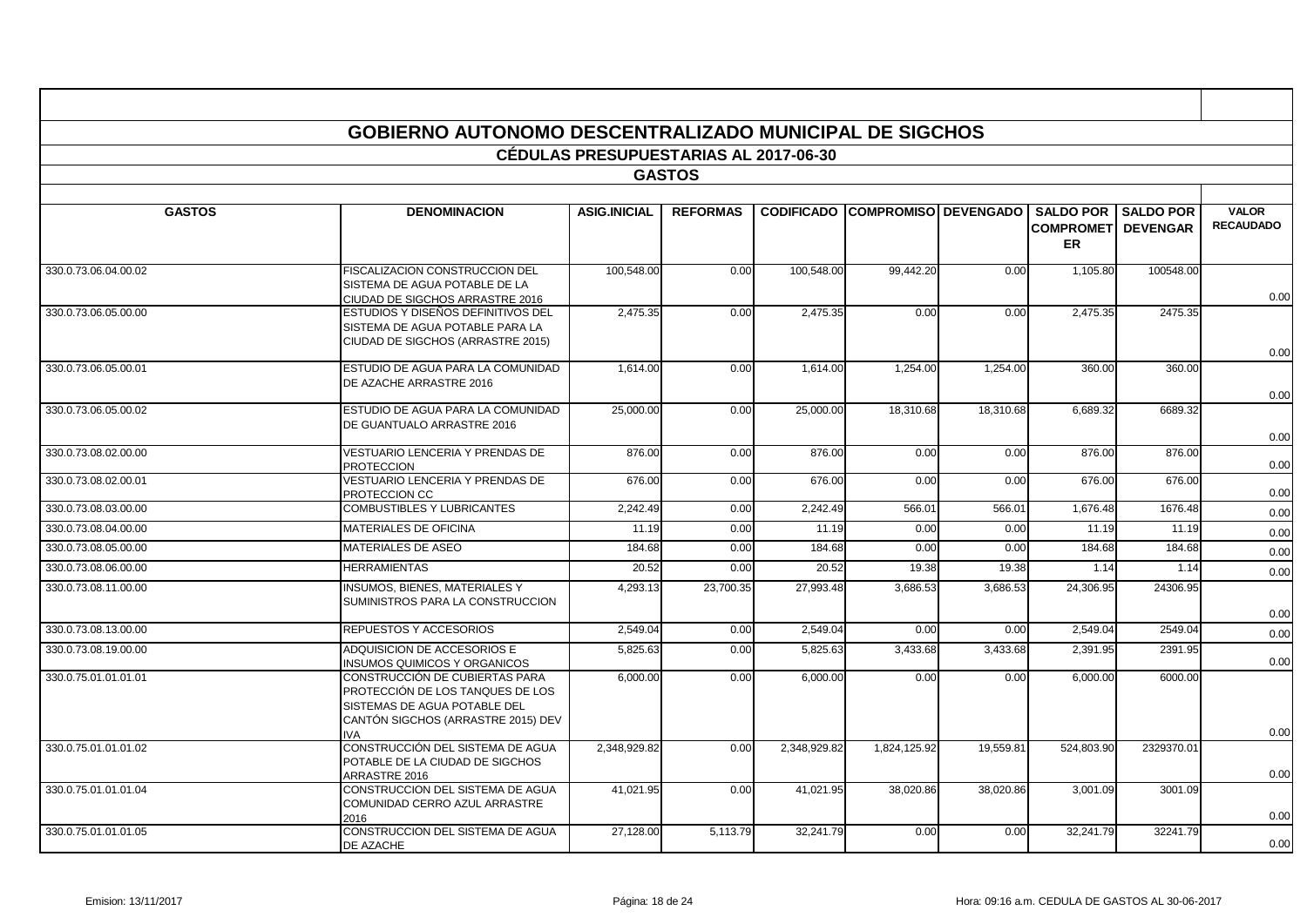|                      | <b>GOBIERNO AUTONOMO DESCENTRALIZADO MUNICIPAL DE SIGCHOS</b>                                                             |                                              |                 |            |                                        |            |                                                   |                                     |                                  |
|----------------------|---------------------------------------------------------------------------------------------------------------------------|----------------------------------------------|-----------------|------------|----------------------------------------|------------|---------------------------------------------------|-------------------------------------|----------------------------------|
|                      |                                                                                                                           | <b>CÉDULAS PRESUPUESTARIAS AL 2017-06-30</b> |                 |            |                                        |            |                                                   |                                     |                                  |
|                      |                                                                                                                           |                                              | <b>GASTOS</b>   |            |                                        |            |                                                   |                                     |                                  |
|                      |                                                                                                                           |                                              |                 |            |                                        |            |                                                   |                                     |                                  |
| <b>GASTOS</b>        | <b>DENOMINACION</b>                                                                                                       | <b>ASIG.INICIAL</b>                          | <b>REFORMAS</b> |            | <b>CODIFICADO COMPROMISO DEVENGADO</b> |            | <b>SALDO POR</b><br><b>COMPROMET</b><br><b>ER</b> | <b>SALDO POR</b><br><b>DEVENGAR</b> | <b>VALOR</b><br><b>RECAUDADO</b> |
| 330.0.75.01.01.02.03 | CONSTRUCCIÓN DEL SISTEMA INTEGRAL<br>DE AGUA (GUAYAMA GRANDE, SAN<br>PEDRO, CHAUPI Y PILAPUCHIN)<br>ARRASTRE 2016         | 480,592.86                                   | $-119,980.17$   | 360,612.69 | 360,612.69                             | 294,848.26 | 0.00                                              | 65764.43                            | 0.00                             |
| 330.0.75.01.01.02.04 | CONSTRUCCIÓN PARA EL<br>MEJORAMIENTO DEL SISTEMA DE AGUA<br>POTABLE DE LA COMUNIDAD DE MORETA                             | 0.00                                         | 11,122.63       | 11,122.63  | 0.00                                   | 0.00       | 11,122.63                                         | 11122.63                            | 0.00                             |
| 330.0.75.01.03.01.01 | CONSTRUCCIÓN DE ALCANTARILLADO EN<br>LA CIUDAD DE SIGCHOS ARRASTRE<br>ARRASTRE 2016 DEV IVA                               | 58.210.00                                    | $-58.210.00$    | 0.00       | 0.00                                   | 0.00       | 0.00                                              | 0.00                                | 0.00                             |
| 330.0.75.01.03.01.04 | TERMINACIÓN DE LA PLANTA DE AGUAS<br>SERVIDAS PARA EL BARRIO YALÓ DE LA<br>CIUDAD DE SIGCHOS (ARRASTRE 2015)              | 6,000.00                                     | 0.00            | 6,000.00   | 0.00                                   | 0.00       | 6,000.00                                          | 6000.00                             | 0.00                             |
| 330.0.75.01.03.01.05 | CONSTRUCCIÓN DE ALCANTARILLADO<br>SANITARIO PARA VARIAS CALLES DE LA<br>CIUDAD DE SIGCHOS                                 | 0.00                                         | 44,997.61       | 44,997.61  | 0.00                                   | 0.00       | 44,997.61                                         | 44997.61                            | 0.00                             |
| 330.0.75.01.03.03.01 | CONSTRUCCIÓN DE SOLUCIONES<br>MODULARES PARA EL TRATAMIENTO DE<br>AGUAS GRISES EN VIVIENDAS DE LA<br>PARROQUIA CHUGCHILAN | 0.00                                         | 64,602.54       | 64,602.54  | 0.00                                   | 0.00       | 64,602.54                                         | 64602.54                            | 0.00                             |
| 330.0.75.01.03.04.01 | CONSTRUCCIÓN DE ALCANTARILLADO<br>PARA EL CENTRO POBLADO DE ISINLIVI<br>(DEVOLUCIÓN IVA CONVENIO BDE)                     | 0.00                                         | 24,633.99       | 24,633.99  | 0.00                                   | 0.00       | 24,633.99                                         | 24633.99                            | 0.00                             |
| 330.0.75.05.99.02.01 | MANTENIMIENTO DEL SISTEMA DE AGUA<br>DE AMANTA ARRASTRE 2016                                                              | 5.700.00                                     | $-5,700.00$     | 0.00       | 0.00                                   | 0.00       | 0.00                                              | 0.00                                | 0.00                             |
| 330.0.96.02.01.00.01 | CREDITO BDE ESTUDIOS DE<br>FACTIBILIDAD Y DISEÑOS DEL SISTEMA<br>DE AGUA DE SIGCHOS                                       | 12,641.15                                    | 4,649.53        | 17,290.68  | 8,482.41                               | 8,482.41   | 8,808.27                                          | 8808.27                             | 0.00                             |
| 330.0.96.02.01.00.02 | CREDITO BDE MEJORAMIENTO SISTEMA<br>DE AGUA POTABLE DE LA CIUDAD DE<br><b>SIGCHOS</b>                                     | 40,853.27                                    | $-3,269.67$     | 37,583.60  | 6,935.73                               | 6,935.73   | 30,647.87                                         | 30647.87                            | 0.00                             |
| 340.0.51.01.05.00.00 | REMUNERACIONES UNIFICADAS                                                                                                 | 11,832.00                                    | 0.00            | 11,832.00  | 5,916.00                               | 5,916.00   | 5,916.00                                          | 5916.00                             | 0.00                             |
| 340.0.51.01.06.00.00 | <b>SALARIOS UNIFICADOS</b>                                                                                                | 18,816.00                                    | 0.00            | 18,816.00  | 9,408.00                               | 9,408.00   | 9,408.00                                          | 9408.00                             | 0.00                             |
| 340.0.51.02.03.00.00 | DECIMO TERCER SUELDO                                                                                                      | 2,554.00                                     | 0.00            | 2,554.00   | 493.02                                 | 493.02     | 2,060.98                                          | 2060.98                             | 0.00                             |
| 340.0.51.02.04.00.00 | DECIMO CUARTO SUELDO                                                                                                      | 1,560.00                                     | 0.00            | 1,560.00   | 187.50                                 | 187.50     | 1,372.50                                          | 1372.50                             | 0.00                             |
| 340.0.51.03.04.00.00 | COMPENSACIÓN POR TRANSPORTE                                                                                               | 316.80                                       | 0.00            | 316.80     | 137.20                                 | 137.20     | 179.60                                            | 179.60                              | 0.00                             |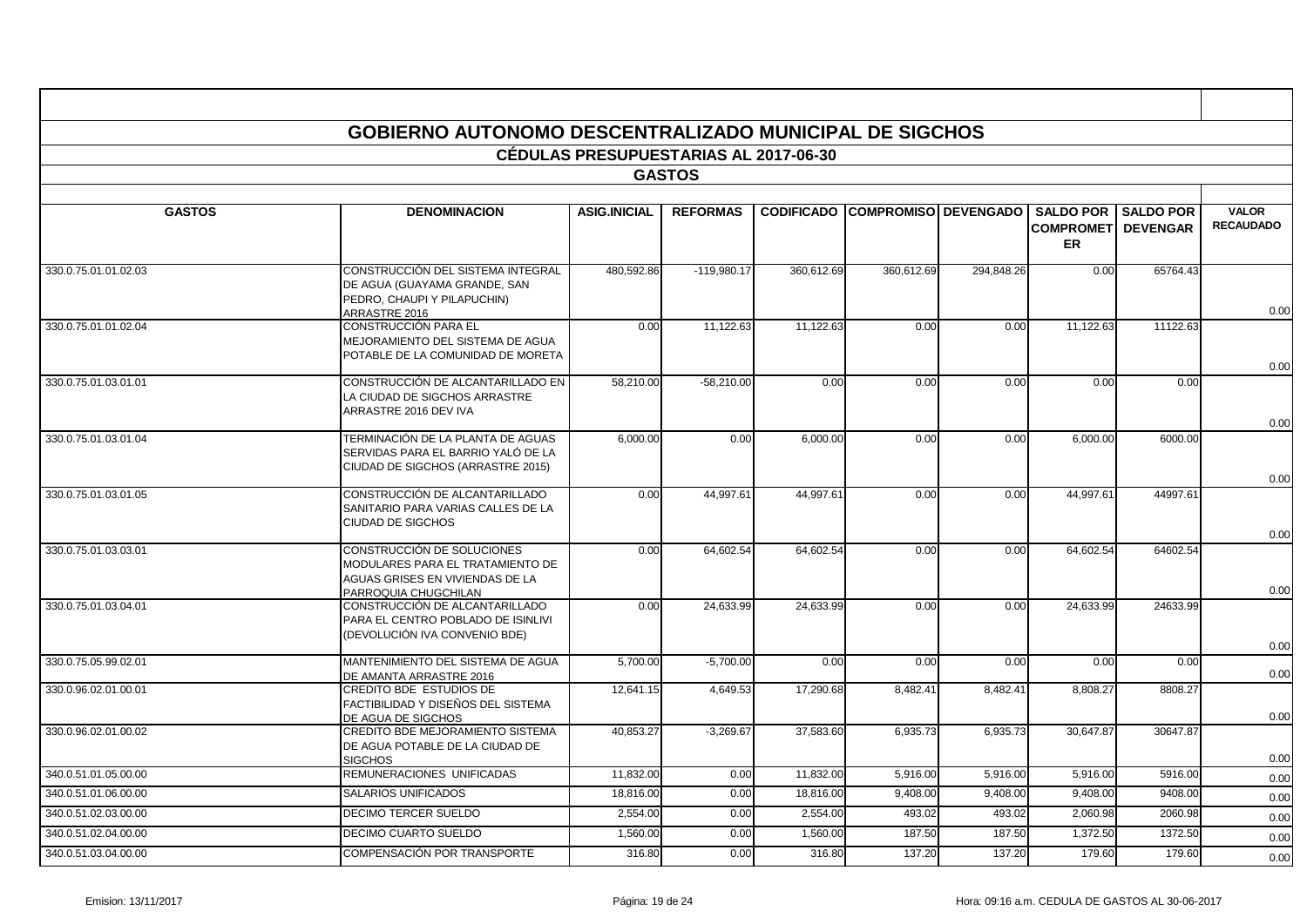|                      | <b>GOBIERNO AUTONOMO DESCENTRALIZADO MUNICIPAL DE SIGCHOS</b>                  |                                              |                 |                   |                             |            |                               |                                                |                                  |  |  |  |  |  |
|----------------------|--------------------------------------------------------------------------------|----------------------------------------------|-----------------|-------------------|-----------------------------|------------|-------------------------------|------------------------------------------------|----------------------------------|--|--|--|--|--|
|                      |                                                                                |                                              |                 |                   |                             |            |                               |                                                |                                  |  |  |  |  |  |
|                      |                                                                                | <b>CÉDULAS PRESUPUESTARIAS AL 2017-06-30</b> |                 |                   |                             |            |                               |                                                |                                  |  |  |  |  |  |
|                      |                                                                                |                                              | <b>GASTOS</b>   |                   |                             |            |                               |                                                |                                  |  |  |  |  |  |
| <b>GASTOS</b>        | <b>DENOMINACION</b>                                                            | <b>ASIG.INICIAL</b>                          | <b>REFORMAS</b> | <b>CODIFICADO</b> | <b>COMPROMISO DEVENGADO</b> |            | <b>SALDO POR</b><br><b>ER</b> | <b>SALDO POR</b><br><b>COMPROMETI DEVENGAR</b> | <b>VALOR</b><br><b>RECAUDADO</b> |  |  |  |  |  |
| 340.0.51.03.06.00.00 | COMPENSACIÓN POR ALIMENTACIÓN                                                  | 1,980.00                                     | 0.00            | 1,980.00          | 857.50                      | 857.50     | 1,122.50                      | 1122.50                                        | 0.00                             |  |  |  |  |  |
| 340.0.51.04.01.00.00 | POR CARGAS FAMILIARES                                                          | 200.40                                       | 0.00            | 200.40            | 99.84                       | 99.84      | 100.56                        | 100.56                                         | 0.00                             |  |  |  |  |  |
| 340.0.51.04.08.00.00 | POR ANTIGÜEDAD                                                                 | 250.80                                       | 0.00            | 250.80            | 130.60                      | 130.60     | 120.20                        | 120.20                                         | 0.00                             |  |  |  |  |  |
| 340.0.51.06.01.00.00 | <b>APORTE PATRONAL</b>                                                         | 3,664.58                                     | 0.00            | 3,664.58          | 1,832.28                    | 1,832.28   | 1,832.30                      | 1832.30                                        | 0.00                             |  |  |  |  |  |
| 340.0.51.06.02.00.00 | FONDOS DE RESERVA                                                              | 2.552.93                                     | 0.00            | 2.552.93          | 783.72                      | 783.72     | 1.769.21                      | 1769.21                                        | 0.00                             |  |  |  |  |  |
| 340.0.53.01.04.00.00 | <b>ENERGIA ELECTRICA</b>                                                       | 560.20                                       | 0.00            | 560.20            | 236.29                      | 236.29     | 323.91                        | 323.91                                         | 0.00                             |  |  |  |  |  |
| 340.0.53.02.03.00.00 | ALMACENAMIENTO, EMBALAJE, ENVASE Y<br>RECARGA DE EXTINTORES                    | 45.60                                        | 0.00            | 45.60             | 0.00                        | 0.00       | 45.60                         | 45.60                                          | 0.00                             |  |  |  |  |  |
| 340.0.53.04.05.00.00 | MANTENIMIENTO Y REPARACION DE<br>VEHICULOS ARRASTRE 2016                       | 900.00                                       | 0.00            | 900.00            | 800.00                      | 800.00     | 100.00                        | 100.00                                         | 0.00                             |  |  |  |  |  |
| 340.0.53.08.02.00.00 | VESTUARIO LENCERIA Y PRENDAS DE<br><b>PROTECCION</b>                           | 707.00                                       | 0.00            | 707.00            | 0.00                        | 0.00       | 707.00                        | 707.00                                         | 0.00                             |  |  |  |  |  |
| 340.0.53.08.02.00.01 | <b>VESTUARIO LENCERIA Y PRENDAS DE</b><br>PROTECCION CC                        | 507.00                                       | 0.00            | 507.00            | 0.00                        | 0.00       | 507.00                        | 507.00                                         | 0.00                             |  |  |  |  |  |
| 340.0.53.08.04.00.00 | MATERIALES DE OFICINA                                                          | 13.14                                        | 0.00            | 13.14             | 0.00                        | 0.00       | 13.14                         | 13.14                                          | 0.00                             |  |  |  |  |  |
| 340.0.53.08.05.00.00 | MATERIALES DE ASEO                                                             | 297.03                                       | 0.00            | 297.03            | 0.00                        | 0.00       | 297.03                        | 297.03                                         | 0.00                             |  |  |  |  |  |
| 340.0.53.08.06.00.00 | <b>HERRAMIENTAS</b>                                                            | 30.78                                        | 0.00            | 30.78             | 30.78                       | 30.78      | 0.00                          | 0.00                                           | 0.00                             |  |  |  |  |  |
| 340.0.53.08.07.00.00 | MATERIALES DE IMPRESIÓN,<br>FOTOGRAFIA. REPROD.                                | 91.20                                        | 0.00            | 91.20             | 0.00                        | 0.00       | 91.20                         | 91.20                                          | 0.00                             |  |  |  |  |  |
| 340.0.53.08.13.00.00 | REPUESTOS Y ACCESORIOS                                                         | 1,220.94                                     | 0.00            | 1,220.94          | 0.00                        | 0.00       | 1,220.94                      | 1220.94                                        | 0.00                             |  |  |  |  |  |
| 340.0.53.08.19.00.00 | ADQUISICION DE ACCESORIOS E<br>NSUMOS QUIMICOS Y ORGANICOS                     | 19.49                                        | 0.00            | 19.49             | 18.85                       | 18.85      | 0.64                          | 0.64                                           | 0.00                             |  |  |  |  |  |
| 360.0.56.02.01.00.02 | PAGO INTERESES PRESTAMO BDE<br>MUROS ESTABILIZACION TOACAZO-<br><b>SIGCHOS</b> | 194.33                                       | 0.00            | 194.33            | 194.33                      | 194.33     | 0.00                          | 0.00                                           | 0.00                             |  |  |  |  |  |
| 360.0.56.02.01.00.03 | PAGO INTERESES PRESTAMO MERCADO<br>24 DE MAYO                                  | 58,320.02                                    | 7,636.11        | 65,956.13         | 31,277.01                   | 31,277.01  | 34,679.12                     | 34679.12                                       | 0.00                             |  |  |  |  |  |
| 360.0.56.02.01.00.04 | PAGO INTERESES FINANCIAMIENTO<br>COMPLEMENTARIO MERCADO 24 DE<br>MAYO          | 13,867.87                                    | 4,351.29        | 18,219.16         | 9.719.76                    | 9,719.76   | 8,499.40                      | 8499.40                                        | 0.00                             |  |  |  |  |  |
| 360.0.71.01.05.00.00 | REMUNERACIONES UNIFICADAS                                                      | 88,896.00                                    | 0.00            | 88,896.00         | 44,448.00                   | 44,448.00  | 44,448.00                     | 44448.00                                       | 0.00                             |  |  |  |  |  |
| 360.0.71.01.06.00.00 | <b>SALARIOS UNIFICADOS</b>                                                     | 258,588.00                                   | 0.00            | 258,588.00        | 128.814.00                  | 128,814.00 | 129,774.00                    | 129774.00                                      | 0.00                             |  |  |  |  |  |
| 360.0.71.02.03.00.00 | DÉCIMO TERCER SUELDO                                                           | 30,228.46                                    | 203.00          | 30,431.46         | 4,310.50                    | 4,310.50   | 26,120.96                     | 26120.96                                       | 0.00                             |  |  |  |  |  |
| 360.0.71.02.04.00.00 | DÉCIMO CUARTO SUELDO                                                           | 17,940.00                                    | 781.25          | 18,721.25         | 2,187.50                    | 2,187.50   | 16,533.75                     | 16533.75                                       | 0.00                             |  |  |  |  |  |
| 360.0.71.03.04.00.00 | COMPENSACIÓN POR TRANSPORTE                                                    | 3.907.20                                     | 0.00            | 3.907.20          | 1.541.60                    | 1.541.60   | 2,365.60                      | 2365.60                                        | 0.00                             |  |  |  |  |  |
| 360.0.71.03.06.00.00 | COMPENSACIÓN POR ALIMENTACIÓN.                                                 | 24,420.00                                    | 0.00            | 24,420.00         | 9,635.00                    | 9,635.00   | 14,785.00                     | 14785.00                                       | 0.00                             |  |  |  |  |  |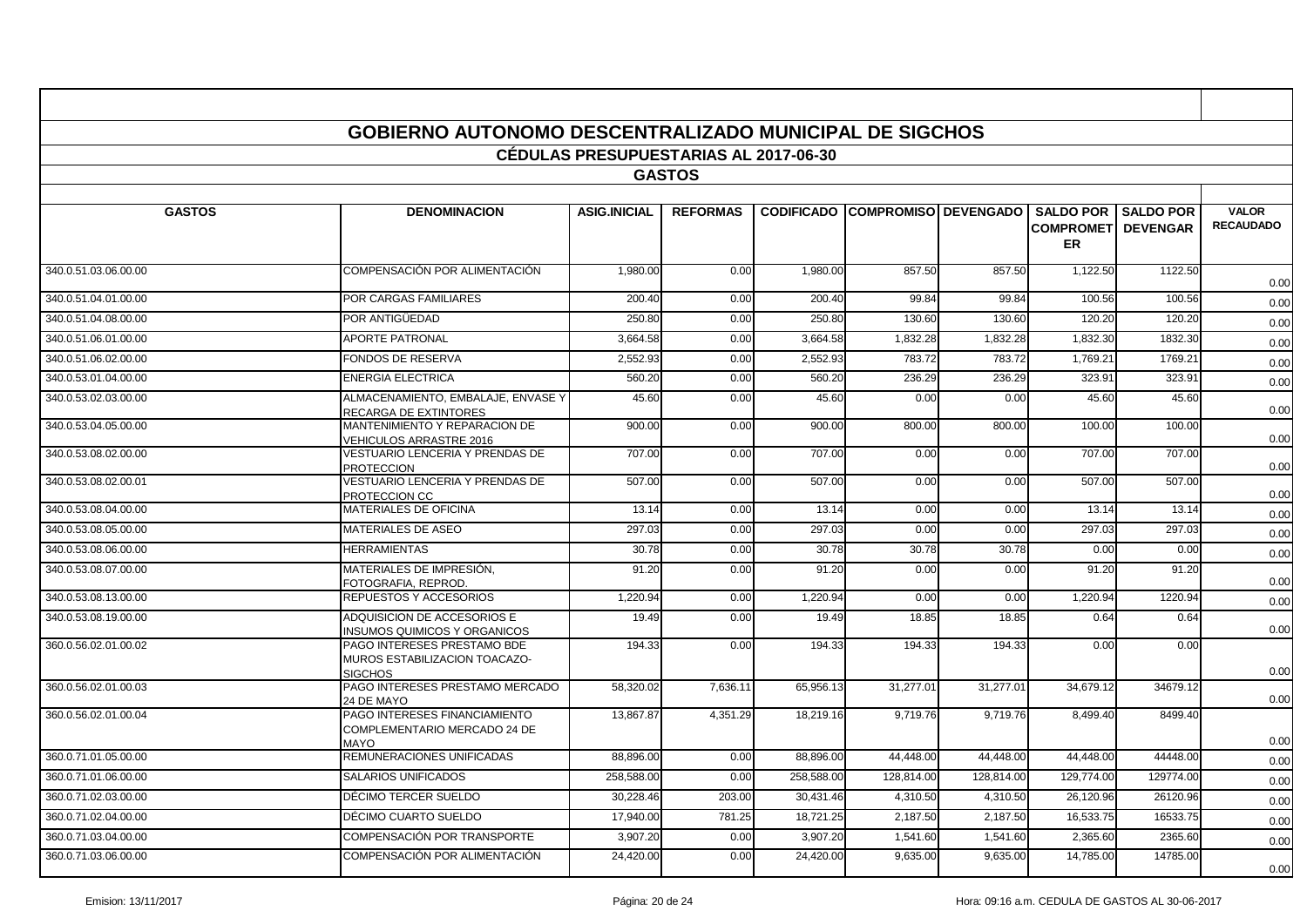|                      |                                                                                                                                                                             | <b>CÉDULAS PRESUPUESTARIAS AL 2017-06-30</b> |                 |           |                                        |           |                                   |                              |                                  |
|----------------------|-----------------------------------------------------------------------------------------------------------------------------------------------------------------------------|----------------------------------------------|-----------------|-----------|----------------------------------------|-----------|-----------------------------------|------------------------------|----------------------------------|
|                      |                                                                                                                                                                             |                                              | <b>GASTOS</b>   |           |                                        |           |                                   |                              |                                  |
| <b>GASTOS</b>        | <b>DENOMINACION</b>                                                                                                                                                         | <b>ASIG.INICIAL</b>                          | <b>REFORMAS</b> |           | <b>CODIFICADO COMPROMISO DEVENGADO</b> |           | <b>COMPROMETI DEVENGAR</b><br>ER. | <b>SALDO POR I SALDO POR</b> | <b>VALOR</b><br><b>RECAUDADO</b> |
| 360.0.71.04.01.00.00 | POR CARGAS FAMILIARES                                                                                                                                                       | 3.829.92                                     | 0.00            | 3.829.92  | 1,576.56                               | 1,576.56  | 2,253.36                          | 2253.36                      | 0.00                             |
| 360.0.71.04.08.00.00 | POR ANTIGÜEDAD                                                                                                                                                              | 4,753.68                                     | 0.00            | 4,753.68  | 2,513.01                               | 2,513.01  | 2.240.67                          | 2240.67                      | 0.00                             |
| 360.0.71.05.10.00.00 | SERVICIOS PERSONALES POR CONTRATO                                                                                                                                           | 13,032.00                                    | 0.00            | 13,032.00 | 1,086.00                               | 1,086.00  | 11,946.00                         | 11946.00                     | 0.00                             |
| 360.0.71.06.01.00.00 | <b>APORTE PATRONAL</b>                                                                                                                                                      | 43.425.97                                    | 0.00            | 43.425.97 | 20.916.52                              | 20.916.52 | 22.509.45                         | 22509.45                     | 0.00                             |
| 360.0.71.06.02.00.00 | FONDOS DE RESERVA                                                                                                                                                           | 30.125.95                                    | 0.00            | 30.125.95 | 12.789.19                              | 12.789.19 | 17.336.76                         | 17336.76                     | 0.00                             |
| 360.0.73.04.04.00.00 | MANTEN. Y REPARAC. DE MAQUINARIAS<br>Y EQUIPOS                                                                                                                              | 64,500.06                                    | 0.00            | 64,500.06 | 0.00                                   | 0.00      | 64,500.06                         | 64500.06                     | 0.00                             |
| 360.0.73.04.04.00.01 | CONTRATO MANTEN. Y<br>REPARAC.CORRECTIVO DE MAQUINARIAS<br>Y EQUIPOS AÑO 2016                                                                                               | 9,047.80                                     | 0.00            | 9,047.80  | 6,736.56                               | 6,736.56  | 2,311.24                          | 2311.24                      | 0.00                             |
| 360.0.73.04.05.00.00 | MANTEN. Y REPARAC. DE VEHÍCULOS                                                                                                                                             | 13,700.52                                    | 0.00            | 13,700.52 | 0.00                                   | 0.00      | 13,700.52                         | 13700.52                     | 0.00                             |
| 360.0.73.04.05.00.01 | <b>CONTRATO MANTENIMIENTO</b><br>CORRECTIVO VEHICULOS AÑO 2016                                                                                                              | 6,111.08                                     | 0.00            | 6,111.08  | 2,401.98                               | 2,401.98  | 3,709.10                          | 3709.10                      | 0.00                             |
| 360.0.73.06.04.00.00 | FISCALIZACIÓN DE LA CONSTRUCCIÓN<br>DEL MERCADO 24 DE MAYO DE LA<br>CIUDAD DE SIGCHOS (ARRASTRE 2014)                                                                       | 11,805.95                                    | 0.00            | 11,805.95 | 9,639.78                               | 9,639.78  | 2,166.17                          | 2166.17                      | 0.00                             |
| 360.0.73.08.02.00.00 | VESTUARIO LENCERIA Y PRENDAS DE<br><b>PROTECCION</b>                                                                                                                        | 7,853.18                                     | 0.00            | 7,853.18  | 666.72                                 | 666.72    | 7,186.46                          | 7186.46                      | 0.00                             |
| 360.0.73.08.02.00.01 | VESTUARIO LENCERIA Y PRENDAS DE<br>PROTECCION CC                                                                                                                            | 6,084.00                                     | 0.00            | 6,084.00  | 0.00                                   | 0.00      | 6,084.00                          | 6084.00                      | 0.00                             |
| 360.0.73.08.03.00.00 | COMBUSTIBLES Y LUBRICANTES                                                                                                                                                  | 96,352.38                                    | 0.00            | 96,352.38 | 27,253.80                              | 27,253.80 | 69,098.58                         | 69098.58                     | 0.00                             |
| 360.0.73.08.04.00.00 | <b>MATERIALES DE OFICINA</b>                                                                                                                                                | 1,019.05                                     | 0.00            | 1,019.05  | 0.00                                   | 0.00      | 1,019.05                          | 1019.05                      | 0.00                             |
| 360.0.73.08.06.00.00 | <b>HERRAMIENTAS</b>                                                                                                                                                         | 941.64                                       | 0.00            | 941.64    | 815.31                                 | 815.31    | 126.33                            | 126.33                       | 0.00                             |
| 360.0.73.08.07.00.00 | MATERIALES DE IMPRESIÓN, FOTOG.,<br>REPRODUC. Y PUBLICACIONES                                                                                                               | 1,972.20                                     | 0.00            | 1,972.20  | 0.00                                   | 0.00      | 1,972.20                          | 1972.20                      | 0.00                             |
| 360.0.73.08.11.00.01 | INSUMOS. BIENES. MATERIALES Y<br>SUMINISTROS PARA LA CONSTRUCCION<br>CONSTRUCCION CANCHA USO MULTIPLE<br>DE LA COMUNIDAD DE CHINIALO ALTO<br>(ADM DIRECTA DEV IVA)          | 8,165.25                                     | 0.00            | 8,165.25  | 0.00                                   | 0.00      | 8,165.25                          | 8165.25                      | 0.00                             |
| 360.0.73.08.11.00.02 | <b>INSUMOS, BIENES, MATERIALES Y</b><br>SUMINISTROS PARA LA CONSTRUCCION<br>TERMINACION ADOQUINADO EN EL<br>RECINDO GALAPAGOS PARROQUIA LAS<br>PAMPAS (DEV IVA ADM DIRECTA) | 10,490.96                                    | 0.00            | 10,490.96 | 0.00                                   | 0.00      | 10,490.96                         | 10490.96                     | 0.00                             |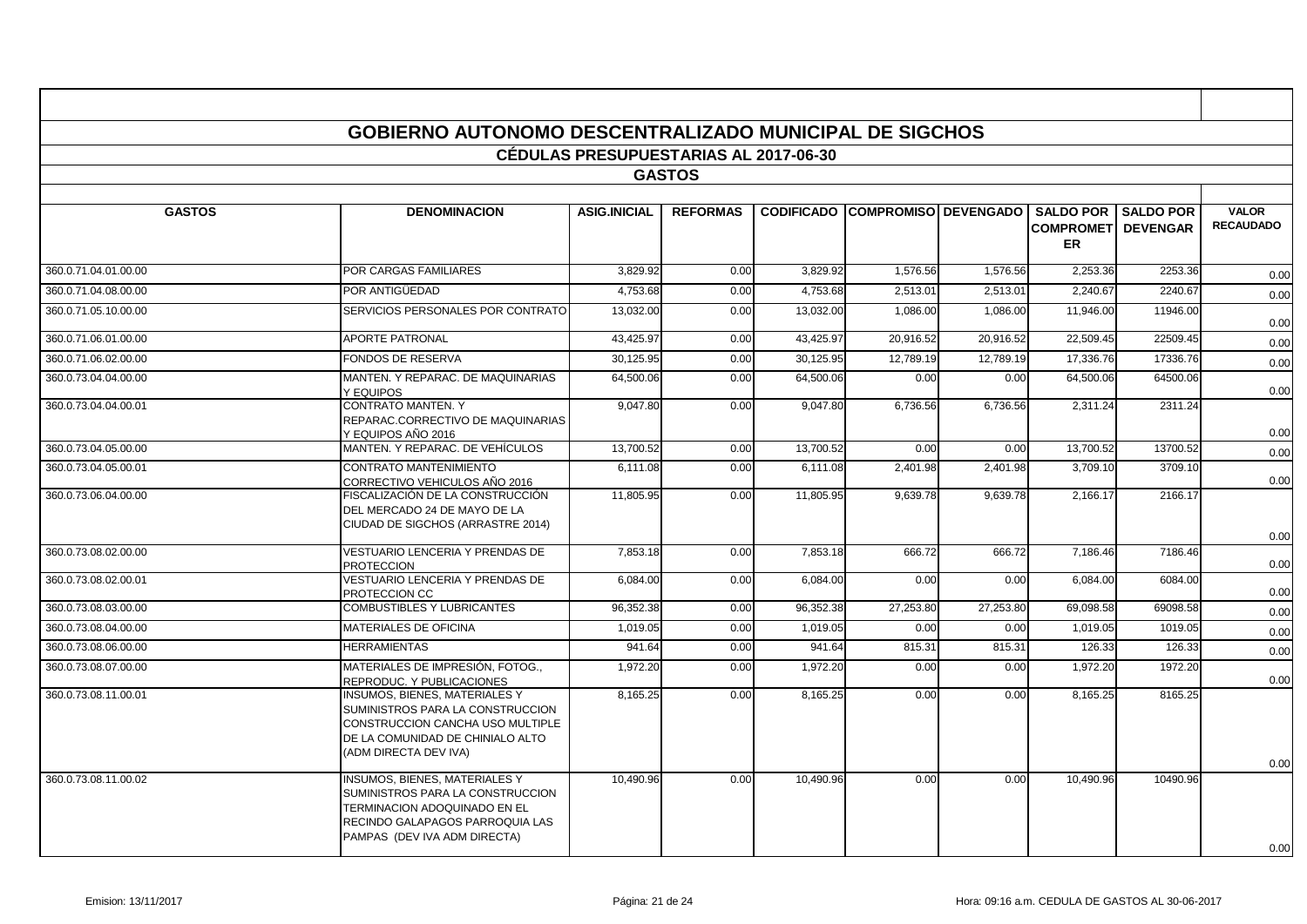|                      | <b>GOBIERNO AUTONOMO DESCENTRALIZADO MUNICIPAL DE SIGCHOS</b>                                                                                                                              |                                              |                 |                   |                             |           |                                                             |                  |                                  |
|----------------------|--------------------------------------------------------------------------------------------------------------------------------------------------------------------------------------------|----------------------------------------------|-----------------|-------------------|-----------------------------|-----------|-------------------------------------------------------------|------------------|----------------------------------|
|                      |                                                                                                                                                                                            | <b>CÉDULAS PRESUPUESTARIAS AL 2017-06-30</b> |                 |                   |                             |           |                                                             |                  |                                  |
|                      |                                                                                                                                                                                            |                                              | <b>GASTOS</b>   |                   |                             |           |                                                             |                  |                                  |
|                      |                                                                                                                                                                                            |                                              |                 |                   |                             |           |                                                             |                  |                                  |
| <b>GASTOS</b>        | <b>DENOMINACION</b>                                                                                                                                                                        | <b>ASIG.INICIAL</b>                          | <b>REFORMAS</b> | <b>CODIFICADO</b> | <b>COMPROMISO DEVENGADO</b> |           | <b>SALDO POR</b><br><b>COMPROMETI DEVENGAR</b><br><b>ER</b> | <b>SALDO POR</b> | <b>VALOR</b><br><b>RECAUDADO</b> |
| 360.0.73.08.11.00.03 | <b>INSUMOS, BIENES, MATERIALES Y</b><br>SUMINISTROS PARA LA CONSTRUCCION -<br>ADOQUINADO CALLE TUNGURAHUA VIA<br>AL COLEGIO A DISTANCIA MONSEÑOR<br>LEONIDAS PROAÑO (ADM DIRECTA)          | 0.00                                         | 20,000.00       | 20,000.00         | 0.00                        | 0.00      | 20,000.00                                                   | 20000.00         |                                  |
| 360.0.73.08.11.00.04 | <b>INSUMOS, BIENES, MATERIALES Y</b><br>SUMINISTROS PARA LA CONSTRUCCION -<br>ADOQUINADO TRAMO DE LA CALLE QUITO<br>TRAMO (90M * 70M) ADM DIRECTA                                          | 0.00                                         | 8,000.00        | 8,000.00          | 0.00                        | 0.00      | 8,000.00                                                    | 8000.00          | 0.00                             |
| 360.0.73.08.11.00.05 | <b>INSUMOS, BIENES, MATERIALES Y</b>                                                                                                                                                       | 0.00                                         | 2.000.00        | 2.000.00          | 0.00                        | 0.00      | 2.000.00                                                    | 2000.00          | 0.00                             |
|                      | SUMINISTROS PARA LA CONSTRUCCION -<br>ADECUACION DE COCINA Y<br>MEJORAMIENTO SALA DE VELACIONES<br>DE LA CIUDAD DE SIGCHOS (ADM                                                            |                                              |                 |                   |                             |           |                                                             |                  | 0.00                             |
| 360.0.73.08.11.00.06 | DIRECTA)<br><b>INSUMOS, BIENES, MATERIALES Y</b><br>SUMINISTROS PARA LA CONSTRUCCION -<br>ADOQUINADO DE LA PLAZA DE LA<br>COMUNIDAD HIERBA BUENA DE LA<br>PARROQUIA ISINLIVI (ADM DIRECTA) | 0.00                                         | 11,417.15       | 11,417.15         | 0.00                        | 0.00      | 11,417.15                                                   | 11417.15         | 0.00                             |
| 360.0.73.08.13.00.00 | REPUESTOS Y ACCESORIOS CONTRATOS                                                                                                                                                           | 20,336.57                                    | 0.00            | 20,336.57         | 11,395.28                   | 11,395.28 | 8,941.29                                                    | 8941.29          |                                  |
| 360.0.73.08.13.00.01 | ARRASTRE 2016<br>REPUESTOS Y ACCESORIOS                                                                                                                                                    | 258.213.42                                   | 0.00            | 258.213.42        | 0.00                        | 0.00      | 258.213.42                                                  | 258213.42        | 0.00<br>0.00                     |
| 360.0.75.01.04.02.01 | ADOQUINADO PLAZA CENTRAL DE LA<br>COMUNIDAD DE GUASUMBINI ALTO                                                                                                                             | 10.000.00                                    | $-10,000.00$    | 0.00              | 0.00                        | 0.00      | 0.00                                                        | 0.00             | 0.00                             |
| 360.0.75.01.04.05.01 | ADOQUINADO EN PALO QUEMADO<br>ARRASTRE DEV IVA                                                                                                                                             | 15,000.00                                    | 0.00            | 15,000.00         | 0.00                        | 0.00      | 15,000.00                                                   | 15000.00         | 0.00                             |
| 360.0.75.01.04.06.01 | REGENERACION URBANA DE LA<br>CABECERA PARROQUIAL EN LAS PAMPAS<br>(ARRASTRE 2015)                                                                                                          | 67,494.58                                    | 0.00            | 67,494.58         | 0.00                        | 0.00      | 67,494.58                                                   | 67494.58         | 0.00                             |
| 360.0.75.01.04.06.02 | ADOQUINADO Y ALCANTARILLADO PLAZA<br>CENTRAL DE LA PARROQUIA LAS PAMPAS                                                                                                                    | 0.00                                         | 87.585.94       | 87.585.94         | 0.00                        | 0.00      | 87,585.94                                                   | 87585.94         | 0.00                             |
| 360.0.75.01.07.01.01 | BATERIA SANITARIA EN LA COMUNIDAD<br>DE ALISO                                                                                                                                              | 12.000.00                                    | 0.00            | 12.000.00         | 0.00                        | 0.00      | 12.000.00                                                   | 12000.00         | 0.00                             |
| 360.0.75.01.07.01.02 | CONSTRUCCION DE CUBIERTA EN LA<br>CANCHA DE PUCHUGUANGO DE LA<br>CIUDAD DE SIGCHOS (DEVOLUCION DE<br>IVA)                                                                                  | 0.00                                         | 105,412.24      | 105,412.24        | 0.00                        | 0.00      | 105,412.24                                                  | 105412.24        | 0.00                             |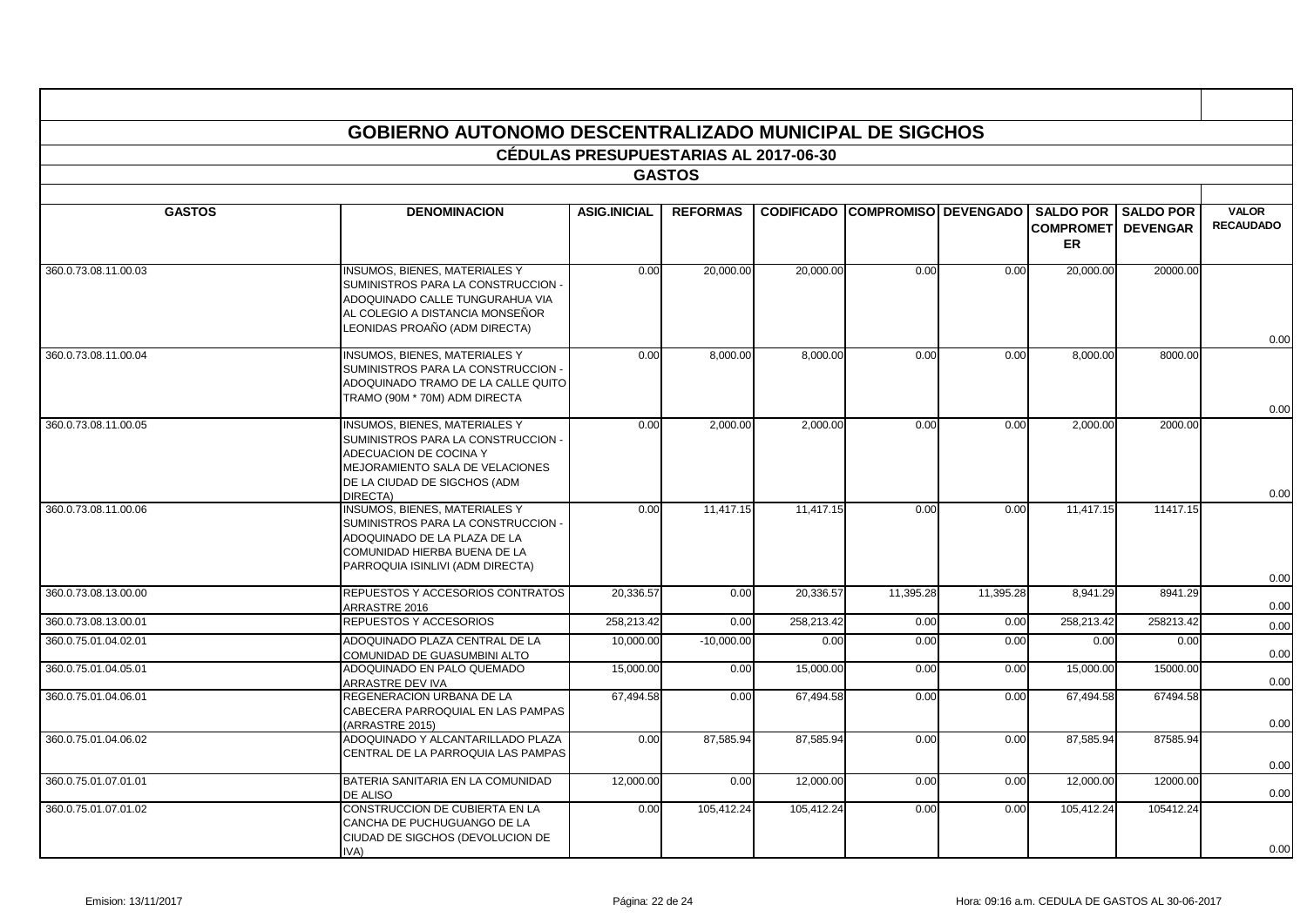|                      | <b>GOBIERNO AUTONOMO DESCENTRALIZADO MUNICIPAL DE SIGCHOS</b>                                                                  |                                              |                 |                   |                             |            |                                                   |                                     |                                  |  |  |  |  |
|----------------------|--------------------------------------------------------------------------------------------------------------------------------|----------------------------------------------|-----------------|-------------------|-----------------------------|------------|---------------------------------------------------|-------------------------------------|----------------------------------|--|--|--|--|
|                      |                                                                                                                                | <b>CÉDULAS PRESUPUESTARIAS AL 2017-06-30</b> |                 |                   |                             |            |                                                   |                                     |                                  |  |  |  |  |
|                      |                                                                                                                                |                                              | <b>GASTOS</b>   |                   |                             |            |                                                   |                                     |                                  |  |  |  |  |
|                      |                                                                                                                                |                                              |                 |                   |                             |            |                                                   |                                     |                                  |  |  |  |  |
| <b>GASTOS</b>        | <b>DENOMINACION</b>                                                                                                            | <b>ASIG.INICIAL</b>                          | <b>REFORMAS</b> | <b>CODIFICADO</b> | <b>COMPROMISO DEVENGADO</b> |            | <b>SALDO POR</b><br><b>COMPROMET</b><br><b>ER</b> | <b>SALDO POR</b><br><b>DEVENGAR</b> | <b>VALOR</b><br><b>RECAUDADO</b> |  |  |  |  |
| 360.0.75.01.07.01.03 | CONSTRUCCION DE LA CUBIERTA EN LA<br>CANCHA PUBLICA DE LA COMUNIDAD DE<br>LA PIEDRA COLORADA (DEV IVA)                         | 119,238.36                                   | $-107,783.68$   | 11,454.68         | 0.00                        | 0.00       | 11,454.68                                         | 11454.68                            | 0.00                             |  |  |  |  |
| 360.0.75.01.07.01.04 | CONSTRUCCION DE UNA CUBIERTA EN LA<br>PLAZA PUBLICA DE LA COMUNIDAD DE<br>CANJALO(DEVOLUCION IVA CONVENIO<br>BDE)              | 63,824.34                                    | $-52,530.17$    | 11,294.17         | 0.00                        | 0.00       | 11,294.17                                         | 11294.17                            |                                  |  |  |  |  |
| 360.0.75.01.07.01.13 | CONSTRUCCION DE MERCADO 24 DE<br>MAYO DE LA CIUDAD DE SIGCHOS<br>(ARRASTRE 2014)                                               | 540,300.92                                   | $-248,811.00$   | 291,489.92        | 262,506.87                  | 261,219.25 | 28,983.05                                         | 30270.67                            | 0.00<br>0.00                     |  |  |  |  |
| 360.0.75.01.07.01.22 | CONSTRUCCION CASETA E INSTALACION<br>DE GENERADOR ELECTRICO (ARRASTRE<br>2015) DEV IVA                                         | 15,000.00                                    | 0.00            | 15,000.00         | 0.00                        | 0.00       | 15,000.00                                         | 15000.00                            | 0.00                             |  |  |  |  |
| 360.0.75.01.07.01.25 | RECONSTRUCCION DEL MURO NORTE<br>DEL CAMAL MUNICIPAL ARRASTRE 2016<br>DEV IVA                                                  | 45,000.00                                    | 0.00            | 45,000.00         | 0.00                        | 0.00       | 45,000.00                                         | 45000.00                            | 0.00                             |  |  |  |  |
| 360.0.75.01.07.01.26 | CONSTRUCCION DE POLIDEPORTIVO EN<br>EL BARRIO SAN JUAN DE LA CIUDAD DE<br><b>SIGCHOS</b>                                       | 0.00                                         | 79,846.29       | 79,846.29         | 0.00                        | 0.00       | 79,846.29                                         | 79846.29                            | 0.00                             |  |  |  |  |
| 360.0.75.01.07.01.27 | REMODELACIÓN DE LA CANCHA DEL<br>BARRIO YALÓ DE LA PARROQUIA<br><b>SIGCHOS</b>                                                 | 0.00                                         | 81,800.54       | 81,800.54         | 0.00                        | 0.00       | 81,800.54                                         | 81800.54                            | 0.00                             |  |  |  |  |
| 360.0.75.01.07.01.28 | CONSTRUCCIÓN DE LA CUBIERTA DE LA<br>CANCHA DE LA UNIDAD EDUCATIVA<br>MUNICIPAL JUAN MONTALVO FIALLOS<br>(DEVOLUCION IVA 2017) | 0.00                                         | 133,294.06      | 133,294.06        | 0.00                        | 0.00       | 133,294.06                                        | 133294.06                           |                                  |  |  |  |  |
| 360.0.75.01.07.01.29 | ADECUACIONES PARA LA TERMINACIÓN Y<br>FUNCIONAMIENTO DEL MERCADO 24 DE<br>MAYO DE LA CIUDAD DE SIGCHOS                         | 0.00                                         | 26,821.08       | 26,821.08         | 0.00                        | 0.00       | 26,821.08                                         | 26821.08                            | 0.00<br>0.00                     |  |  |  |  |
| 360.0.75.05.01.00.01 | IMPERMEABILIZACIÓN DE LA LOSA DE<br>CUBIERTA DEL EDIFICIO MUNICIPAL<br>(DEVOLUCION DE IVA 2017)                                | 0.00                                         | 12.566.40       | 12.566.40         | 0.00                        | 0.00       | 12.566.40                                         | 12566.40                            | 0.00                             |  |  |  |  |
| 360.0.75.99.01.00.00 | ASIGNACIÓN A DISTRIBUIR PARA OBRAS<br>PÚBLICAS                                                                                 | 0.00                                         | 403,907.46      | 403,907.46        | 0.00                        | 0.00       | 403.907.46                                        | 403907.46                           | 0.00                             |  |  |  |  |
| 360.0.78.01.08.00.02 | APORTE CONVENIO GOCIC-CH-GADMS-<br><b>GADPC</b>                                                                                | 8,160.00                                     | 0.00            | 8,160.00          | 3,400.00                    | 3,400.00   | 4,760.00                                          | 4760.00                             | 0.00                             |  |  |  |  |
| 360.0.84.01.03.00.00 | <b>MOBILIARIO</b>                                                                                                              | 342.00                                       | 0.00            | 342.00            | 0.00                        | 0.00       | 342.00                                            | 342.00                              | 0.00                             |  |  |  |  |
| 360.0.84.01.07.00.00 | <b>EQUIPOS SISTEMAS Y PAQUETES</b><br><b>INFORMÁTICOS</b>                                                                      | 444.60                                       | 0.00            | 444.60            | 0.00                        | 0.00       | 444.60                                            | 444.60                              | 0.00                             |  |  |  |  |